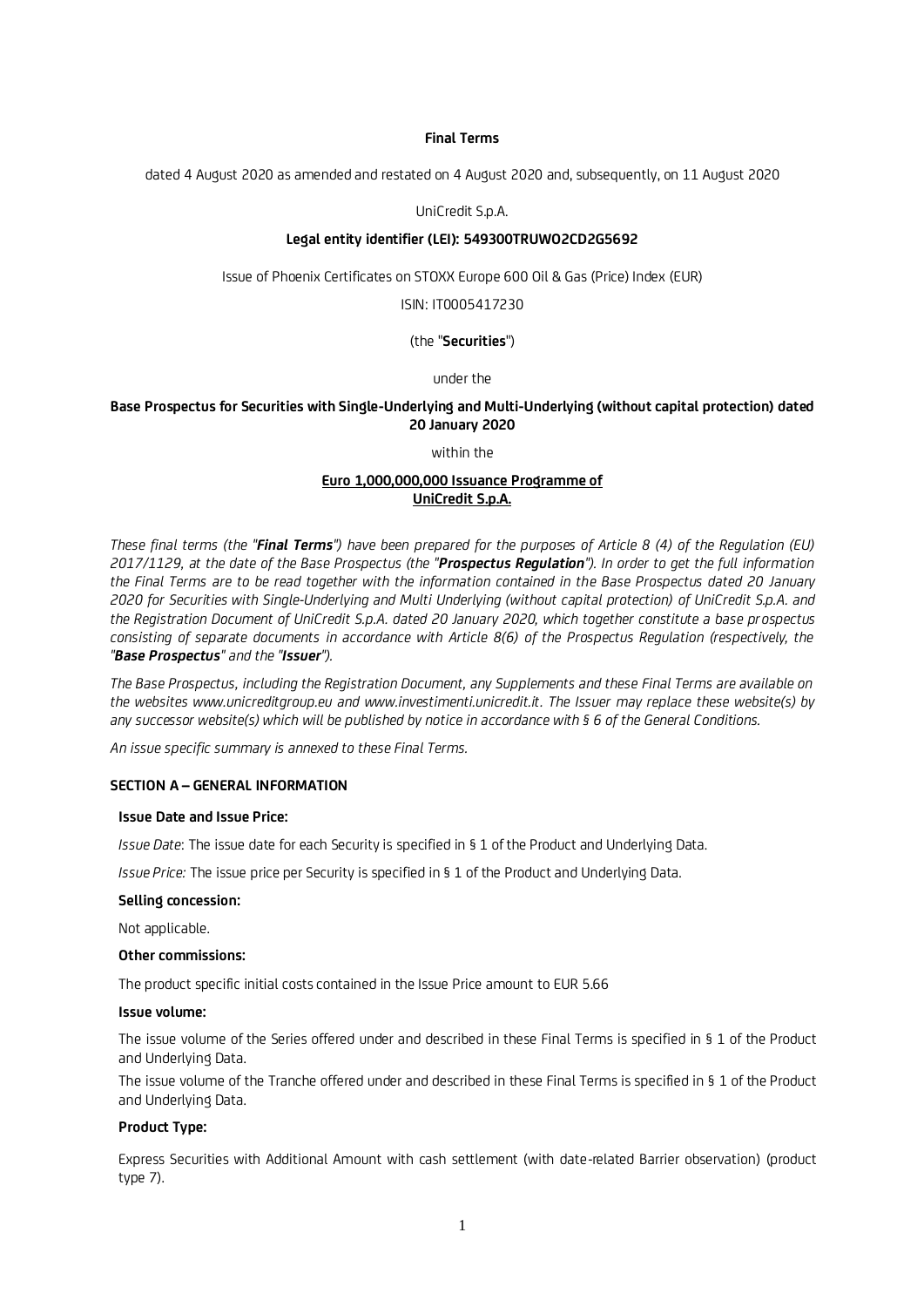## **Admission to trading:**

Not applicable. No application for the Securities to be admitted to trading on a regulated or equivalent market has been made.

However, application to trading will be made with effect from 7 October 2020 on the following multilateral trading facilities (MTF): Euro TLX managed by Borsa Italiana S.p.A.

UniCredit Bank AG (the "**Market Maker**") undertakes to provide liquidity through bid and offer quotes in accordance with the market making rules of Euro TLX, where the Securities are expected to be traded. The obligations of the Market Maker are regulated by the rules of the markets organized and managed by Borsa Italiana S.p.A., and the relevant instructions to such rules. Moreover, the Market Maker undertakes to apply, in normal market conditions, a spread between bid and offer quotes not higher than 1.00 %.

### **Payment and delivery:**

Delivery against payment

## **Terms and conditions of the offer:**

Prohibition of Sales to EEA Retail Investors: Not applicable

Day of the first public offer: 4 August 2020

The Securities are offered during a Subscription Period.

Subscription Period from 4 August 2020 to 25 September 2020.

A public offer will be made in Italy.

The smallest transferable unit is 1 Security.

The smallest tradable unit is 1 Security.

The Securities will be offered to qualified investors, retail investors and institutional investors by way of a public offering by financial intermediaries.

The public offer may be terminated by the Issuer at any time without giving any reason.

The effectiveness of the offer is subject to the adoption of the admission provision for trading by EuroTLX prior to the Issue Date. The Issuer undertakes to request the admission to trading on EuroTLX in time for the adoption of the admission provision by the Issue Date.

Manner and date in which results of the offer are to be made public: the Issuer will communicate the results of the Offer, within 5 business days from the end of the Subscription Period, by means of a notice to be published on the Issuer's website.

The Distributor is Deutsche Bank S.p.A., with registered office at Piazza del Calendario 3, 20100 Milano.

UniCredit Bank AG is the intermediary responsible for the placement of the Securities (*'Responsabile del Collocamento*'), as defined in article 93-bis of the Italian Legislative Decree 24 February 1998, n. 58 (as subsequently amended and supplemented).

No specific allocation method is established. Subscription requests shall be satisfied by the relevant office in a chronological order and within the limits of the available amount.

Subscription orders are irrevocable, except for provisions in respect to the "door to door selling", in relation to which the subscription orders will be accepted starting from 4 August 2020 to 18 September 2020 and in respect to the "long distance technique selling", in relation to which subscription orders will be accepted starting from 4 August 2020 to 11 September 2020 – unless closed in advance and without previous notice – and will be satisfied within the limits of the maximum number of Securities on offer.

The Securities can be placed by the relevant Distributor through "door to door selling" (through financial sales agents, pursuant to the articles 30 and 31 of the Italian Legislative Decree 24 February 1998, n. 58). Therefore, the effects of the subscription agreements will be suspended for seven days, with reference to those "door to door selling", from the date of the subscription by the investors. Within such terms, the investor can withdraw by means of a notice to the financial promoter or the Distributors without any liability, expenses or other fees according to the conditions indicated in the subscription agreement.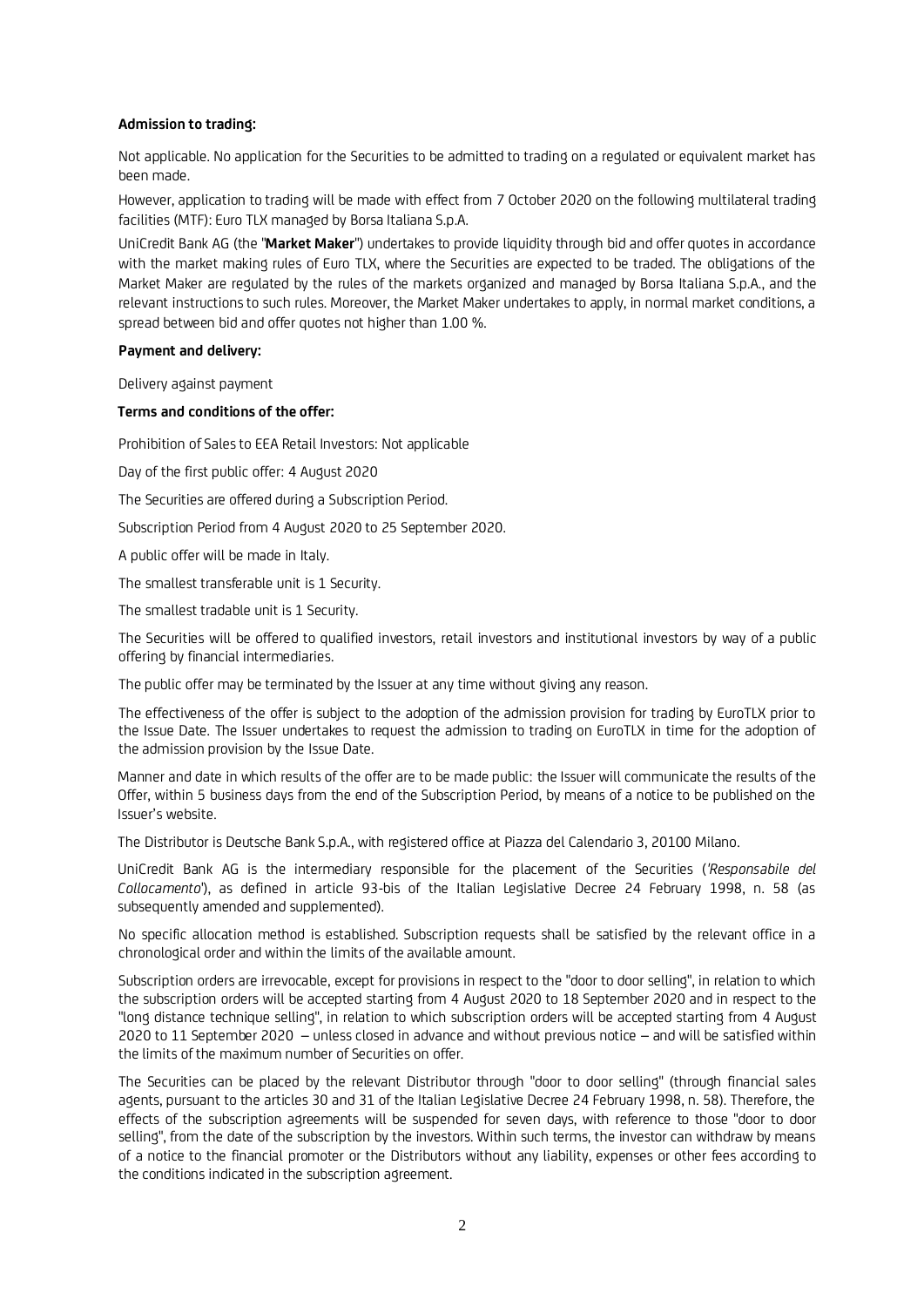## **Consent to the use of the Base Prospectus:**

The Issuer consents to the use of the Base Prospectus by all financial intermediaries (so-called general consent).

Such consent to use the Base Prospectus is given during the period of the validity of the Base Prospectus.

General consent for the subsequent resale or final placement of Securities by the financial intermediary is given in relation to Italy.

The Issuer's consent to the use of the Base Prospectus is subject to the condition that (i) each financial intermediary complies with the applicable selling restrictions and the terms and conditions of the offer and (ii) the consent to the use of the Base Prospectus has not been revoked.

Moreover, the Issuer's consent to the use of the Base Prospectus is subject to the condition that the financial intermediary using the Base Prospectus commits itself towards its customers to a responsible distribution of the Securities. This commitment is made by the publication of the financial intermediary on its website stating that the prospectus is used with the consent of the Issuer and subject to the conditions set forth with the consent.

Besides, the consent is not subject to any other conditions.

### **Interest of Natural and Legal Persons involved in the Issue/Offer:**

Any of the distributors and their affiliates may be customers or borrowers of the Issuer and its affiliates. In addition, any of such distributors and their affiliates may have engaged, and may in the future engage, in investment banking and/or commercial banking transactions with, and may perform services for the Issuer, or its affiliates in the ordinary course of business.

UniCredit S.p.A. and UniCredit Bank AG have a conflict of interest with regard to the Securities as they belong to UniCredit Group.

Deutsche Bank S.p.A. is the Distributor of the Securities.

UniCredit Bank AG is the Calculation Agent of the Securities.

UniCredit S.p.A. is the Principal Paying Agent of the Securities.

UniCredit Bank AG is the arranger of the Securities.

The relevant Distributor may receive from the Issuer an implied placement commission comprised in the Issue Price up to 4.00% of the Issue Price per Security.

Other than as mentioned above, so far as the Issuer is aware, no person involved in the issue of the Securities has an interest material to the offer, including conflicting interests.

### **Additional information:**

Not applicable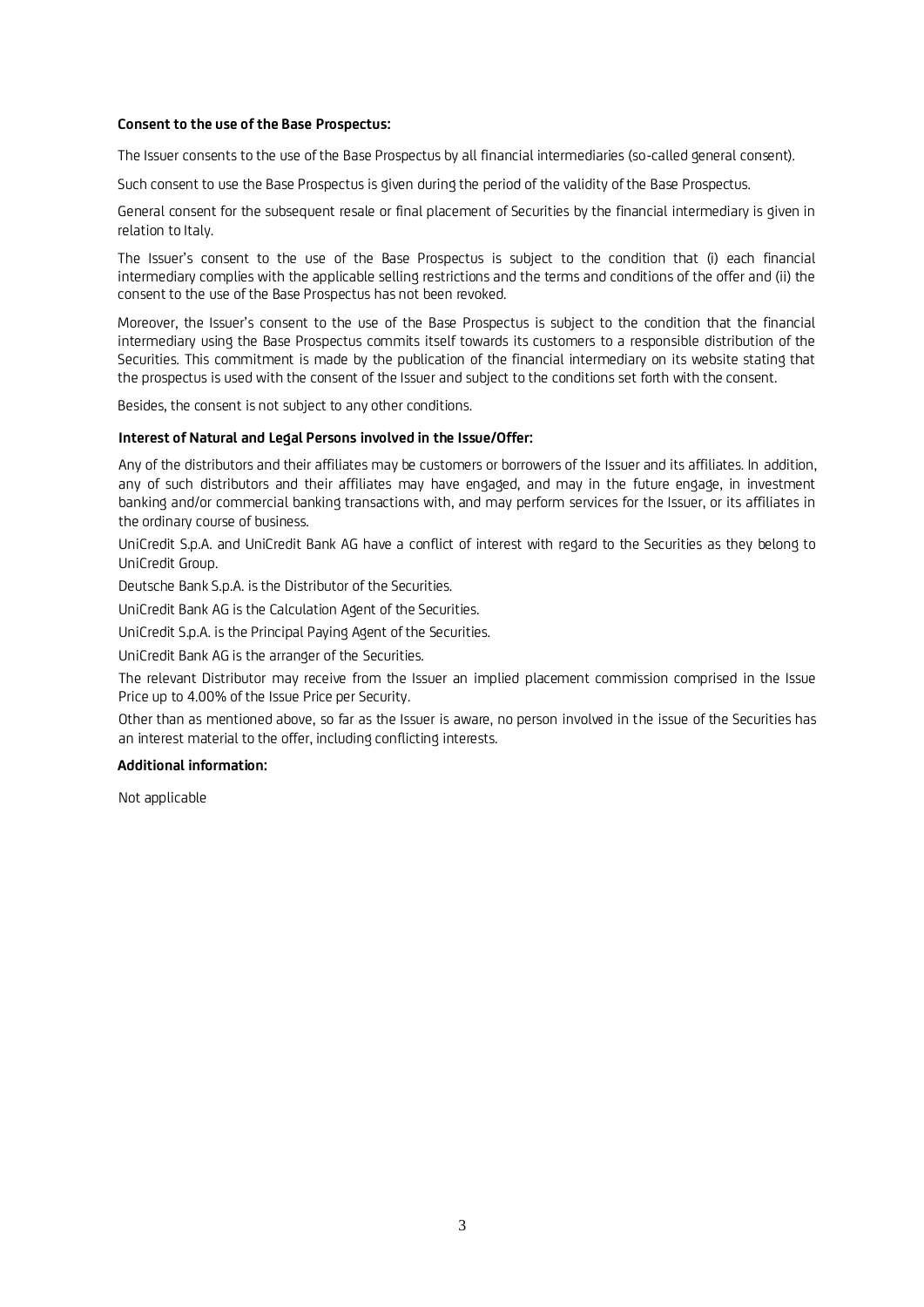## **PART A - GENERAL CONDITIONS OF THE SECURITIES**

### (the "**General Conditions**")

#### **§ 1**

## **Form, Book Entry, Clearing System**

- (1) *Form*: This tranche (the "**Tranche**") of securities (the "**Securities**") of UniCredit S.p.A. (the "**Issuer**") will be issued as certificates in dematerialized registered form pursuant to these Terms and Conditions with a Nominal Amount in the Specified Currency.
- (2) *Book Entry*: The Securities are registered in the books of the Clearing System, in accordance with the Legislative Decree no. 58 of 24 February 1998, as amended (*Testo Unico della Finanza*, "**Consolidated Law on Financial Intermediation**") and with the rules governing central depositories, settlement services, guarantee systems and related management companies, issued by the Bank of Italy and by the Italian securities regulator 'Commissione Nazionale per le Società e la Borsa' (CONSOB) on 22 February 2008, as amended. No physical document of title will be issued to represent the Securities, without prejudice to the right of the Security Holder to obtain the issuance of the certification as per Sections 83-*quinquies* and 83 *novies,* paragraph 1, lett. b) of the Consolidated Law on Financial Intermediation. The transfer of the Securities operates by way of registration on the relevant accounts opened with the Clearing System by any intermediary adhering, directly or indirectly, to the Clearing System ("**Account Holders**"). As a consequence, the respective Security Holder who from time to time is the owner of the account held with an Account Holder will be considered as the legitimate owner of the Securities and will be authorised to exercise all rights related to them, in accordance with the Terms and Conditions of the Securities and applicable provisions of law.

## **§ 2**

## **Principal Paying Agent, Paying Agent, Calculation Agent**

- (1) *Paying Agents:* The "**Principal Paying Agent**" is UniCredit S.p.A., Piazza Gae Aulenti 3 Tower A 20154 Milan, Italy. The Issuer may appoint additional paying agents (the "**Paying Agents**") and revoke such appointment. The appointment and revocation shall be published pursuant to § 6 of the General Conditions.
- (2) *Calculation Agent:* The "**Calculation Agent**" is UniCredit Bank AG, Arabellastraße 12, 81925 Munich.
- (3) *Transfer of functions:* Should any event occur which results in the Principal Paying Agent or Calculation Agent being unable to continue in its function as Principal Paying Agent or Calculation Agent, the Issuer is obliged to appoint another bank of international standing as Principal Paying Agent or another person or institution with the relevant expertise as Calculation Agent. Any such transfer of the functions of the Principal Paying Agent or Calculation Agent shall be notified by the Issuer without undue delay pursuant to § 6 of the General Conditions.
- (4) *Agents of the Issuer:* In connection with the Securities, the Principal Paying Agent, the Paying Agents and the Calculation Agent act solely on behalf of the Issuer and do not assume any obligations towards or relationship of mandate or trust for or with any of the Security Holders. For the avoidance of doubt, Section 1395 of the Italian Civil Code (*Codice Civile,* "**CC**") shall not apply in respect of any acts of the Principal Paying Agent.

#### **§ 3**

#### **Taxes**

*No gross up:* Payments in respect of the Securities shall only be made after deduction and withholding of current or future taxes, to the extent that such deduction or withholding is required by law. In this regard the term "**Taxes**" includes taxes, levies or governmental charges, regardless of their nature, which are imposed, levied or collected under any applicable system of law or in any country which claims fiscal jurisdiction by or for the account of any political subdivision thereof or government agency therein authorised to levy Taxes, including a withholding tax pursuant to Section 871(m) of the United States Internal Revenue Code of 1986 ("**871(m) Withholding Tax**").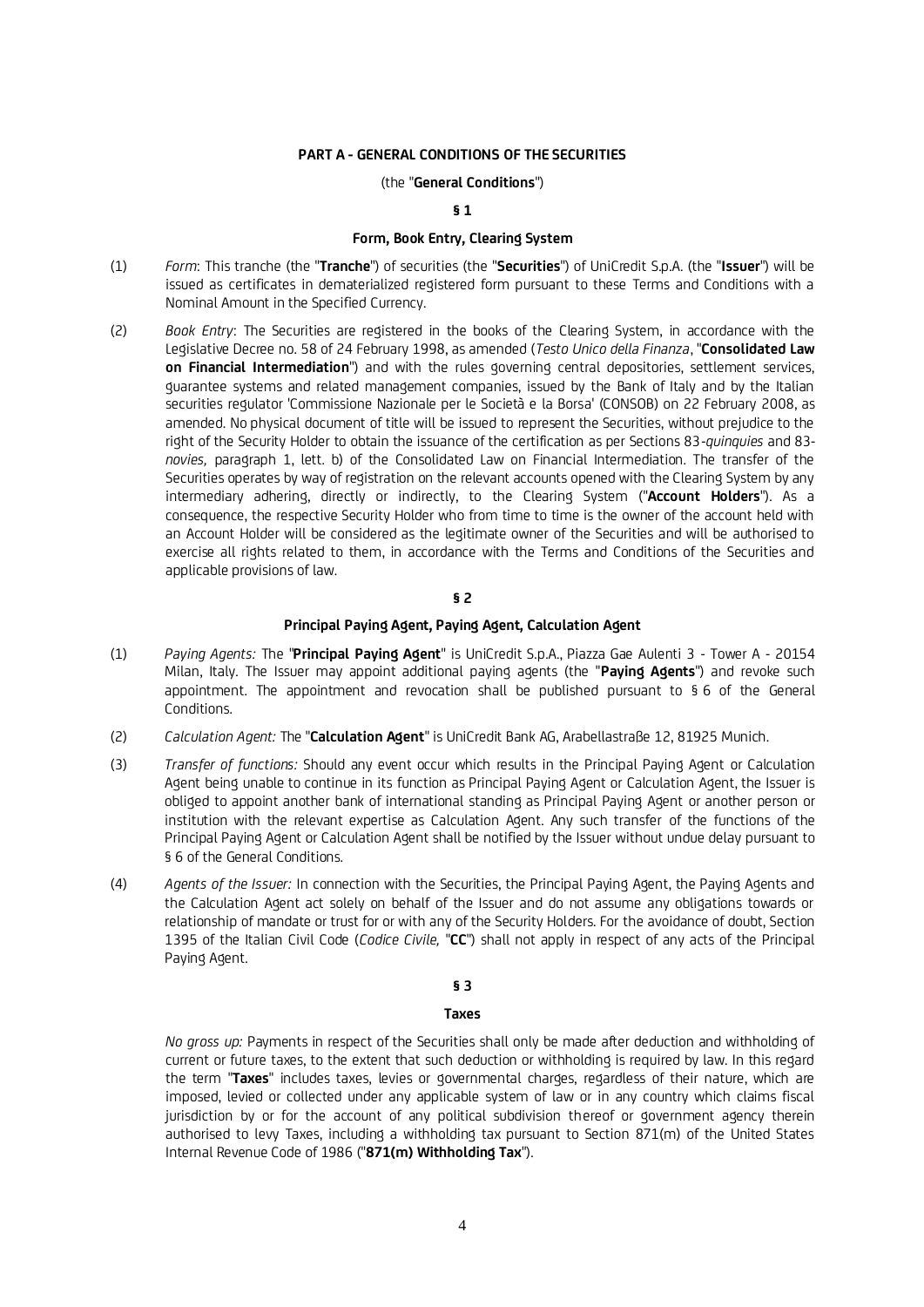The Issuer shall in any case be entitled to take into consideration the 871(m) Withholding Tax by applying the maximum tax rate as a flat rate (plus value added tax, if applicable). In no case the Issuer is obliged to compensate with respect to any Taxes deducted or withheld.

The Issuer shall report on the deducted and withheld Taxes to the competent government agencies, except, these obligations are imposed upon any other person involved, subject to the legal and contractual requirements of the respective applicable tax rules.

# **§ 4**

## **Status**

The obligations of the Issuer under the Securities constitute direct, unconditional, unsubordinated and unsecured obligations of the Issuer respectively, ranking (subject to any obligations preferred by any applicable law (also subject to the bail-in instruments as implemented under Italian law)) *pari passu* with all other unsecured obligations (other than obligations ranking junior to the senior notes from time to time (including non-preferred senior notes and any further obligations permitted by law to rank junior to the senior notes following the Issue Date), if any) of the Issuer, present and future and, in the case of the senior notes, *pari passu* and rateably without any preference among themselves.

## **§ 5**

## **Substitution of the Issuer**

- (1) The Issuer may without the consent of the Security Holders, if no payment of principal or interest on any of the Securities is in default, at any time substitute the Issuer for any Affiliate of the Issuer as principal debtor in respect of all obligations of the Issuer under the Securities (the "**New Issuer**"), provided that
	- (a) the New Issuer assumes all obligations of the Issuer in respect of the Securities,
	- (b) the Issuer and the New Issuer have obtained all authorizations and have satisfied all other conditions as necessary to ensure that the Securities are legal, valid and enforceable obligations of the New Issuer;
	- (c) the Issuer and the New Issuer may transfer to the Principal Paying Agent in the currency required hereunder and without being obligated to deduct or withhold taxes or other duties of whatever nature levied by the country, in which the New Issuer or the Issuer has its domicile or tax residence, all amounts required for the fulfilment of the payment obligations arising under the Securities,
	- (d) the New Issuer has agreed to indemnify and hold harmless each Security Holder against any tax, duty or other governmental charge imposed on such Security Holder in respect of such substitution and
	- (e) the Issuer irrevocably and unconditionally guarantees proper payment of the amounts due under these Terms and Conditions.

For purposes of this § 5 (1) "**Affiliate**" means a company controlling, controlled by, or under common control with, the Issuer, provided that the term "controlled" ("*controllate*") shall have the meaning ascribed to it in Section 93 of the Consolidated Law on Financial Intermediation and the terms "controlling" and "common control" shall be interpreted accordingly.

- (2) *Notice:* Any such substitution shall be notified in accordance with § 6 of the General Conditions.
- (3) *References:* In the event of any such substitution, any reference in these Terms and Conditions to the Issuer shall be deemed to refer to the New Issuer. Furthermore, any reference to the country, in which the Issuer is domiciled or resident for taxation purposes shall be deemed to refer to the country of domicile or residence for taxation purposes of the New Issuer.

## **§ 6**

### **Notices**

(1) To the extent these Terms and Conditions provide for a notice pursuant to this § 6, these will be published on the Website for Notices (or another website communicated by the Issuer with at least six weeks advance notice in accordance with these provisions) and become effective vis-à-vis the Security Holders through such publication unless the notice provides for a later effective date. If and to the extent that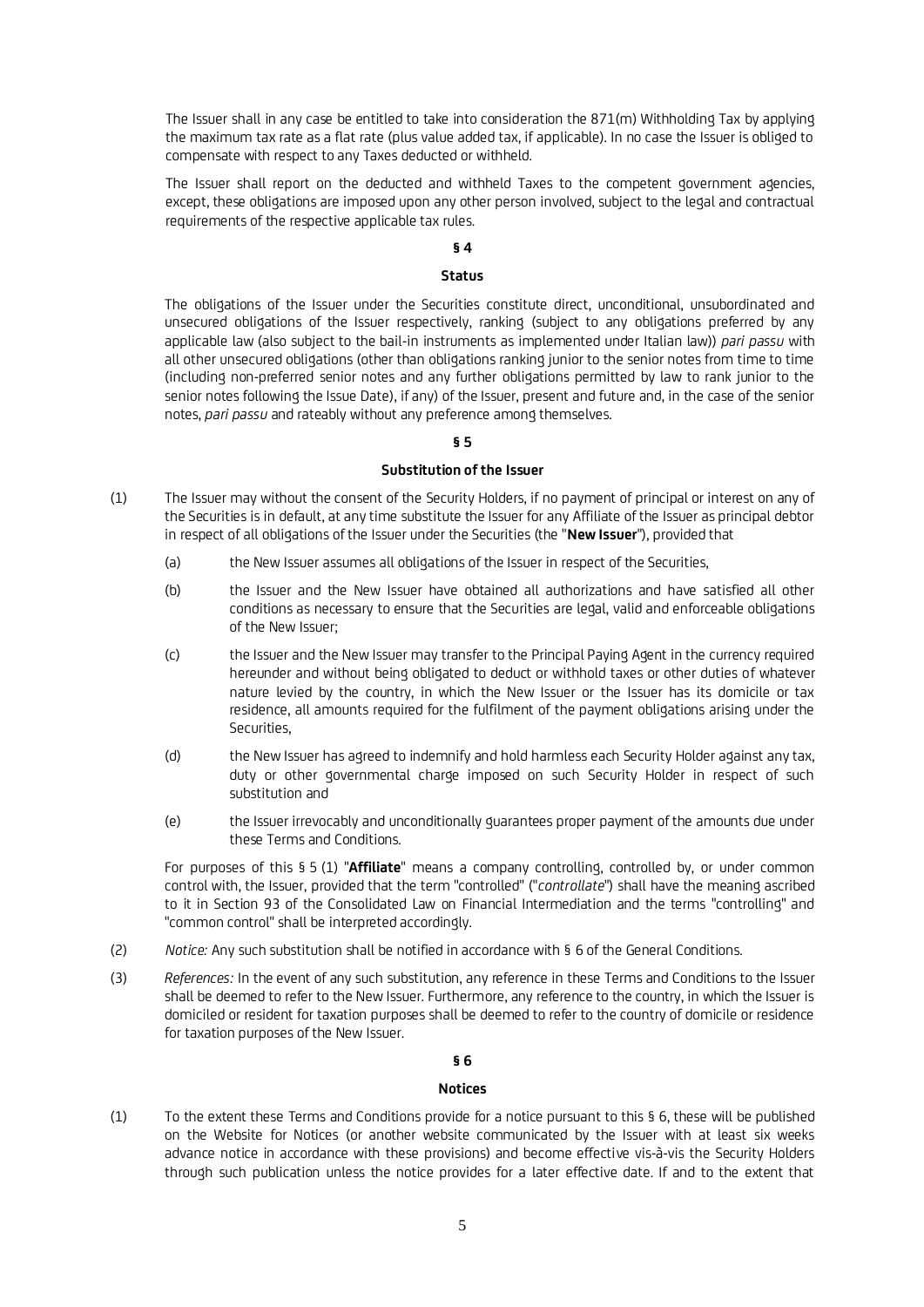binding provisions of effective law or stock exchange provisions provide for other forms of publication, such publications must be made in addition and as provided for.

Other publications with regard to the Securities are published on the Website of the Issuer (or any successor website).

(2) In addition, the Issuer may deliver all notices concerning the Securities to the Clearing System for communication by the Clearing System to the Security Holders. Any such notice shall be deemed to have been given to the Security Holders on the seventh Banking Day after the day on which the said notice was given to the Clearing System.

For the avoidance of doubt, any notice published on the Website for Notices which has become effective shall prevail the notice via the Clearing System.

## **§ 7**

## **Issuance of additional Securities, Repurchase**

- (1) *Issuance of additional Securities:* The Issuer reserves the right from time to time without the consent of the Security Holders to issue additional Securities with identical terms and conditions (except for the issue date and the issue price), so that the same shall be consolidated and form a single series (the "**Series**") with this Tranche. The term "*Securities*" shall, in the event of such increase, also comprise all additionally issued Securities.
- (2) *Repurchase:* The Issuer shall be entitled at any time to purchase Securities in the market or otherwise and at any price. Securities repurchased by the Issuer may, at the Issuer's discretion, be held, resold or forwarded to the Principal Paying Agent for cancellation.

## **§ 8**

## **(intentionally omitted)**

## **§ 9**

## **Partial Invalidity, Corrections**

- (1) *Invalidity:* Should any provision of these Terms and Conditions be or become invalid or unenforceable in whole or in part, the remaining provisions are not affected thereby. Any gap arising as a result of invalidity or unenforceability of these Terms and Conditions is to be filled with a provision that corresponds to the meaning and intent of these Terms and Conditions and is in the interest of the parties.
- (2) *Typing and calculation errors*, *inaccuracies and inconsistencies:* The Issuer may amend these Terms and Conditions without having to obtain the prior consent of the Security Holders, provided that such amendments (i) do not prejudice the rights or interests of the Security Holders and (ii) are aimed at correcting a manifest or obvious error, or at removing inaccuracies or inconsistencies from the text. Any notices to the Security Holders relating to the amendments referred to in the previous sentence shall be made in accordance with Section 6 of these Terms and Conditions.

## **§ 10**

### **Applicable Law, Choice of Forum**

- (1) *Applicable law:* The Securities, as to form and content, and all rights and obligations thereunder shall be governed by the laws of the Republic of Italy.
- (2) *Choice of Forum:* To the extent permitted by law, all disputes arising from or in connection with the matters governed by these Terms and Conditions shall be brought before the Tribunal of Milan, Italy.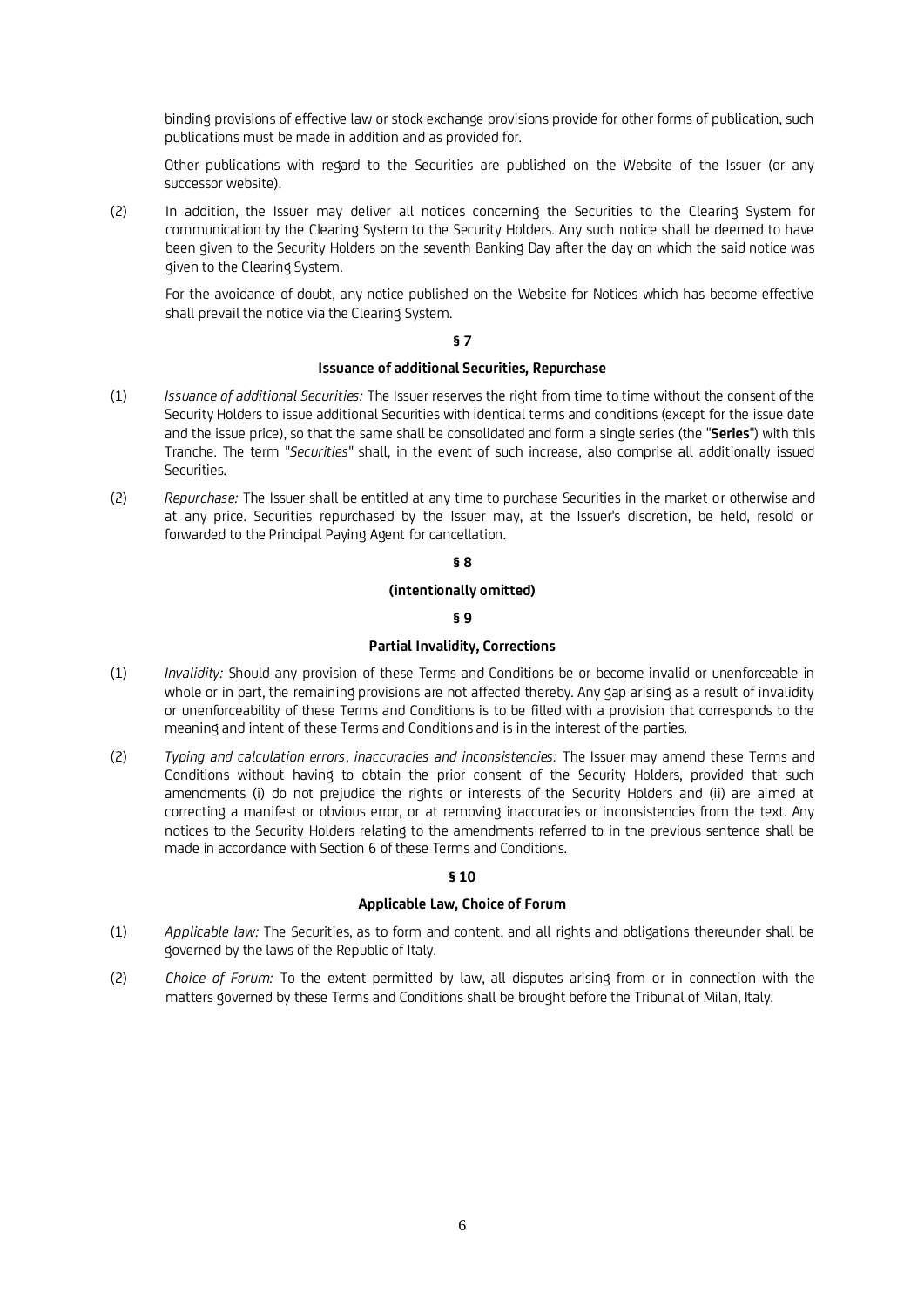## **PART B - PRODUCT AND UNDERLYING DATA**

(the "**Product and Underlying Data**")

**§ 1**

## **Product Data**

**First Trade Date:** 30 July 2020

**Issue Date**: 30 September 2020

**Nominal Amount:** EUR 100

**Specified Currency:** EURO ("**EUR**")

**Websites for Notices:** www.unicreditgroup.eu and www.investimenti.unicredit.it

**Website of the Issuer:** www.unicreditgroup.eu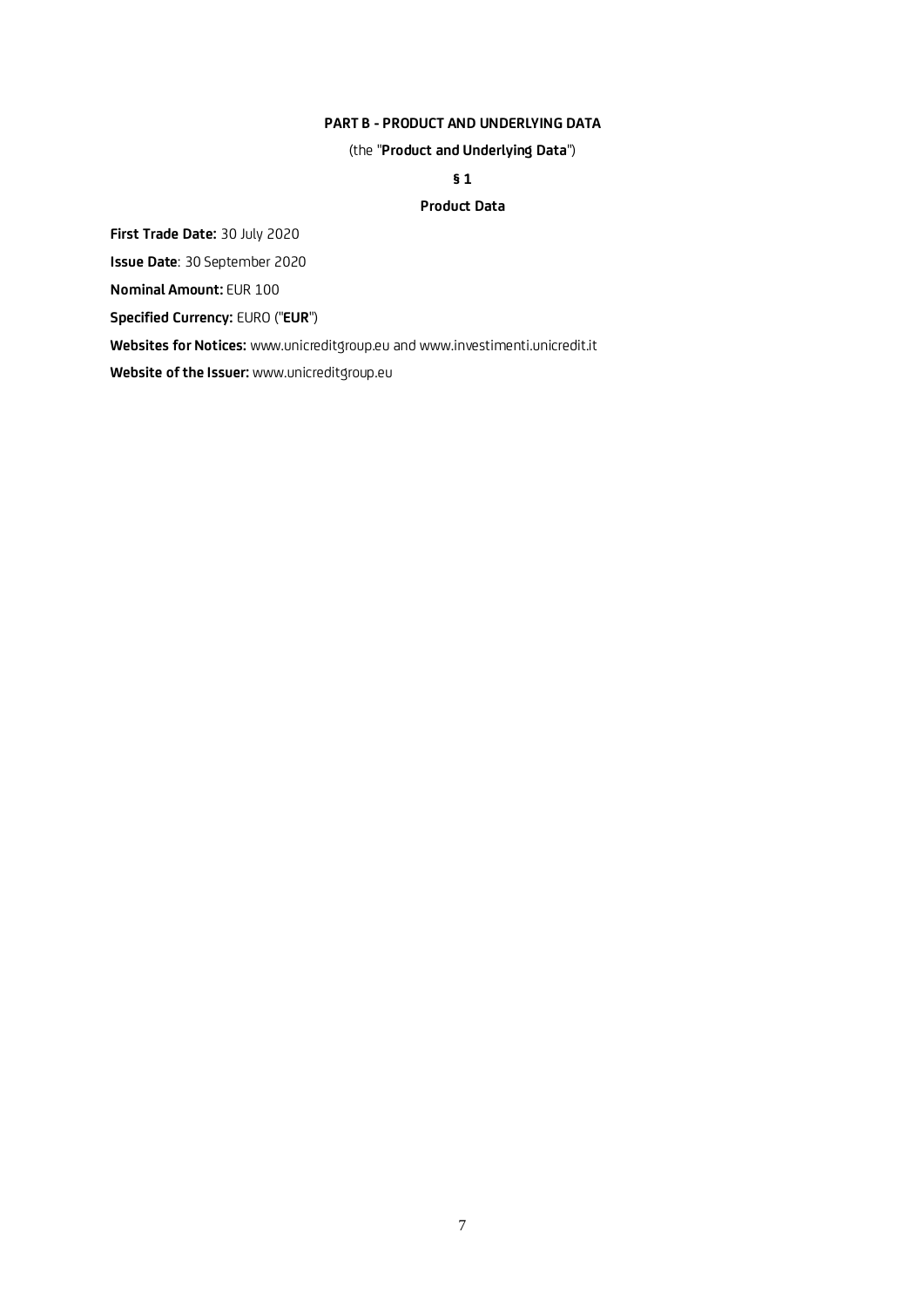# **Table 1.1:**

| <b>ISIN</b>  | WKN    | <b>Reuters</b>    | Series<br><b>Number</b> | <b>Tranche Number   Issue Volume of Series  </b><br>in units | Issue Volume of<br>Tranche in units        | <b>Issue Price</b> |
|--------------|--------|-------------------|-------------------------|--------------------------------------------------------------|--------------------------------------------|--------------------|
| IT0005417230 | A2FG9R | IT0005417230=HVBG | LUX69                   | Up to 300,000<br>Certificates <del>1</del>                   | Up to 300,000<br>Certificates <sup>2</sup> | <b>EUR 100</b>     |

# **Table 1.2:**

| <b>ISIN</b>  | Underliyngi                                                       | Reference<br><b>Price</b> | <b>Strike</b> | <b>Barrier Level</b> | <b>Maximum</b><br>Amount | <b>Initial</b><br>Observation<br>Date | <b>Barrier</b><br>Observation Observation<br>Date | <b>Final</b><br>Date | Final<br>Payment<br><b>Date</b><br>(Maturity<br>Date) |
|--------------|-------------------------------------------------------------------|---------------------------|---------------|----------------------|--------------------------|---------------------------------------|---------------------------------------------------|----------------------|-------------------------------------------------------|
| IT0005417230 | STOXX <sup>®</sup> Europe<br>600 Oil & Gas<br>(Price) Index (EUR) | Closing price             | 100%          | 70%                  | <b>EUR 100</b>           | 28.09.2020                            | 23.09.2025                                        | 23.09.2025           | 30.09.2025                                            |

## **Table 1.3:**

| m | <b>Observation Date (m)</b> | <b>Additional Conditional</b> | <b>Additional Conditional</b> | <b>Additional Conditional</b> | Record Date (m) |
|---|-----------------------------|-------------------------------|-------------------------------|-------------------------------|-----------------|
|   |                             | Amount (m)                    | <b>Amount Payment Factor</b>  | Amount Payment Date (m)       |                 |
|   | 23.09.2021                  | EUR 6.35                      | 70%                           | 30.09.2021                    | 29.09.2021      |
|   | 23.09.2022                  | EUR 12.70                     | 70%                           | 30.09.2022                    | 29.09.2022      |
|   | 22.09.2023                  | EUR 19.05                     | 70%                           | 29.09.2023                    | 28.09.2023      |
|   | 23.09.2024                  | EUR 25.40                     | 70%                           | 30.09.2024                    | 27.09.2024      |
|   | 23.09.2025                  | EUR 31.75                     | 70%                           | 30.09.2025                    | 29.09.2025      |

# **Table 1.4:**

| Observation Date (k) | <sup>,</sup> Redemption Amount (k)<br>Earlv | ı Factor (k)<br>Redemption<br>tarlv | Payment Date (k)<br>-carly |
|----------------------|---------------------------------------------|-------------------------------------|----------------------------|
| ∶כ∩כ<br>2112<br>.    | 100.00<br>ᄗ<br>LUF                          | LOO%                                | $\sim$<br>na<br>30.09.2021 |

<sup>1</sup> as amended on 4 August 2020.

 $2$  as amended on 4 August 2020.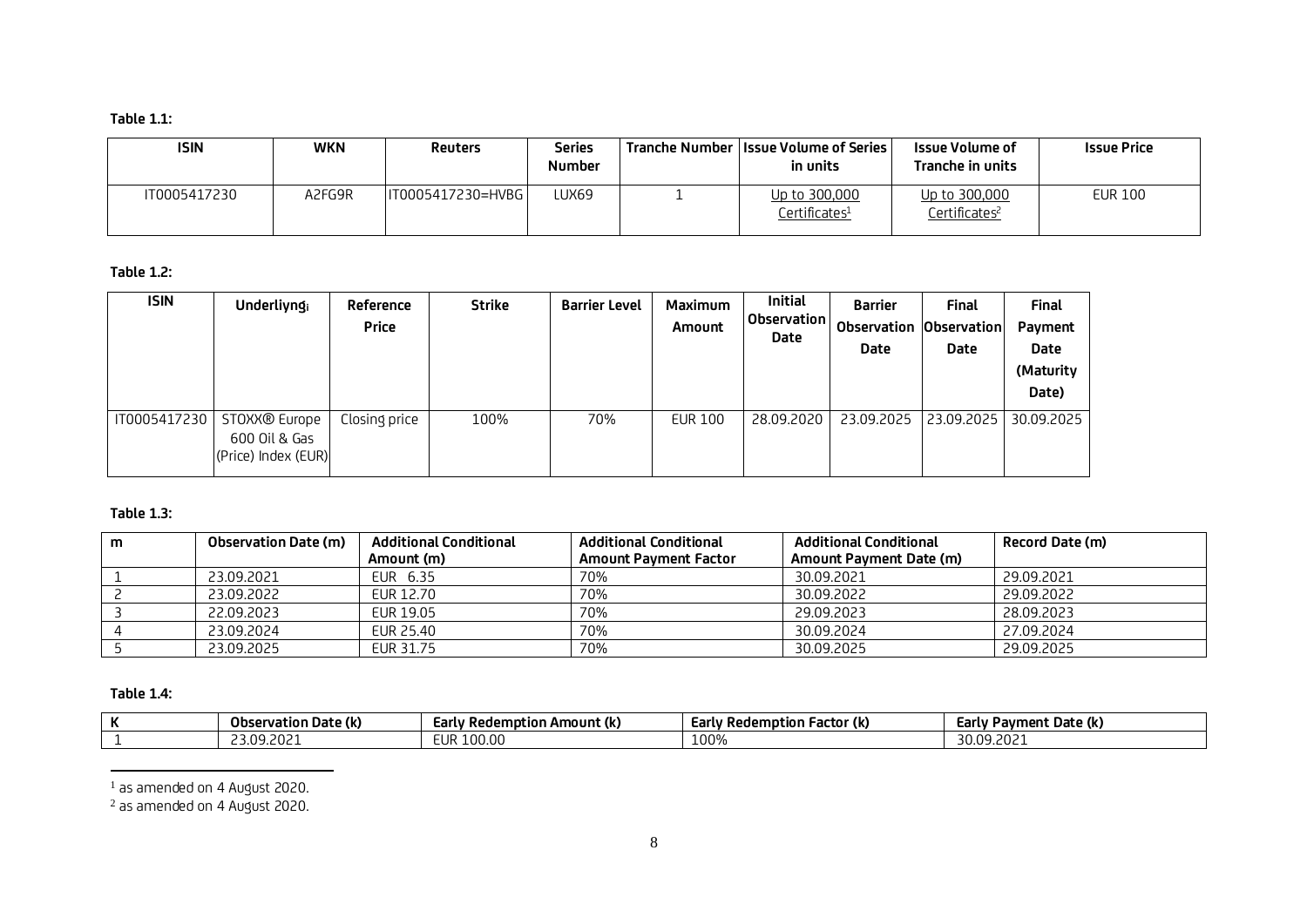| 23.09.2022 | 100.00<br><b>EUR</b> | 100% | 30.09.2022 |
|------------|----------------------|------|------------|
| 22.09.2023 | EUR 100.00           | 100% | 29.09.2023 |
| 23.09.2024 | 100.00<br><b>EUR</b> | 100% | 30.09.2024 |

# **§ 2**

# **Underlying Data**

**Table 2.1:**

| <b>Underlying</b> | <b>Underlying</b> | <b>WKN</b> | <b>ISIN</b>  | Reuters | Bloomberq  | Index         | <b>Index Sponsor</b> | <b>Index Calculation</b> | Website       |
|-------------------|-------------------|------------|--------------|---------|------------|---------------|----------------------|--------------------------|---------------|
|                   | Currency          |            |              |         |            | Administrator |                      | Agent                    |               |
|                   |                   |            |              |         |            |               |                      |                          |               |
| <b>STOXX®</b>     | <b>EUR</b>        | 965878     | EU0009658780 | .SXEP   | SXEP Index | registered    | STOXX Limited        | STOXX Limited            | www.stoxx.com |
| Europe 600        |                   |            |              |         |            |               |                      |                          |               |
| Oil & Gas         |                   |            |              |         |            |               |                      |                          |               |
| (Price)           |                   |            |              |         |            |               |                      |                          |               |
| Index (EUR)       |                   |            |              |         |            |               |                      |                          |               |

For further information about the past and future performance of the Underlying and its volatility, please refer to the Website as specified in the table.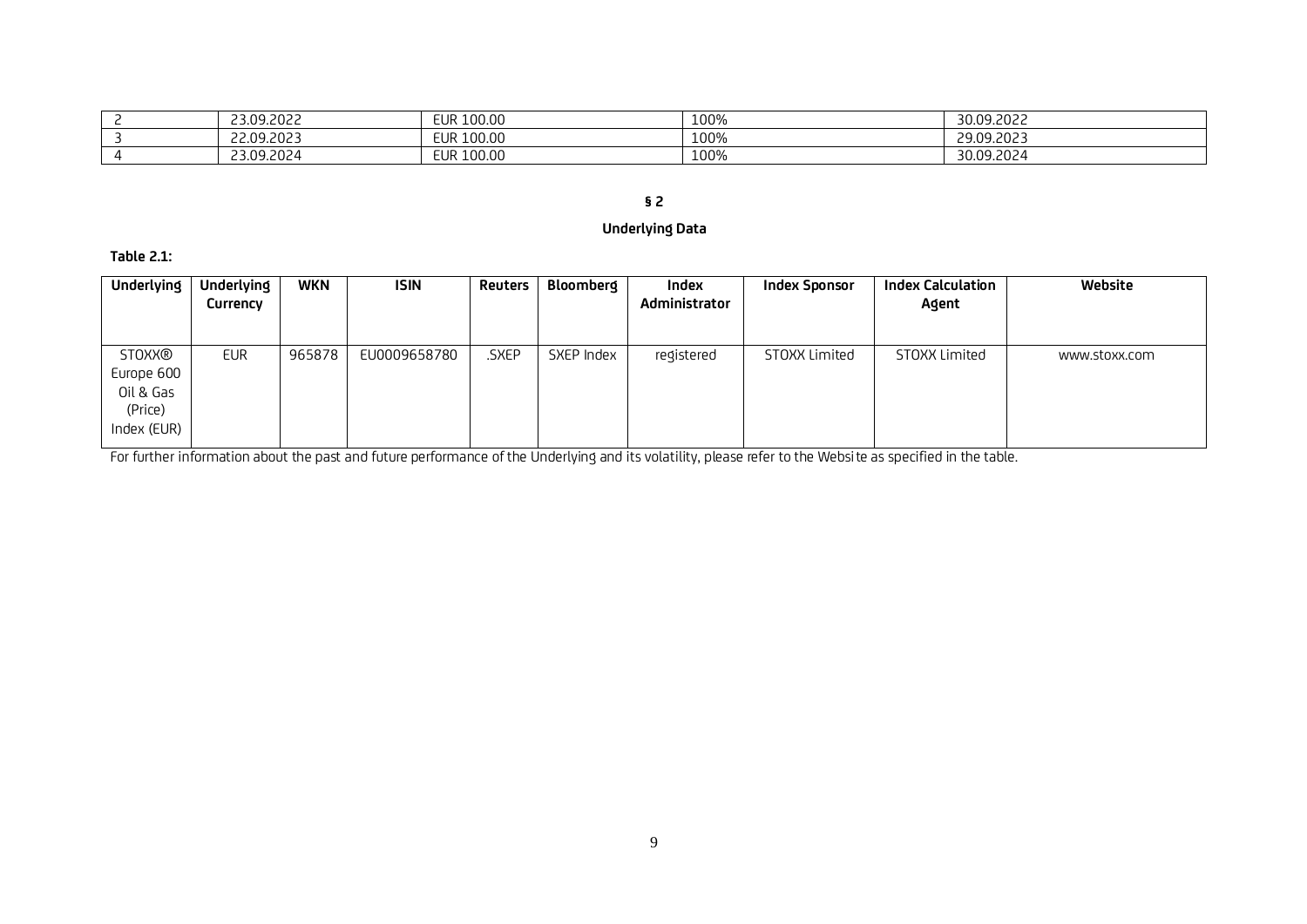### **PART C - SPECIAL CONDITIONS OF THE SECURITIES**

### (the "**Special Conditions**")

## **§ 1**

#### **Definitions**

"**Additional Conditional Amount (m)**" means the respective Additional Conditional Amount (m) as specified in § 1 of the Product and Underlying Data.

"**Additional Conditional Amount Payment Date (m)**" means the Additional Conditional Amount Payment Date (m) as specified in § 1 of the Product and Underlying Data.

"**Additional Conditional Amount Payment Event (m)**" means that the Reference Price is equal to or greater than the respective Additional Conditional Amount Payment Level (m) on the respective Observation Date (m).

"**Additional Conditional Amount Payment Factor (m)**" means the respective Additional Conditional Amount Payment Factor as specified in § 1 of the Product and Underlying Data.

"**Additional Conditional Amount Payment Level (m)**" means the Additional Conditional Amount Payment Factor multiplied by R(Initial).

"**Adjustment Event**" means each of the following events:

- (a) changes in the relevant Index Concept or the calculation of the Underlying, that result in a new relevant Index Concept or calculation of the Underlying being no longer economically equivalent to the original relevant Index Concept or the original calculation of the Underlying; whether this is the case shall be determined by the Calculation Agent acting in accordance with relevant market practice and in good faith;
- (b) the calculation or publication of the Underlying is finally discontinued, or replaced by another index (the "**Index Replacement Event**");
- (c) due to circumstances for which the Issuer is not responsible, the Issuer is no longer entitled to use the Underlying as a basis for the calculations or, respectively, specifications described in the Terms and Conditions of these Securities; the Issuer shall be deemed not to be responsible for a termination of the license to use the Underlying due to an economically unreasonable increase in license fees (a "**License Termination Event**");
- (d) a Hedging Disruption occurs;
- (e) any event which is economically equivalent to one of the above-mentioned events with regard to its consequences on the Underlying; whether this is the case shall be determined by the Calculation Agent acting in accordance with relevant market practice and in good faith.

"**Banking Day**" means each day (other than a Saturday or Sunday) on which the Clearing System and the Trans-European Automated Real-time Gross settlement Express Transfer-System (TARGET2) (the "**TARGET2**") are open for business and commercial banks and foreign exchange markets settle payments in the Banking Day Financial Centre.

"**Banking Day Financial Centre**" means the Banking Day Financial Centre as specified in § 1 of the Product and Underlying Data.

"**Barrier Event**" means that the Reference Price on the Barrier Observation Date is less than the Barrier.

"**Barrier Level**" means the Barrier Level as specified in § 1 of the Product and Underlying Data.

"**Calculation Agent**" means the Calculation Agent as specified in § 2 (2) of the General Conditions.

"**Calculation Date**" means each day on which the Reference Price is published by the respective Relevant Exchange.

"**Change in Law**" means that due to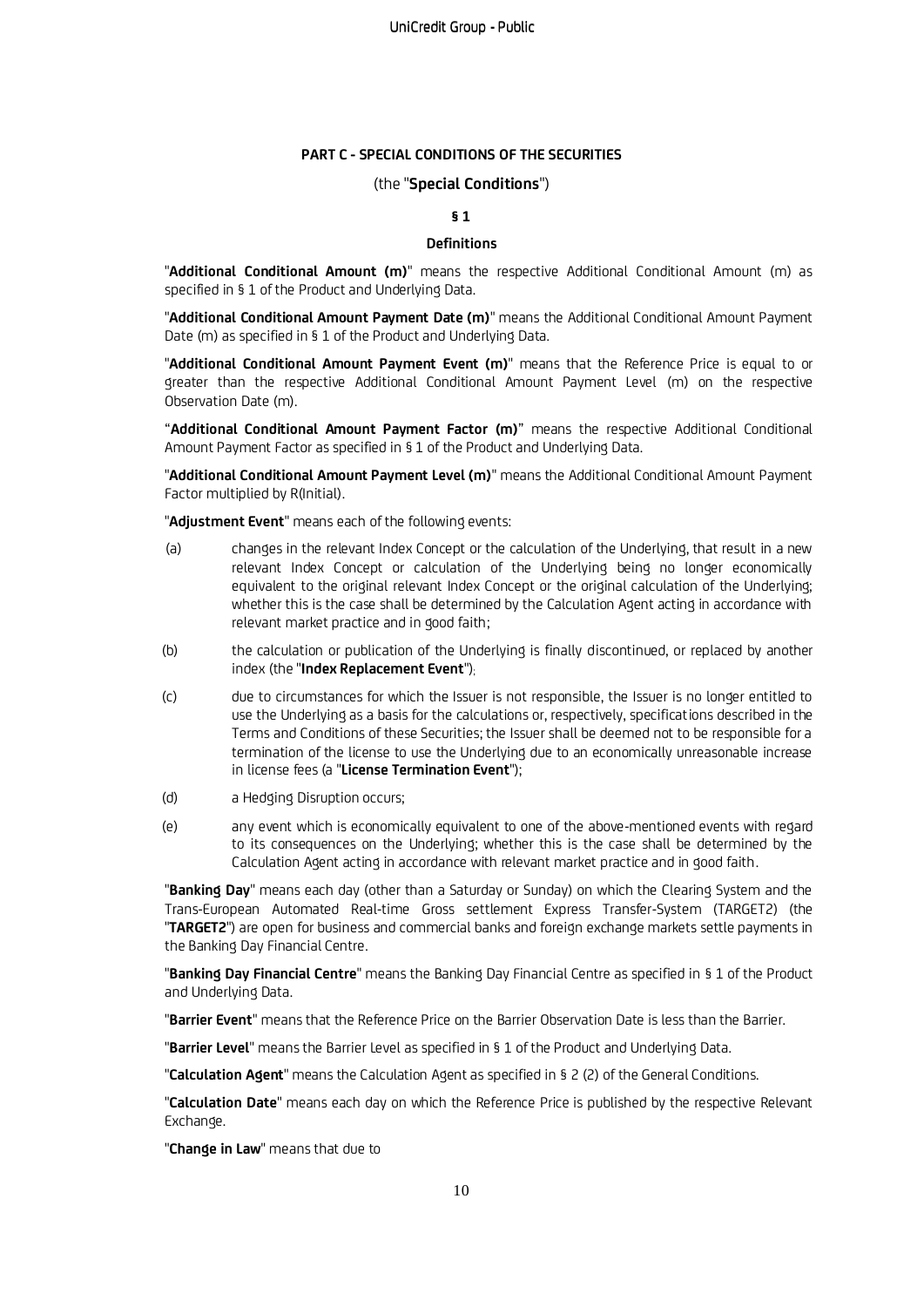- (a) the coming into effect of changes in laws or regulations (including but not limited to tax laws or capital market provisions) or
- (b) a change in relevant case law or administrative practice (including the administrative practice of the tax or financial supervisory authorities),

that becomes effective on or after the Issue Date of the Securities,

- (a) the holding, acquisition or sale of the Underlying or assets that are needed in order to hedge price risks or other risks with respect to its obligations under the Securities is or becomes wholly or partially illegal for the Issuer or
- (b) the costs associated with the obligations under the Securities have increased substantially (including but not limited to an increase in tax obligations, the reduction of tax benefits or other negative consequences with regard to tax treatment),

The decision as to whether the preconditions exist shall be made by the Issuer acting in accordance with relevant market practice and in good faith**.** 

"**Clearance System**" means the principal domestic clearance system customarily used for settling trades with respect to the Underlying as determined by the Calculation Agent acting in accordance with relevant market practice and in good faith.

"**Clearance System Business Day**" means, with respect to the Clearance System, any day (other than a Saturday or Sunday) on which such Clearance System is open for the acceptance and execution of settlement instructions.

"**Clearing System**" means Monte Titoli S.p.A., ("**Monte Titoli**").

"**Call Event**" means Index Call Event.

"**Determining Futures Exchange**" means the futures exchange, on which derivatives of the Underlying (the "**Derivatives**") are most liquidly traded; the relevant futures exchange shall be traded; the relevant futures exchange shall be determined by the Calculation Agent acting in accordance with relevant market practice and in good faith.

In the case of a material change in the market conditions at the Determining Futures Exchange, such as a final discontinuation of derivatives' quotation linked to the Underlying at the Determining Futures Exchange or a considerably restricted number or liquidity, it shall be substituted as the Determining Futures Exchange by another options and/or futures exchange that offers satisfactorily liquid trading in the Derivatives (the "**Substitute Futures Exchange**"); such options and/or futures exchange shall be determined by the Calculation Agent acting in accordance with relevant market practice and in good faith. In the event of such substitution, any reference to the Determining Futures Exchange in these Terms and Conditions of these Securities shall be deemed to refer to the Substitute Futures Exchange.

"**Early Payment Date (k)**" means the "Early Payment Date (k)" as specified in § 1 of the Product and Underlying Data.

"**Early Redemption Amount (k)**" means the "Early Redemption Amount (k)" as calculated or specified by the Calculation Agent pursuant to § 4 (2) of the Special Conditions.

"**Early Redemption Event**" means that R (k) equal to or greater than the Early Redemption Level (k) on the respective Observation Date (k).

"**Early Redemption Factor (k)**" means the Early Redemption Factor (k) as specified in § 1 of the Product and Underlying Data.

"**Early Redemption Level (k)**" means with respect to an Early Payment Date (k), an amount expressed in the currency of the Underlying which is specified as the respective Early Redemption Factor (k) times R (initial).

"**Final Payment Date**" means the Final Payment Date, as specified in § 1 of the Product and Underlying Data.

"**First Trade Date**" means the First Trade Date as specified in § 1 of the Product and Underlying Data.

"**Hedging Disruption**" means that the Issuer, due to reasons for which the Issuer is not solely responsible,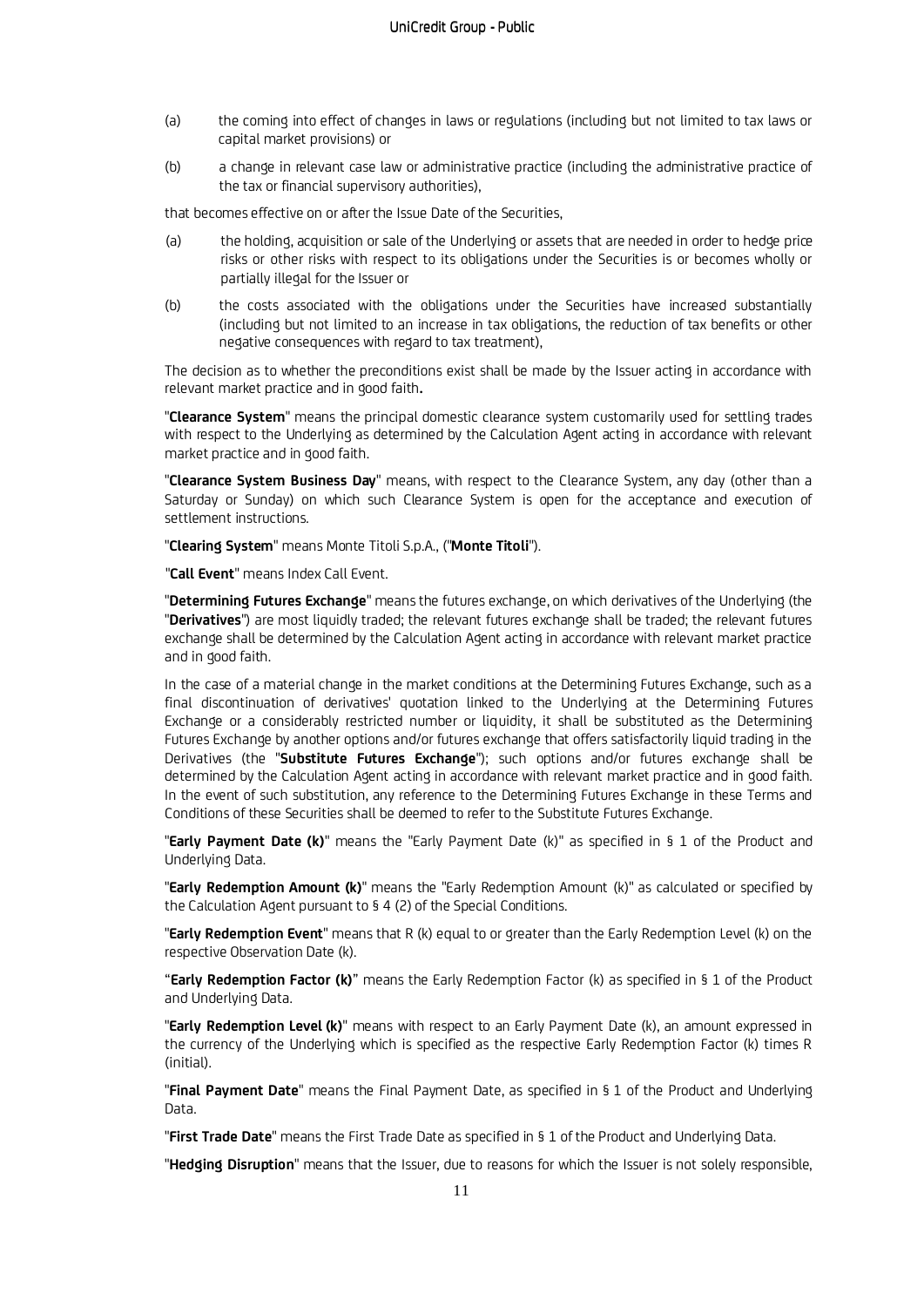is not able to

- (a) close, continue or carry out transactions or acquire, exchange, hold or sell assets (respectively) which are needed in order to hedge price risks or other risks with regard to its obligations under the Securities; whether this is the case shall be determined by the Issuer acting in accordance with relevant market practice and in good faith; or
- (b) realise, reclaim or pass on proceeds from such transactions or assets,

under conditions which are economically substantially equivalent to those on the First Trade Date; whether this is the case shall be determined by the Issuer acting in accordance with relevant market practice and in good faith.

"**Increased Costs of Hedging**" means that the Issuer has to pay a substantially higher amount of taxes, duties, expenditures and fees (with the exception of broker fees) compared to the First Trade Date in order to

- (a) close, continue or carry out transactions or acquire, exchange, hold or sell assets (respectively) which are needed in order to hedge price risks or other risks with regard to its obligations under the Securities, whether this is the case shall be determined by the Issuer*,* acting in accordance with relevant market practice and in good faith, or
- (b) realise, reclaim or pass on proceeds from such transactions or assets,

whereas cost increases due to a deterioration of the credit-worthiness of the Issuer or other reasons for which the Issuer is solely responsible are not considered as Increased Costs of Hedging.

"**Index Administrator**" means the natural or legal person that has control over the provision of the Underlying in accordance with Art. 3(1) no. 5 of the Regulation 2016/1011 of the European Parliament and of the Council of 8 June 2016 on indices used as benchmarks in financial instruments and financial contracts or to measure the performance of investment funds and amending Directives 2008/48/£C and 2014/17/EU and Regulation (EU) No 596/2014 (the "Benchmark Regulation"). In § 2 of the Product and Underlying Data is specified whether the Index Administrator is included in the register referred to in Art. 36 of the Benchmark Regulation.

"**Index Calculation Agent**" means the Index Calculation Agent as specified in § 2 of the Product and Underlying Data.

"**Index Call Event**" means each of the following events:

- (a) a Change in Law and/or a Hedging Disruption and/or Increased Costs of Hedging occurs;
- (b) the Underlying is no longer calculated or published in the Underlying Currency;
- (c) no suitable substitute for the Index Sponsor and/or the Index Calculation Agent is available; whether this is the case shall be determined by the Calculation Agent acting in accordance with relevant market practice and in good faith;
- (d) an adjustment pursuant to § 8 (2) or (3) of the Special Conditions is not possible or not reasonable with regard to the Issuer and/or the Security Holders; whether this is the case shall be determined by the Calculation Agent acting in accordance with relevant market practice and in good faith.

"**Index Sponsor**" means the Index Sponsor as specified in § 2 of the Product and Underlying Data.

"**Issue Date**" means the Issue Date as specified in § 1 of the Product and Underlying Data.

"**Market Disruption Event**" means each of the following events:

(a) in general the suspension or restriction of trading on the exchanges or the markets on which the securities that form the basis of the Underlying are listed or traded, or on the respective futures exchanges or on the markets on which Derivatives of the Underlying are listed or traded: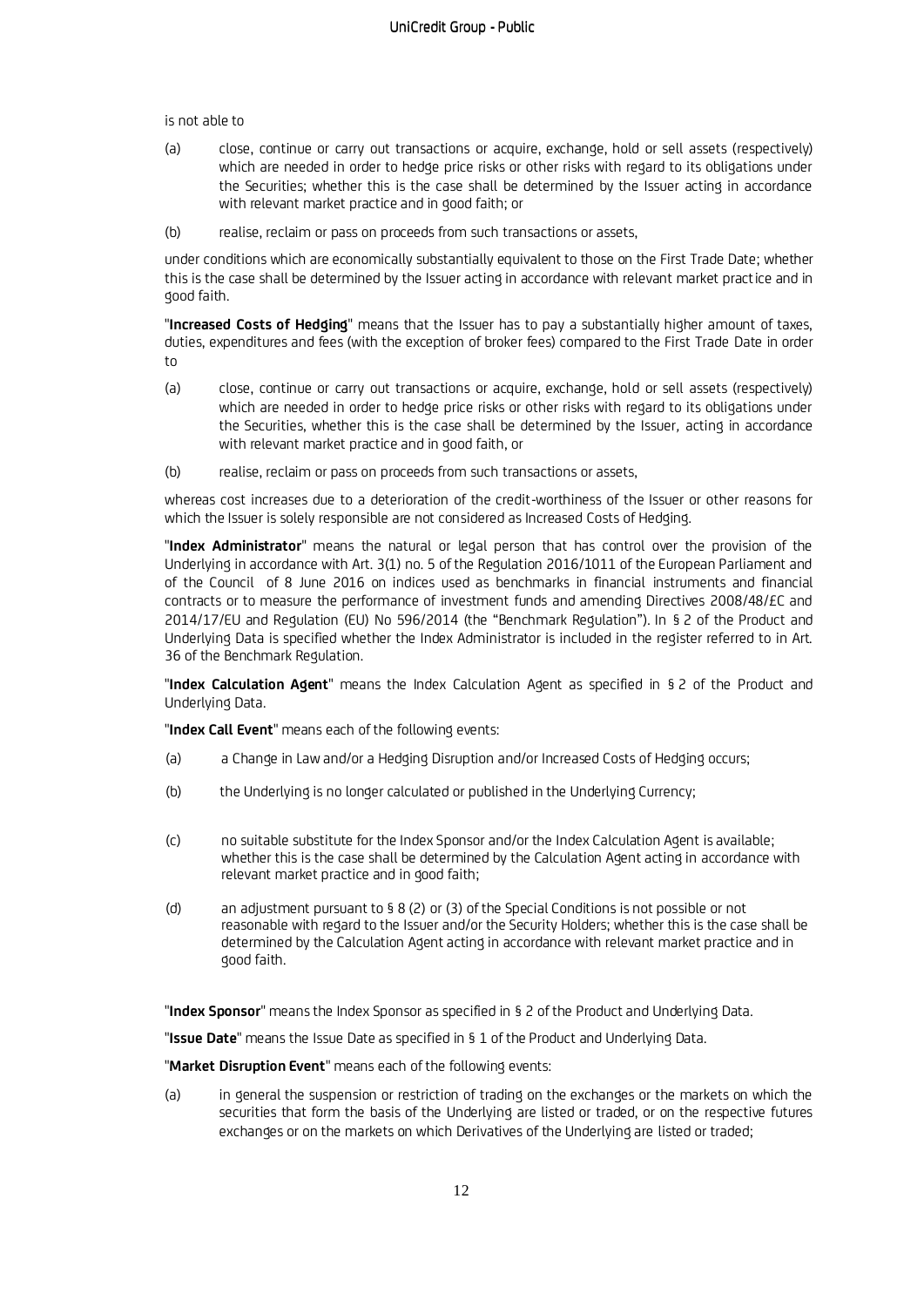- (b) in relation to individual securities which form the basis of the Underlying, the suspension or restriction of trading on the exchanges or on the markets on which such securities are traded or on the respective futures exchange or the markets on which derivatives of such securities are traded;
- (c) in relation to individual Derivatives of the Underlying, the suspension or restriction of trading on the futures exchanges or the markets on which such derivatives are traded;
- (d) the suspension of or failure or the non-publication of the calculation of the Underlying as a result of a decision by the Index Sponsor or the Index Calculation Agent;

to the extent that such Market Disruption Event occurs in the last hour prior to the normal calculation of the Reference Price, which is relevant for the Securities, and continues at the point in time of the normal calculation and is material; whether this is the case shall be determined by the Calculation Agent acting in accordance with relevant market practice and in good faith. Any restriction of the trading hours or the number of days on which trading takes place on the Relevant Exchange or, as the case may be, the Determining Futures Exchange, shall not constitute a Market Disruption Event provided that the restriction occurs due to a previously announced change in the rules of the Relevant Exchange or, as the case may be, the Determining Futures Exchange.

"**Maximum Amount**" means the Maximum Amount as specified in § 1 of the Product and Underlying Data.

"**Nominal Amount**" means the Nominal Amount as specified in § 1 of the Product and Underlying Data.

"**Observation Date**" means each of the following Observation Dates:

"**Barrier Observation Date**" means the Barrier Observation Date as specified in § 1 of the Product and Underlying Data. If the Barrier Observation Date is not a Calculation Date, the immediately following day, which is a Calculation Date shall be the Barrier Observation Date.

"**Final Observation Date**" means the Final Observation Date as specified in § 1 of the Product and Underlying Data. If the Final Observation Date is not a Calculation Date , the immediately following day, which is a Calculation Date shall be the Final Observation Date. The Final Payment Date shall be postponed accordingly. No interest shall become due because of such postponement.

"**Initial Observation Date**" means the Initial Observation Date as specified in § 1 of the Product and Underlying Data. If the Initial Observation Date is not a Calculation Date, the immediately following day, which is a Calculation Date shall be the Initial Observation Date.

"**Observation Date (k)**" means the Observation Date (k) as specified in § 1 of the Product and Underlying Data. If the Observation Date (k) is not a Calculation Date, the immediately following day, which is a Calculation Date shall be the respective Observation Date (k). The respective Early Payment Date (k) shall be postponed accordingly. No interest shall become due because of such postponement.

"**Observation Date (m)**" means the Observation Date (m) as specified in § 1 of the Product and Underlying Data. If the Observation Date (m) is not a Calculation Date, the immediately following day, which is a Calculation Date shall be the respective Observation Date (m). The respective Additional Conditional Amount Payment Date (m) shall be postponed accordingly. No Interest shall become due because of such postponement.

"**Principal Paying Agent**" means the Principal Paying Agent as specified in § 2 (1) of the General Conditions.

"**R (initial)**" means the Reference Price on the Initial Observation Date.

"**R (final)**" means the Reference Price on the Final Observation Date.

"**R (m)**" means the Reference Price on the respective Observation Date (m).

"**R (k)**" means the Reference Price on the respective Observation Date (k).

"**Record Date (m)**" means the Record Date as specified in § 1 of the Product and Underlying Data.

"**Redemption Amount**" means the Redemption Amount as calculated or, respectively, specified by the Calculation Agent pursuant to § 4 of the Special Conditions.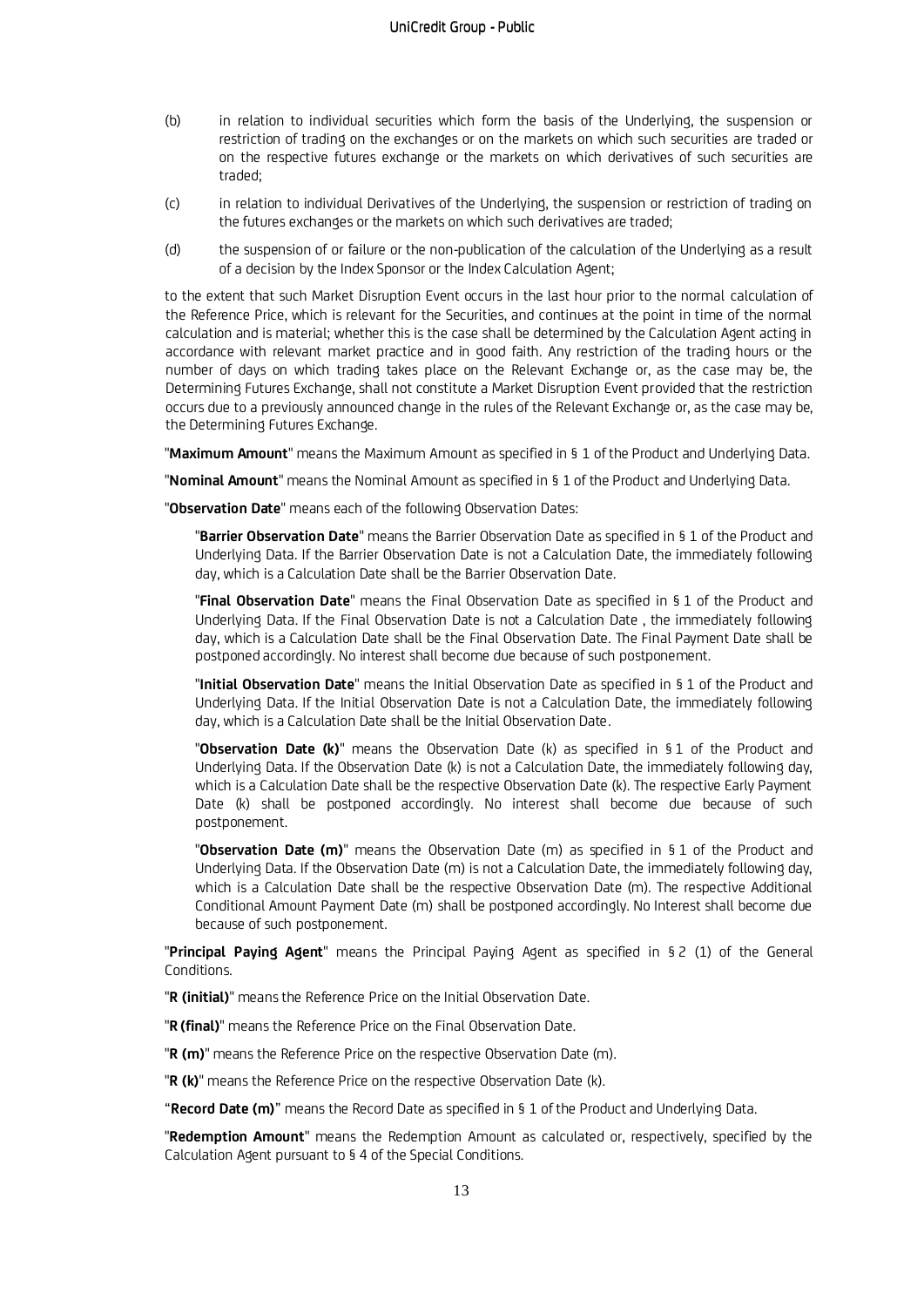"**Reference Price**" means the Reference Price of the Underlying as specified in § 1 of the Product and Underlying Data.

"**Relevant Exchange**" means the exchange on which the components of the Underlying are most liquidly traded; such exchanges shall be determined by the Calculation Agent acting in accordance with relevant market practice and in good faith by way of notice pursuant to § 6 of the General Conditions in accordance with such components' liquidity. In the case of a material change in the market conditions at the Relevant Exchange, such as a final discontinuation of the quotation of the components of the Underlying at the Relevant Exchange and the quotation at a different stock exchange or a considerably restricted number or liquidity, the Relevant Exchange shall be substituted as the Relevant Exchange by another stock exchange that offers satisfactorily liquid trading in the Underlying (the "Substitute Exchange"); such exchange shall be determined by the Calculation Agent acting in accordance with relevant market practice and in good faith. In this case, any reference to the Relevant Exchange in the Terms and Conditions of these Securities shall be deemed to refer to the Substitute Exchange.

"**Security Holder**" means the holder of a Security.

"**Settlement Cycle**" means the period of Clearance System Business Days following a transaction on the Relevant Exchange in the securities that form the basis of the Underlying during which period settlement will customarily take place according to the rules of such Relevant Exchange

"**Specified Currency**" means the Specified Currency as specified in § 1 of the Product and Underlying Data.

"**Strike**" means the Strike as specified in § 1 of the Product and Underlying Data.

"**Strike Level**" means the Strike multiplied by R (Initial).

"**Terms and Conditions**" means the terms and conditions of these Securities as set out in the General Conditions (Part A), the Product and Underlying Data (Part B) and the Special Conditions (Part C).

"**Underlying**" means the Underlying as specified in § 1 of the Product and Underlying Data..

"**Websites for Notices**" means the Website(s) for Notices as specified in § 1 of the Product and Underlying Data.

"**Websites of the Issuer**" means the Website(s) of the Issuer as specified in § 1 of the Product and Underlying Data.

## **§ 2**

## **Interest, Additional Amount**

(1) *Interest*: The Securities do not bear interest.

(2) *Additional Conditional Amount (m):* If an Additional Conditional Amount Payment Event (m) has occurred on an Observation Date (m), the respective Additional Conditional Amount (m) will be paid on the respective Additional Conditional Amount Payment Date (m) less all Additional Conditional Amounts (m) paid on the preceding Additional Conditional Amount Payment Dates (m).

If no Additional Conditional Amount Payment Event (m) has occurred on this respective Observation Date (m), no respective Additional Conditional Amount (m) will be paid on a respective Additional Conditional Amount Payment Date (m).

If an Early Redemption Event occurs on an Observation Date (k), no more Additional Conditional Amount (m) will be paid on any Additional Conditional Amount Payment Date (m) in relation to any following Observation Date (m).

### **§ 3**

## **Redemption, Automatic Early Redemption**

- (1) *Redemption:* The Securities shall be redeemed by payment of the Redemption Amount on the Final Payment Date pursuant to the provisions of § 6 of the Special Conditions*.*
- (2) *Automatic Early Redemption:* If an Early Redemption Event has occurred, the Securities will be automatically early redeemed on the immediately following Early Payment Date (k) by payment of the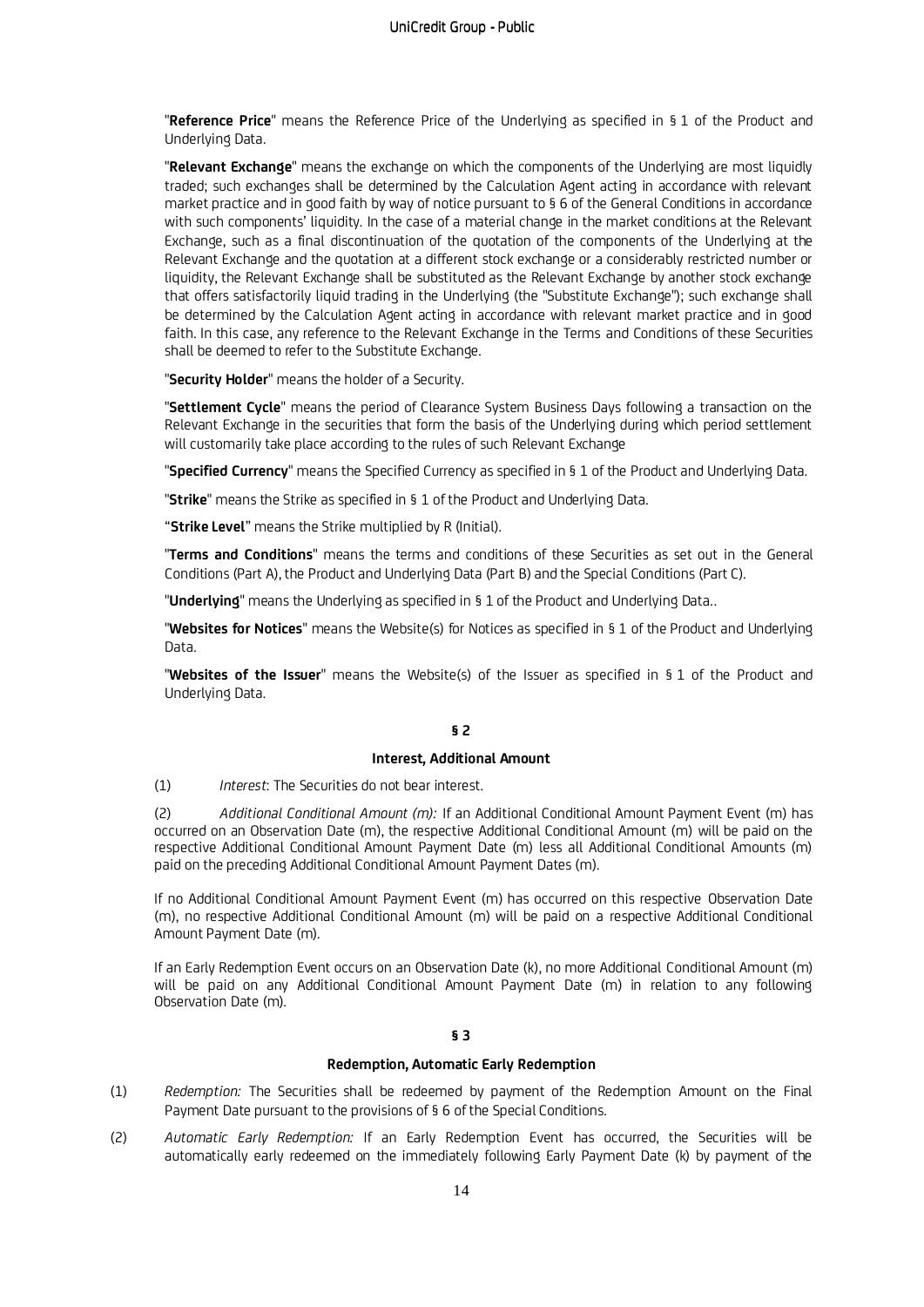respective Early Redemption Amount (k) on the respective Early Payment Date (k) pursuant to the provisions of § 6 of the Special Conditions.

## **§ 4**

## **Redemption Amount, Early Redemption Amount**

- (1) *Redemption Amount*: The Redemption Amount corresponds to an amount in the Specified Currency calculated or specified by the Calculation Agent as follows:
	- *-* If no Barrier Event has occurred the Redemption Amount corresponds to the Maximum Amount.
	- *-* If a Barrier Event has occurred, the Redemption Amount is specified according to the following formula:

Redemption Amount = Nominal Amount x R (final) / (Strike)

However, in this case the Redemption Amount is not greater than the Nominal Amount.

(2) *Early Redemption Amount*: The Early Redemption Amount (k) for an Early Payment Date (k) is specified in § 1 of the Product and Underlying Data.

## **§ 5**

## **Issuer's Extraordinary Call Right**

*Issuer's extraordinary call right*: Upon the occurrence of a Conversion Event the Issuer may call the Securities extraordinarily by giving notice pursuant to § 6 of the General Conditions and redeem the Securities at their Cancellation Amount. Such call shall become effective at the time indicated in the notice.

The "**Cancellation Amount**" shall be the fair market value of the Securities as of the tenth Banking Day before the extraordinary call becomes effective, determined by the Calculation Agent acting in accordance with relevant market practice and in good faith under then prevailing circumstances.

The determination of the fair market value is based on the economic equivalent of the Issuer's payment obligations to the Security Holders consistent with the provisions for the redemption profile, interest or other additional amounts of the Securities that would otherwise be due after the day on which the extraordinary call becomes effective and which is adjusted for taking into consideration the following parameters as of the tenth Banking Day before the extraordinary call becomes effective: the price of the Underlying, the remaining time to maturity, the estimated volatility, the expected dividends (if applicable), the current market interest rate as well as the interest spread associated with the credit default risk of the Issuer and any other relevant market parameter that can influence the value of the Securities.

The Cancellation Amount will be paid within five Banking Days following the date as of which the extraordinary call becomes effective, or at the date specified in the above mentioned notice, as the case may be, pursuant to the provisions of § 6 of the Special Conditions.

## **§ 6**

## **Payments**

- (1) *Rounding*: The amounts payable under these Terms and Conditions shall be rounded up or down to the nearest EUR 0.01, , with EUR 0.005 being rounded upwards.
- (2) *Business day convention*: If the due date for any payment under the Securities (the "**Payment Date**") is not a Banking Day then the Security Holders shall not be entitled to payment until the next following Banking Day. The Security Holders shall not be entitled to further interest or other payments in respect of such delay.
- (3) *Manner of payment, discharge*: All payments shall be made to the Principal Paying Agent. The Principal Paying Agent shall pay the amounts due to the Clearing System to be credited to the respective accounts of the depository banks and to be transferred to the Security Holders. The payment to the Clearing System shall discharge the Issuer from its obligations under the Securities in the amount of such a payment.
- (4) *Interest of default:* If the Issuer fails to make payments under the Securities when due, the amount due shall bear interest on the basis of the legal interest rate ('*Saggio degli Interessi legali*'), pursuant to Section 1284 CC, without prejudice to any other mandatory provisions under Italian law. Such accrual of interest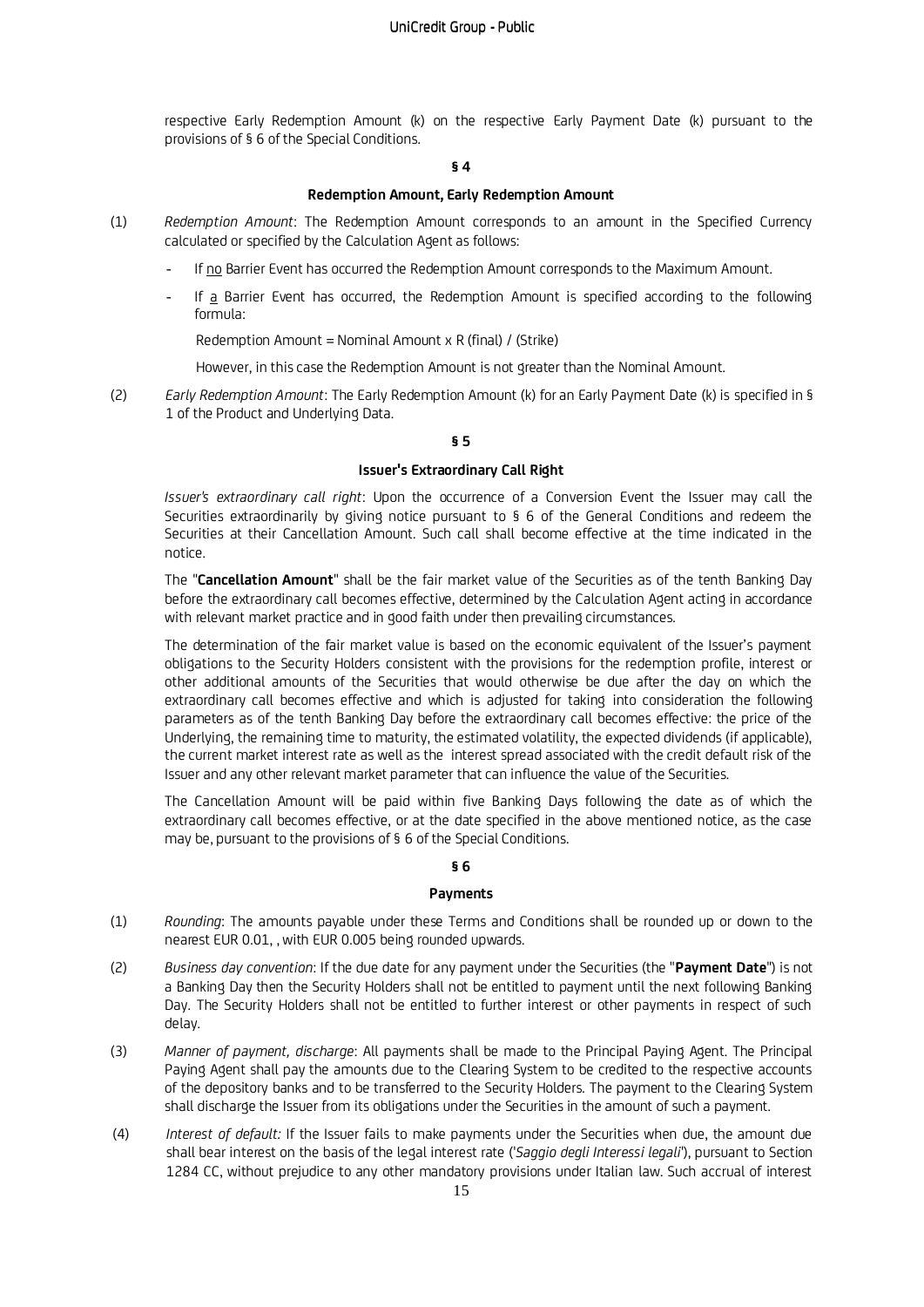starts on the day following the due date of that payment (including) and ends on the effective date of the payment (including).

## **§ 7**

## **Market Disruptions**

(1) *Postponement:* Notwithstanding the provisions of § 8 of the Special Conditions, if a Market Disruption Event occurs on an Observation Date, the respective Observation Date will be postponed to the next following Calculation Date on which the Market Disruption Event no longer exists.

Any Payment Date relating to such Observation Date shall be postponed if applicable. Interest shall not be payable due to such postponement.

(2) *Discretional valuation:* Should the Market Disruption Event continue for more than 30 consecutive Banking Days the Calculation Agent shall determine*,* acting in accordance with relevant market practice and in good faith, the respective Reference Price required for the calculations or, respectively, specifications described in the Terms and Conditions of these Securities. Such Reference Price shall be determined in accordance with prevailing market conditions at 10:00 a.m. (Milan local time) on this 31<sup>st</sup> Banking Day, taking into account the economic position of the Security Holders.

If within these 30 Banking Days traded Derivatives of the Underlying expire and are settled on the Determining Futures Exchange, the settlement price established by the Determining Futures Exchange for the there traded Derivatives will be taken into account in order to conduct the calculations or, respectively, specifications described in the Terms and Conditions of these Securities. In that case, the expiration date for those Derivatives is the respective Observation Date.

#### **§ 8**

### **Index Concept, Adjustments, Replacement Underlying, New Index Sponsor and New Index Calculation Agent, Replacement Specification**

- (1) *Index Concept:* The basis for the calculations or, respectively, specifications of the Calculation Agent described in the Terms and Conditions of these Securities shall be the Underlying with its provisions currently applicable, as developed and maintained by the Index Sponsor, as well as the respective method of calculation, determination, and publication of the price of the Underlying (the "Index Concept") applied by the Index Sponsor. This shall also apply if during the term of the Securities changes are made or occur in respect of the Index Concept, or if other measures are taken, which have an impact on the Index Concept, unless otherwise provided in the below provisions.
- (2) *Adjustments:* Upon the occurrence of an Adjustment Event the Terms and Conditions of these Securities (in particular the Underlying, the ratio and/or all prices of the Underlying, which have been specified by the Issuer) and/or all prices of the Underlying determined by the Calculation Agent on the basis of the Terms and Conditions of these Securities shall be adjusted in such a way that the economic position of the Security Holders remains unchanged to the greatest extent possible; such adjustments shall be made by the Calculation Agent acting in accordance with relevant market practice and in good faith. Any such adjustment will be performed taking into consideration any adjustments made by the Determining Futures Exchange to the there traded Derivatives linked to the Underlying, and the remaining term of the Securities as well as the latest available price of the Underlying. If pursuant to the rules of the Determining Futures Exchange, no adjustments were made to the Derivatives linked to the Underlying, the Terms and Conditions of these Securities regularly remain unchanged. The exercised adjustments and the date of the first application shall be notified according to § 6 of the General Conditions.
- (3) *Replacement Underlying:* In cases of an Index Replacement Event or a License Termination Event, the adjustment pursuant to paragraph (2) shall be made by the Calculation Agent acting in accordance with relevant market practice and in good faith, determining, which index should be used in the future as Underlying (the "Replacement Underlying"). If necessary, the Calculation Agent shall make further adjustments to the Terms and Conditions of these Securities (in particular to the Underlying, the ratio and/or all prices of the Underlying, which have been specified by the Issuer) and/or all prices of the Underlying determined by the Calculation Agent pursuant to the Terms and Conditions of these Securities in such a way that the economic position of the Security Holders remains unchanged to the greatest extent possible. The Replacement Underlying and the adjustments made as well as the time of its first application will be published in accordance with § 6 of the General Conditions. From the first application of the Replacement Underlying on, any reference to the replaced Underlying in the Terms and Conditions of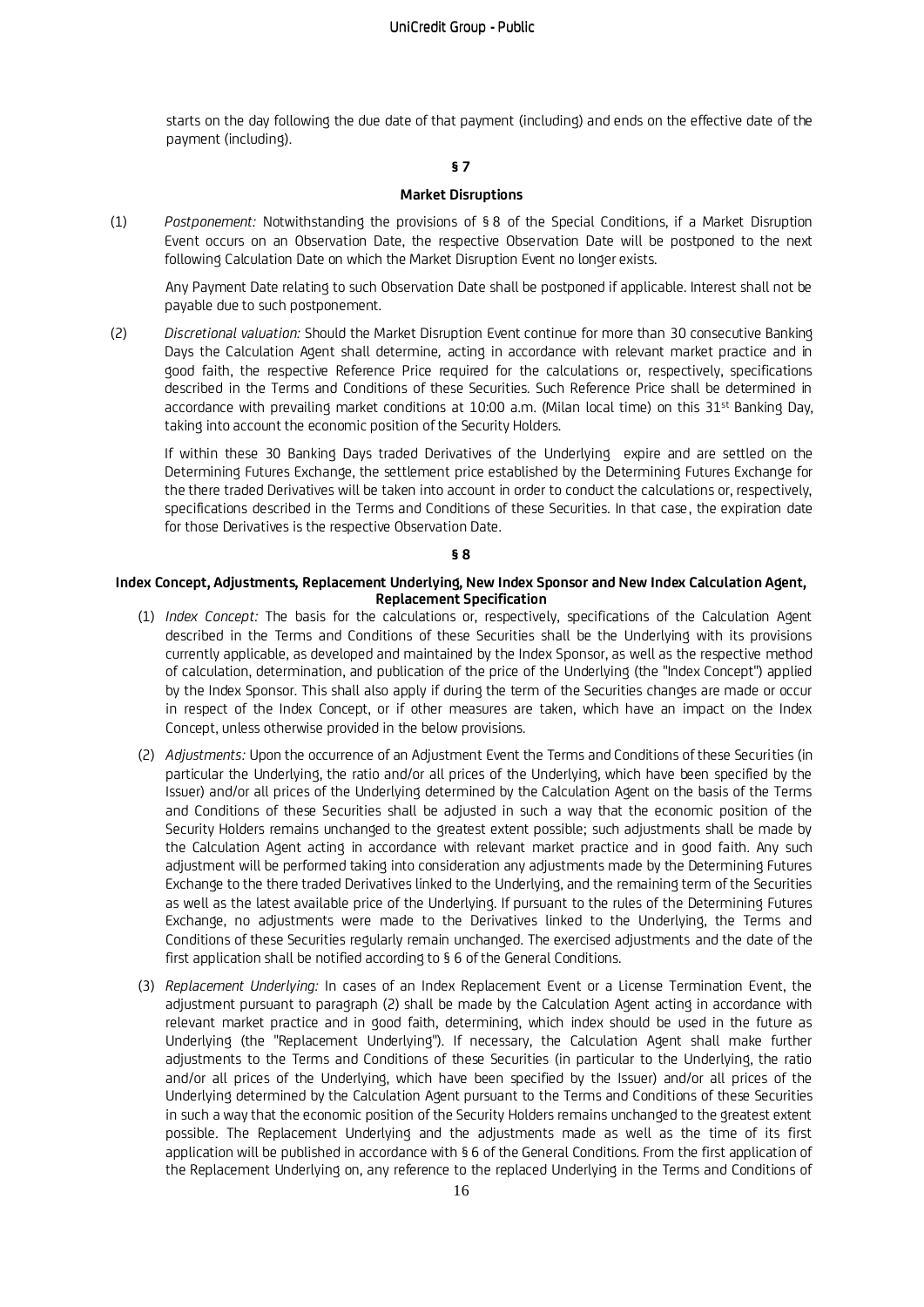these Securities shall be deemed to refer to the Replacement Underlying.

- (4) *New Index Sponsor and New Index Calculation Agent:* If the Underlying is no longer determined by the Index Sponsor but rather by another person, company or institution (the "**New Index Sponsor**"), then all calculations or, respectively, specifications described in the Terms and Conditions of these Securities shall occur on the basis of the Underlying as determined by the New Index Sponsor. In this case, any reference to the replaced Index Sponsor in the Terms and Conditions of these Securities shall be deemed to refer to the New Index Sponsor. If the Underlying is no longer calculated by the Index Calculation Agent but rather by another person, company or institution (the "**New Index Calculation Agent**"), then all calculations or, respectively, specifications described in the Terms and Conditions of these Securities shall occur on the basis of the Underlying as calculated by the New Index Calculation Agent. In this case, any reference to the replaced Index Calculation Agent in the Terms and Conditions of these Securities shall be deemed to refer to the New Index Calculation Agent.
- (5) *Replacement Specification*: If a price of the Underlying published by the Index Sponsor or the Index Calculation Agent, as the case may be, pursuant to the Terms and Conditions of these Securities will subsequently be corrected and the correction (the "**Corrected Value**") will be published by the Index Sponsor or the Index Calculation Agent, as the case may be, after the original publication, but still within one Settlement Cycle, then the Calculation Agent will notify the Issuer of the Corrected Value without undue delay and shall again specify and publish pursuant to § 6 of the General Conditions the relevant value by using the Corrected Value (the "**Replacement Specification**").

UniCredit S.p.A.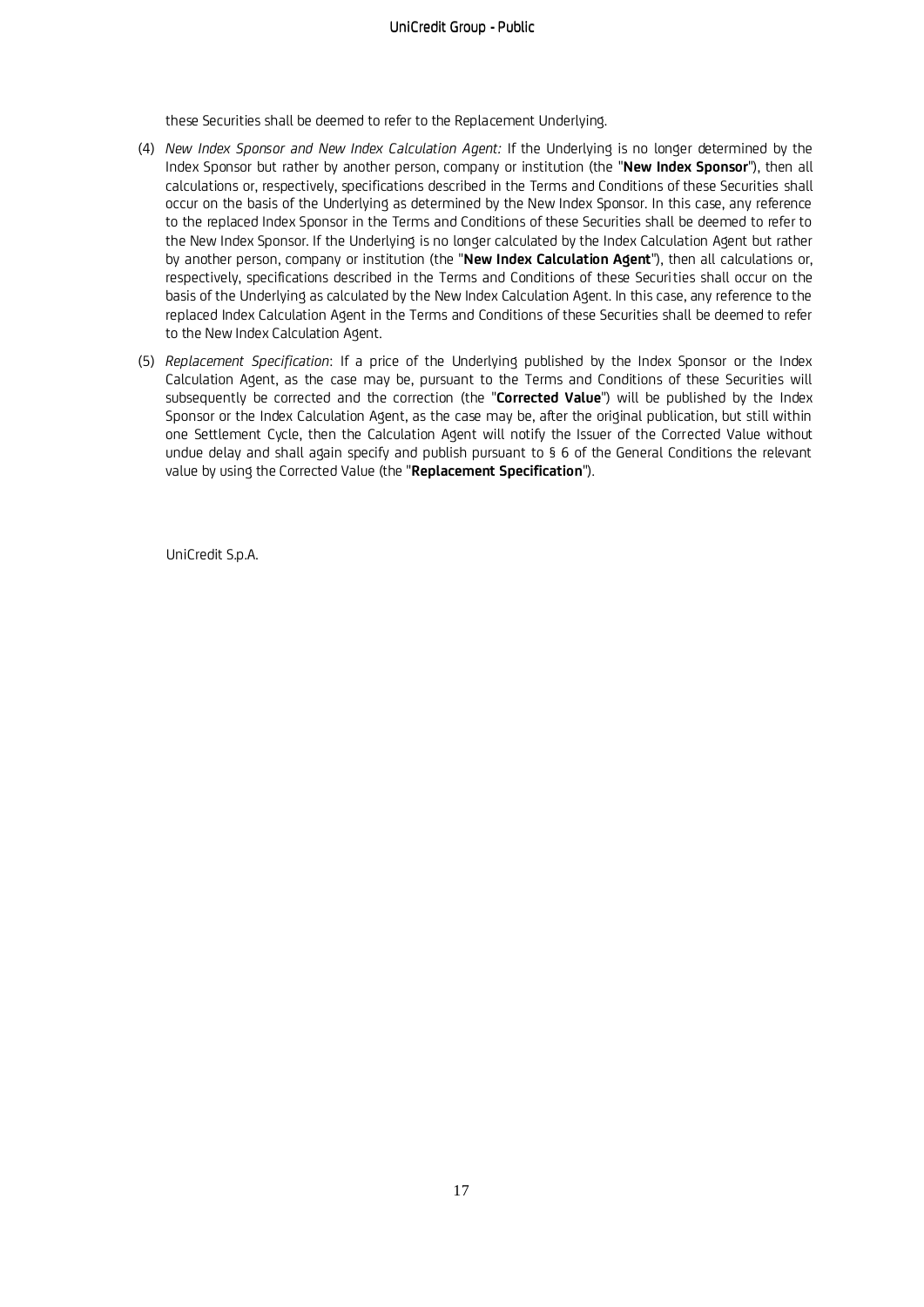# **Summary**

## **Section 1 – Introduction containing warnings**

This Summary should be read as an introduction to the Base Prospectus.

Any decision to invest in the Securities should be based on consideration of the Base Prospectus as a whole by the investor.

Investors could lose all or part of the invested capital.

Where a claim relating to the information contained in this Base Prospectus is brought before a court, the plaintiff investor might, under the national legislation of the Member States, have to bear the costs of translating the Base Prospectus (including any supplements as well as the Final Terms) before the legal proceedings are initiated.

Civil liability attaches only to those persons who have tabled the Summary including any translation thereof, but only if the Summary is misleading, inaccurate or inconsistent when read together with the other parts of the Base Prospectus, or it does not provide, when read together with the other parts of the Base Prospectus, all necessary key information in order to aid investors when considering whether to invest in the Securities.

## **You are about to purchase a product that is not simple and may be difficult to understand.**

*Securities:* Phoenix Certificates on STOXX® Europe 600 Oil & Gas (Price) Index (EUR) (ISIN IT0005417230)

*Issuer:* UniCredit S.p.A. (the "**Issuer**" or "**UniCredit**" and UniCredit, together with its consolidated subsidiaries, the "**UniCredit Group**"), Piazza Gae Aulenti, 3 Tower A 20154 Milan, Italy. Phone number: 39 02 88 621 – Website: www.unicreditgroup.eu. The Legal Entity Identifier (LEI) of the Issuer is: 549300TRUWO2CD2G5692.

*Competent authority:* Commission de Surveillance du Secteur Financier ("**CSSF**"), 283, route d'Arlon L-1150 Luxembourg. Phone number: (+352) 26 25 1 - 1.

*Date of approval of the Base Prospectus:* base prospectus of UniCredit S.p.A. for the issuance of Single Underlying and Multi Underlying Securities (without capital protection) approved by the CSSF on 20 January 2020 and the registration document of UniCredit S.p.A. approved by the CSSF 20 January 2020, which together constitute a base prospectus (the "**Base Prospectus**") consisting of separate documents within the meaning of Article 8(6) of Regulation (EU) 2017/1129, as amended from time to time (the "**Prospectus Regulation**").

### **Section 2 – Key information on the Issuer**

#### **Who is the Issuer of the Securities?**

UniCredit is a joint-stock company established in Italy under Italian law, with its registered, head office and principal centre of business, effe ctive as of 12 December 2017, at Piazza Gae Aulenti, 3 Tower A, 20154 Milan, Italy. UniCredit's Legal Entity Identifier (LEI) code is 549300TRUWO2CD2G5692.

## **Principal activities of the Issuer**

UniCredit is a simple pan-European commercial bank with a fully plugged in Corporate & Investment Bank, delivering a unique Western, Central and Eastern European network to its extensive client franchise. UniCredit provides local and international expertise and, thanks to its European network, offers unique access to products and services in its main markets. The purpose of UniCredit is to engage in deposit-taking and lending in its various forms, in Italy and abroad, operating wherever in accordance with prevailing norms and practice. It may execute, while complying with prevailing legal requirements, all permitted transactions and services of a banking and financial nature. In order to achieve its corporate purpose as efficiently as possible, UniCredit may engage in any activity that is instrumental or in any case related to the above.

#### **Major shareholders of the Issuer**

No individual or entity controls UniCredit within the meaning provided for in Article 93 of Legislative Decree No. 58 of 24 F ebruary 1998 (the **Financial Services Act**) as amended. As at 8 June 2020, according to available information, the main shareholders holding, directly or indirectly, a relevant participation in UniCredit were: BlackRock Group (Ordinary Shares: 113,550,196; 5.075% owned); Capital Research and Management Company (Ordinary Shares: 112,363,870; 5.022% owned), of which on behalf of EuroPacific Growth Fund (Ordinary Shares: 78,373,584; 3.503% owned); Norges Bank (Ordinary Shares: 67,366,057; 3.011% owned); Delfin S.a.r.l. (Ordinary Shares: 43,056,324; 1.925% owned); Fondazione Cassa di Risparmio di Ve-Vi-Bl e An (Ordinary Share: 40,097,626; 1.792% owned); Fondazione Cassa di Risparmio di Torino (Ordinary Shares: 36,757,449; 1.643% owned); Allianz SE Group (Ordinary Shares: 25,273,986; 1.130% owned).

## **Identity of the key managing directors of the Issuer**

The key managing director of the Issuer is Jean-Pierre Mustier (Chief Executive Officer).

#### **Identity of the auditors of the Issuer**

The external auditors of the Issuer are Deloitte & Touche S.p.A. (**Deloitte**). Deloitte is a company incorporated under the laws of Italy, enrolled with the Companies' Register of Milan under number 03049560166 and registered with the Register of Statutory Auditors *(Registro dei Revisori Legali)* maintained by Minister of Economy and Finance effective from 7 June 2004 with registration number no: 132587, having its registered office at via Tortona 25, 20144 Milan, Italy.

#### **What is the key financial information regarding the Issuer?**

UniCredit derived the selected consolidated financial information included in the table below for the years ended 31 December 2019 and 2018 from the audited consolidated financial statements for the financial year ended 31 December 2019 and 2018. The selec ted consolidated financial information included in the table below for the six months ended 30 June 2020 and 30 June 2019, was derived from the limited audit interim consolidated financial statements ended 30 June 2020 and 2019. The figures below for the items of income statement and balance sheet refer to the reclassified schemes.

| Income statement                        |                |                       |                   |                             |                     |                     |
|-----------------------------------------|----------------|-----------------------|-------------------|-----------------------------|---------------------|---------------------|
|                                         |                | As for the year ended |                   | As for the six months ended |                     |                     |
| EUR millions, except where<br>indicated | 31.12.19<br>7* | 31.12.18<br>$7 * *$   | 31.12.18<br>/***\ | 30.06.20<br>/****'          | 30.06.19<br>/*****\ | 30.06.19<br>/****** |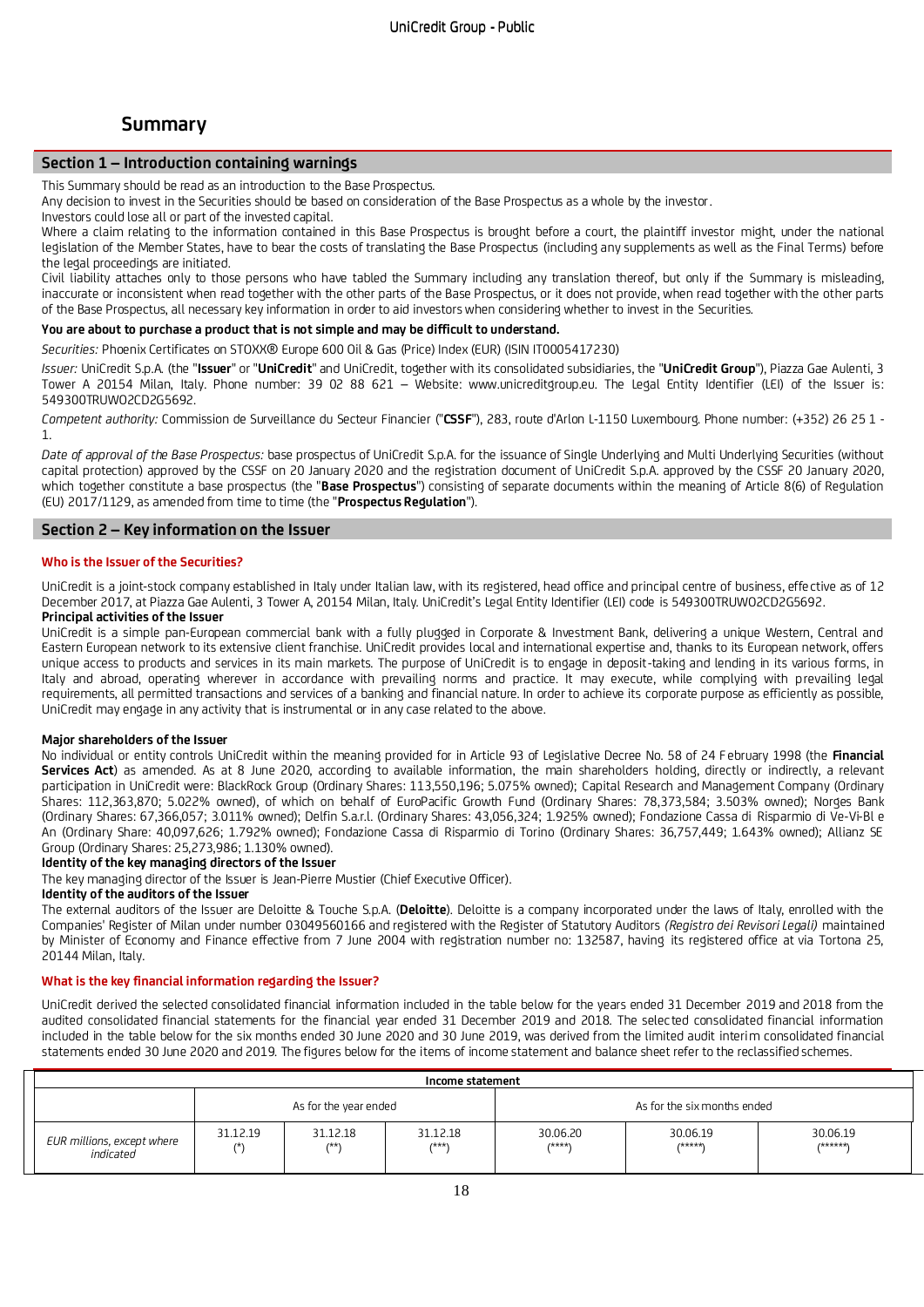|                                                                                                                                                                                                          |                           | audited                      |  |                              |                           | limited audit               |                           |  |                           |                                                                     |
|----------------------------------------------------------------------------------------------------------------------------------------------------------------------------------------------------------|---------------------------|------------------------------|--|------------------------------|---------------------------|-----------------------------|---------------------------|--|---------------------------|---------------------------------------------------------------------|
| Net interest income<br>(or<br>equivalent)                                                                                                                                                                | 10,203                    | 10,570                       |  |                              | 10,856                    |                             | 4,887                     |  | 5,044                     | 5,132                                                               |
| Net fee and commission<br>income                                                                                                                                                                         | 6,304                     | 6,328                        |  |                              | 6,756                     |                             | 3,001                     |  | 3,106                     | 3,106                                                               |
| Net impairment loss on<br>financial assets<br>[identified in the reclassified<br>consolidated accounts as<br>"Net write-downs on loans<br>and<br>provisions<br>for<br>quarantees<br>and<br>commitments"] | (3,382)                   | (2,614)                      |  |                              | (2,619)                   |                             | (2, 198)                  |  | (1, 175)                  | (1, 175)                                                            |
| Net trading income                                                                                                                                                                                       | 1,538                     | 1,279                        |  |                              | 1,245                     |                             | 530                       |  | 784                       | 696                                                                 |
| of<br>financial<br>Measure<br>performance used by the<br>Issuer in<br>the<br>financial<br>statements<br>such<br>as<br>operating profit                                                                   | 8,910                     | 8,658                        |  |                              | 9,025                     |                             | 3,610                     |  | 4,328                     | 4,316                                                               |
| Net profit or loss<br>(for<br>consolidated financial<br>statements net profit or loss<br>attributable to<br>equity holders of the parent)                                                                | 3,373                     | 4,107                        |  |                              | 3,892                     |                             | (2,286)                   |  | 3,028                     | 3,241                                                               |
|                                                                                                                                                                                                          |                           |                              |  |                              | <b>Balance sheet</b>      |                             |                           |  |                           |                                                                     |
|                                                                                                                                                                                                          |                           | As for the year ended        |  |                              |                           | As for the six months ended |                           |  |                           | Value as outcome from the                                           |
| EUR millions, except where<br>indicated                                                                                                                                                                  | 31.12.19<br>$(*)$         | 31.12.18<br>$(**)$           |  | 31.12.18<br>$(***)$          | 30.06.20<br>$(***)$       |                             | 30.06.19<br>$(****")$     |  | 30.06.19<br>$(*****)$     | Supervisory Review and<br>Evaluation Process ('SREP'<br>31.12.2019) |
|                                                                                                                                                                                                          |                           | audited                      |  |                              |                           |                             | limited audit             |  |                           |                                                                     |
| Total assets<br>Senior debt                                                                                                                                                                              | 855,647<br>not applicable | 832,172<br>not<br>applicable |  | 831,469<br>not<br>applicable | 892,735<br>not applicable |                             | 832,611<br>not applicable |  | 832,183<br>not applicable | not applicable<br>not applicable                                    |
| Subordinated debt<br>/*******                                                                                                                                                                            | 12,789                    | 10,433                       |  | 10,433                       | not applicable            |                             | not applicable            |  | not applicable            | not applicable                                                      |
| Loans and receivables from<br>customers (net)<br>[identified in the reclassified<br>consolidated accounts as<br>"Loans to customers"]                                                                    | 482,574                   | 471,839                      |  | 471,839                      | 479,253                   |                             | 469,298                   |  | 469,298                   | not applicable                                                      |
| Deposits from customers                                                                                                                                                                                  | 470,570                   | 478,988                      |  | 478,988                      | 468,315                   |                             | 453,019                   |  | 453,019                   | not applicable                                                      |
| Group Shareholders' Equity                                                                                                                                                                               | 61,416                    | 56,389                       |  | 55,841                       | 60,748                    |                             | 59,471                    |  | 59,136                    | not applicable                                                      |
| Non performing loans                                                                                                                                                                                     | 8,792                     | 14,900                       |  | 14,903                       | 8,825                     |                             | not applicable            |  | 13,438                    | not applicable                                                      |
| Common Equity Tier 1<br>capital (CET1) ratio or<br>other relevant prudential<br>capital adequacy ratio<br>depending on the issuance<br>(%)                                                               | 13.22%                    | not<br>applicable            |  | 12.13%                       | 14.54%                    |                             | not applicable            |  | 12.08%                    | $9.04\%^{(1)}$                                                      |
| <b>Total Capital Ratio</b>                                                                                                                                                                               | 17.69%                    | not<br>applicable            |  | 15.80%                       | 19.44%                    |                             | not applicable            |  | 16.21%                    | 13.31%(1)                                                           |
| Leverage Ratio calculated<br>under applicable regulatory<br>framework (%)                                                                                                                                | 5.51%                     | not<br>applicable            |  | 5.06%                        | 5.58%                     |                             | not applicable            |  | 5.24%                     | not applicable                                                      |

The financial information relating to the financial year ended 31 December 2019 has been extracted from UniCredit's audited consolidated)<br>financial statements as of and for the year ended 31 December 2019, which have been auditors.

(\*\*) The comparative figure as at 31 December 2018 in this column have been restated. The amount related to year 2018 differ from the ones published in the "2018 Consolidated Reports and Accounts".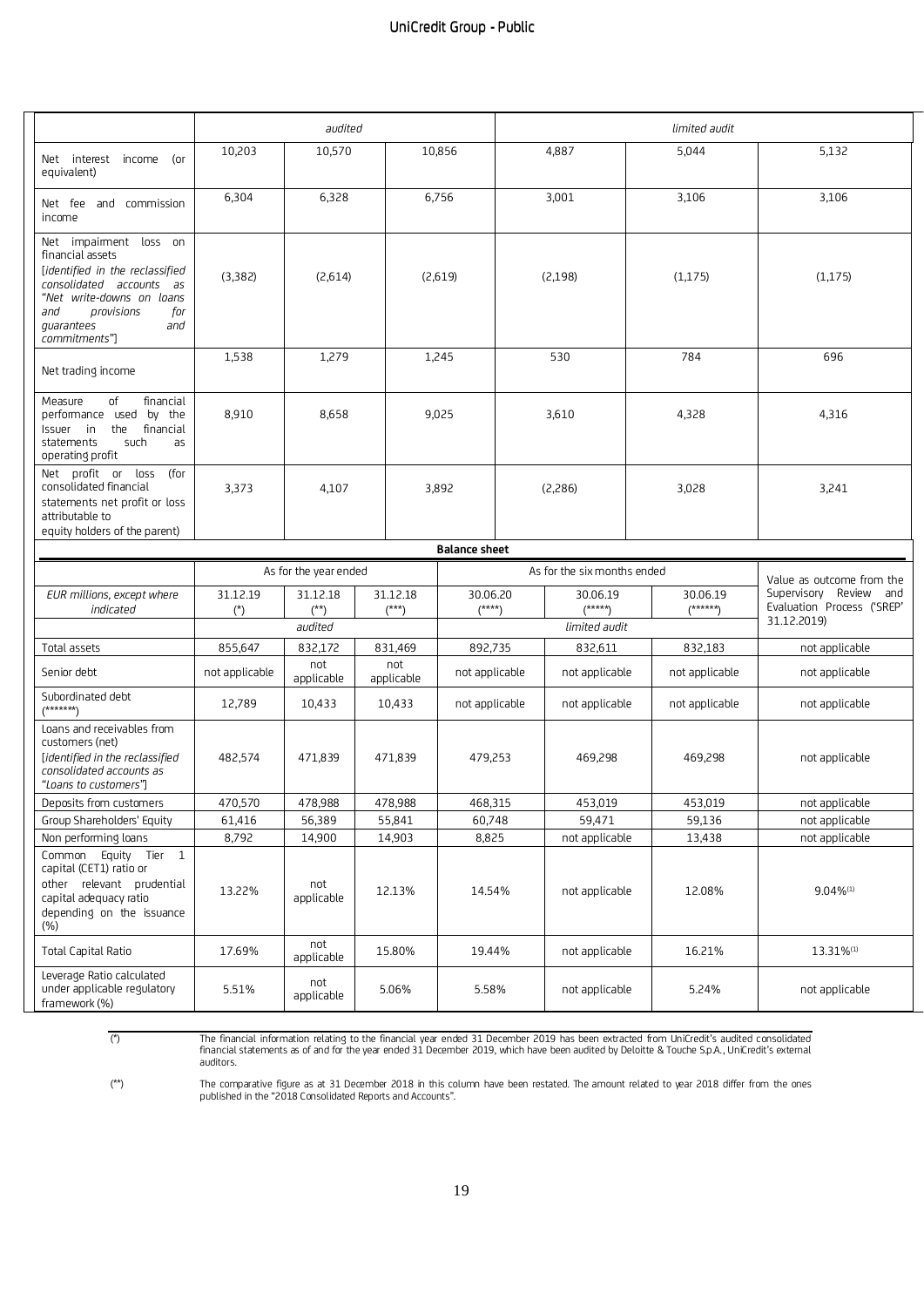| $(***)$   | As published in the "2018 Consolidated Reports and Accounts".                                                                                                                                                         |
|-----------|-----------------------------------------------------------------------------------------------------------------------------------------------------------------------------------------------------------------------|
| $(****)$  | The financial information relating to 30 June 2020 has been extracted from Consolidated First Half Financial Report as at 30 June 2020.                                                                               |
| $(****)$  | In 2020 Reclassified income statement, comparative figures as at 30 June 2019 have been restated.                                                                                                                     |
| $(*****)$ | As published in UniCredit's Consolidated First Half Financial Report as at 30 June 2019                                                                                                                               |
| $(*****)$ | Amounts do not refer to reclassified schemes. They are extracted from the statutory financial statements - Notes to Consolidated Accounts.                                                                            |
| (1)       | As in 2019 SREP decision, amended by the ECB Decision regarding the composition of the Pillar 2 additional own funds requirement ("P2R"),<br>and updated with the latest countercyclical capital buffer requirements. |

#### **What are the key risks that are specific to the Issuer?**

Potential investors should be aware that in the case of the occurrence of one of the below mentioned risk factors the Securities may decline in value and that they may sustain a total loss of their investment.

The following risks are key risks specific to the Issuer:

**Risks associated with the impact of current macroeconomic uncertainties and the effects of the COVID-19 pandemic outbreak:** The UniCredit Group's performance is affected by the financial markets and the macroeconomic and political environment of the countries in which it operates. Expectations regarding the performance of the global economy remain uncertain in both the short term and medium term. Therefore, there is a risk that changes in the macroeconomic environment may have adverse effects on the financial and economic situation as well as on the creditworthiness of the Issuer and/or the Group. It should be noted that the national and international macroeconomic environment is subject to the risks arising from the outbreak of the viral pneumonia known as "Coronavirus" (COVID-19) and that, currently, the negative effects of this virus on international and domestic economic activities are evident, thus having an inevitable impact on the performance of the Group.

After the slowdown in commercial revenues from the middle of March 2020, an improving in the latter stages of the period follows, as most of key markets emerged from Covid-19 related lockdowns. The current scenario is characterised by elements of high uncertainty - strongly influenced also by the relevant restriction measures - relating both to the general situation and, in particular, to the non-performing exposure market. In particular, in this context, it should be noted that the economic slowdown may determine a deterioration of credit portfolio quality, thus increasing the incidence of nonperforming loans and the need to increase the provisions that will be set aside in the income statement. Following the widespread lockdown, the Group realized additional Loan Loss Provisions increasing the forward-looking coverage to reflect Covid-19 economic impact on the portfolio.

The operating part of the income statement saw an impact from Covid 19 as a consequence of the significantly lower economic a ctivity, also on revenues, by decreasing overall by about 8 per cent in the first half 2020,compared to the same period of the past year.

Finally, taking into account the revised estimates of the cost of risk, it results that the financial objectives of Team 23 for 2020 and 2021 are no longer considered relevant, although the strategic priorities communicated last December 2019 have been confirmed. It should be noted that, due to the current framework of high uncertainty and volatility, it is not currently possible to make an overall final assessment of the impacts on the medium/longterm Plan objectives in order to determine whether they are still relevant or how they are impacted, analyses that will be finalised over the next months. Therefore, an update of the Team 23 strategic plan reflecting current conditions will be presented during the Capital Markets Day, to be held towards the end of this year or early next year.

**Risks connected with the Strategic Plan 2020 – 2023:** On 3 December 2019, following the completion of the 2016-2019 Strategic Plan, UniCredit presented to the financial community in London the new 2020-2023 Strategic Plan called "Team 23" (the **Strategic Plan** or **Plan** or **Team 23**). The Strategic Plan contains determined strategic, capital and financial objectives (collectively, the **Strategic Objectives**) based on four pillars. Such Strategic Objectives focus on improving the cost of risk, reducing the gross NPE ratio, maintaining an appropriate capital buffer throughout the Plan as well as objectives in terms of underlying net profit and capital distribution. The four pillars are: (i) growth and strengthen client franchise; (ii) transform and maximise productivity; (iii) disciplined risk management & controls; and (iv) capital and balance sheet management. UniCredit ability to meet the new Strategic Objectives depends on a number of assumptions and circumstances, some of which are outside UniCredit's control including those relating to developments in the macroeconomic environment in which our Group operates, developments in applicable laws and regulations and assumptions related to the effects of specific actions or future events which we can partially forecast/manage. The assumptions concernin g the macroeconomic scenario and the development of the regulatory framework, as well as the hypothetical assumptions on which the Plan is based, were made prior to the adoption of the restrictive provisions related to the spread of COVID-19 throughout the countries and, therefore, in a macroeconomic environment different from that one determined next to the entry into force of the restrictive provisions ("lockdown") resulting from the pandemic. Indeed, financial results for this year and potentially subsequent years could be reasonably influenced by the dynamics of the COVID-19, which were not foreseeable at the date of the Strategic Plan presentation and which are still uncertain. Taking into account the revised estimates of the cost of risk, it results that the financial objectives of Team 23 for 2020 and 2021 are no longer considered relevant, although the strategic priorities communicated last December 2019 have been confirmed. Given the high uncertainty of the environment, an update of Team 23 strategic plan will be run and presented to the markets in a Capital Markets Day towards the end of 2020 or early 2021. For all these reasons, investors are cautioned agains t making their investment decisions based exclusively on the forecast data included in the Strategic Objectives. Any failure to implement the Strategic Objectives or meet the Strategic Objectives may have a material adverse effect on UniCredit's business, financial condition or results of operations .

**Credit risk and risk of credit quality deterioration:** The activity, financial and capital strength and profitability of the UniCredit Group depend, among other things, on the creditworthiness of its customers. In carrying out its credit activities, the Group is exposed to the risk that an unexpected change in the creditworthiness of a counterparty may generate a corresponding change in the value of the associated credit exposure and give rise to the partial or total write-down thereof. Following the COVID-19 outbreak it cannot be excluded that, credit quality for this year could be influenced with potential impacts not yet quantifiable. In particular, in this context, it should be noted that the economic slowdown may determine a deterioration of credit portfolio quality, thus increasing the incidence of non-performing loans and the need to increase the provisions that will be set aside in the income statement.

Following the widespread lockdown, the Group realized additional Loan Loss Provisions increasing the forward-looking coverage to reflect Covid-19 economic impact on the portfolio.

In the context of credit activities, this risk involves, among other things, the possibility that the Group's contractual counterparties may not fulfil their payment obligations, as well as the possibility that Group companies may, based on incomplete, untrue or incorrect information, grant credit that otherwise would not have been granted or that would have been granted under different conditions.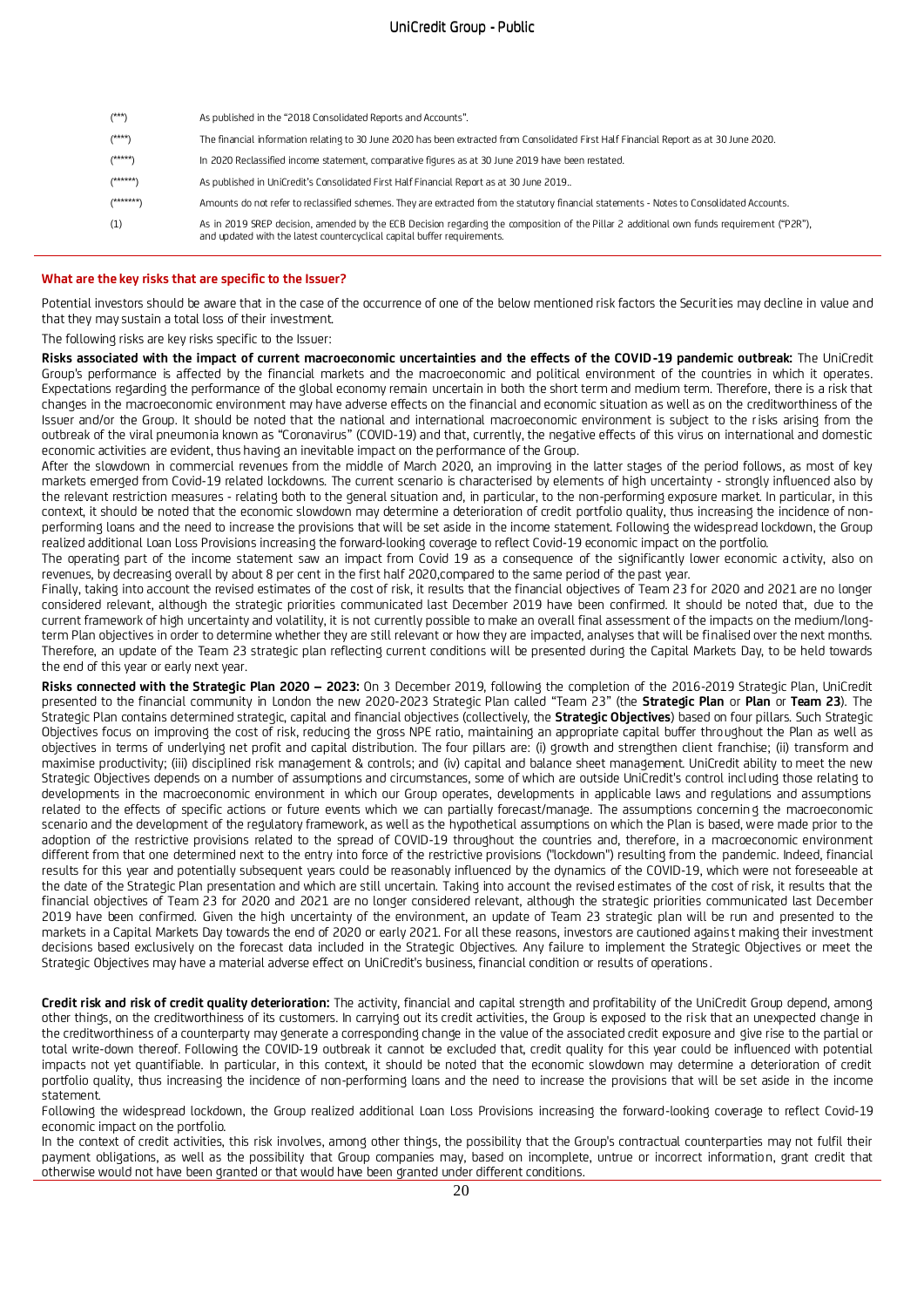Other banking activities, besides the traditional lending and deposit activities, can also expose the Group to credit risks. "Non-traditional" credit risk can, for example, arise from: (i) entering into derivative contracts; (ii) buying and selling securities currencies or goods; and (iii) holding third-party securities. The counterparties of said transactions or the issuers of securities held by Group entities could fail to comply due to insolvency, political or economic events, a lack of liquidity, operating deficiencies, or other reasons.

The Group has adopted procedures, rules and principles aimed at monitoring and managing credit risk at both individual counte rparty and portfolio level. However, there is the risk that, despite these credit risk monitoring and management activities, the Group's credit exposure may exceed predetermined risk's levels pursuant to the procedures, rules and principles it has adopted.The importance of reducing the ratio of non-performing loans to total loans has been stressed on several occasions by the supervisory authorities, both publicly and within the ongoing dialogue with the Italian banks and, therefore, with the UniCredit Group.

Liquidity Risk: The main indicators used by the UniCredit Group to assess its liquidity profile are (i) the Liquidity Coverage Ratio (LCR), which represents an indicator of short-term liquidity subject to a minimum regulatory requirement of 100% from 2018 and which was equal to 148% in June 2020, and (ii) the Net Stable Funding Ratio (NSFR), which represents the indicator of structural liquidity and which, on the same date, was above the internal limit set at 101.3% within the risk appetite framework. Liquidity risk refers to the possibility that the UniCredit Group may find itself unable to meet its current and future, anticipated and unforeseen cash payment and delivery obligations without impairing its day-to-day operations or financial position. The activity of the UniCredit Group is subject in particular to funding liquidity risk, market liquidity risk, mismatch risk and contingency risk. The most relevant risks that the Group may face are: i) an exceptionally high usage of the committed and uncommitted lines granted to corporate customers; ii) the capacity to roll over the expiring wholesale funding and the potential cash or collateral outflows the Group may suffer in case of rating downgrades of both the banks or the sovereign debt in the geographies in which it operates. In addition to this, some risks may arise from the limitations applied to the cross-border lending among banks, which have been increased in some countries. Due to the financial market crisis, followed also by the reduced liquidity available to operators in the sector, the ECB has implemented important interventions in monetary policy, such as the "Targeted Longer-Term Refinancing Operation" (**TLTRO**) introduced in 2014 and the TLTRO II introduced in 2016. In March 2019 ECB announced a new series of quarterly targeted longer-term refinancing operations (TLTRO-III) to be launched in September 2019 to March 2021, each with a maturity of two years, recently shifted by an additional year. On March 2020 new long term refinancing operations (LTROs) were announced to provide a bridge until the TLTRO III window in June 2020 and ensure liquidity and regular money market conditions. These measures were integrated with temporary collateral easing measures.

It is not possible to predict the duration and the amounts with which these liquidity support operations can be repeated in the future, with the result that it is not possible to exclude a reduction or even the cancellation of this support. This would result in the need for banks to seek alternative sources of borrowing, without ruling out the difficulties of obtaining such alternative funding as well as the risk that the related costs could be higher. Such a situation could therefore adversely affect UniCredit's business, operating results and the economic and financial position of UniCredit and / or the Group.

Basel III and Bank Capital Adequacy: Basel III and Bank Capital Adequacy: The Issuer shall comply with the revised global regulatory standards (**Basel III**) on bank capital adequacy and liquidity, which impose requirements for, inter alia, higher and better-quality capital, better risk coverage, measures to promote the build-up of capital that can be drawn down in periods of stress and the introduction of a leverage ratio as a backstop to the risk-based requirement as well as two global liquidity standards. In terms of banking prudential regulations, the Issuer is also subject to the Bank Recovery and Resolution Directive 2014/59/EU of 15 May 2014 (**BRRD**, implemented in Italy with the Legislative Decree. 180 and 181 of 16 November 2015) on the recovery and resolution of credit institutions, as well as the relevant technical standards and guidelines from EU regulatory bodies (for example the European Banking Authority (EBA) and the European Securities and Markets Authority (ESMA)), which, inter alia, provide for capital requirements for credit institutions, recovery and resolution mechanisms.

Should UniCredit not be able to meet the capital requirements imposed by the applicable laws and regulations, it may be required to maintain higher levels of capital which could potentially impact its credit ratings, and funding conditions and which could limit UniCredit's growth opportunities..

### **Section 3 – Key information on the Securities**

#### **What are the main features of the Securities?**

#### **Product Type, Underlying and form of the Securities**

*Product Type*: Express Securities with Additional Amount with cash settlement (with date-related Barrier Observation Date).

*Underlying*: STOXX® Europe 600 Oil & Gas (Price) Index (EUR) (ISIN EU0009658780)

The Securities governed by Italian law. The Securities are debt instruments in dematerialized registered form pursuant to the Italian Consolidated Law on Financial Intermediation (*Testo Unico della Finanza*). The Securities will be represented by book entry.

#### **Issuance, Nominal Amount and Term**

The Securities will be issued on 30 September 2020 in EUR (the "**Specified Currency**"), with a Nominal Amount of EUR 100.

#### **General**

The value of the Securities during their term depends mainly on the price of the Underlying. In principle, the value of the Securities rises if the price of the Underlying rises and falls if the price of the Underlying falls.

#### **Interests, Additional Amounts**

The Securities do not bear interest.

If an Additional Conditional Amount Payment Event (m) has occurred on an Observation Date (m), the respective Additional Conditional Amount (m) will be paid on the respective Additional Conditional Amount Payment Date (m) less all Additional Conditional Amounts (m) paid on the preceding Additional Conditional Amount Payment Dates (m).

If no Additional Conditional Amount Payment Event (m) has occurred on this respective Observation Date (m), no respective Additional Conditional Amount (m) will be paid on a respective Additional Conditional Amount Payment Date (m).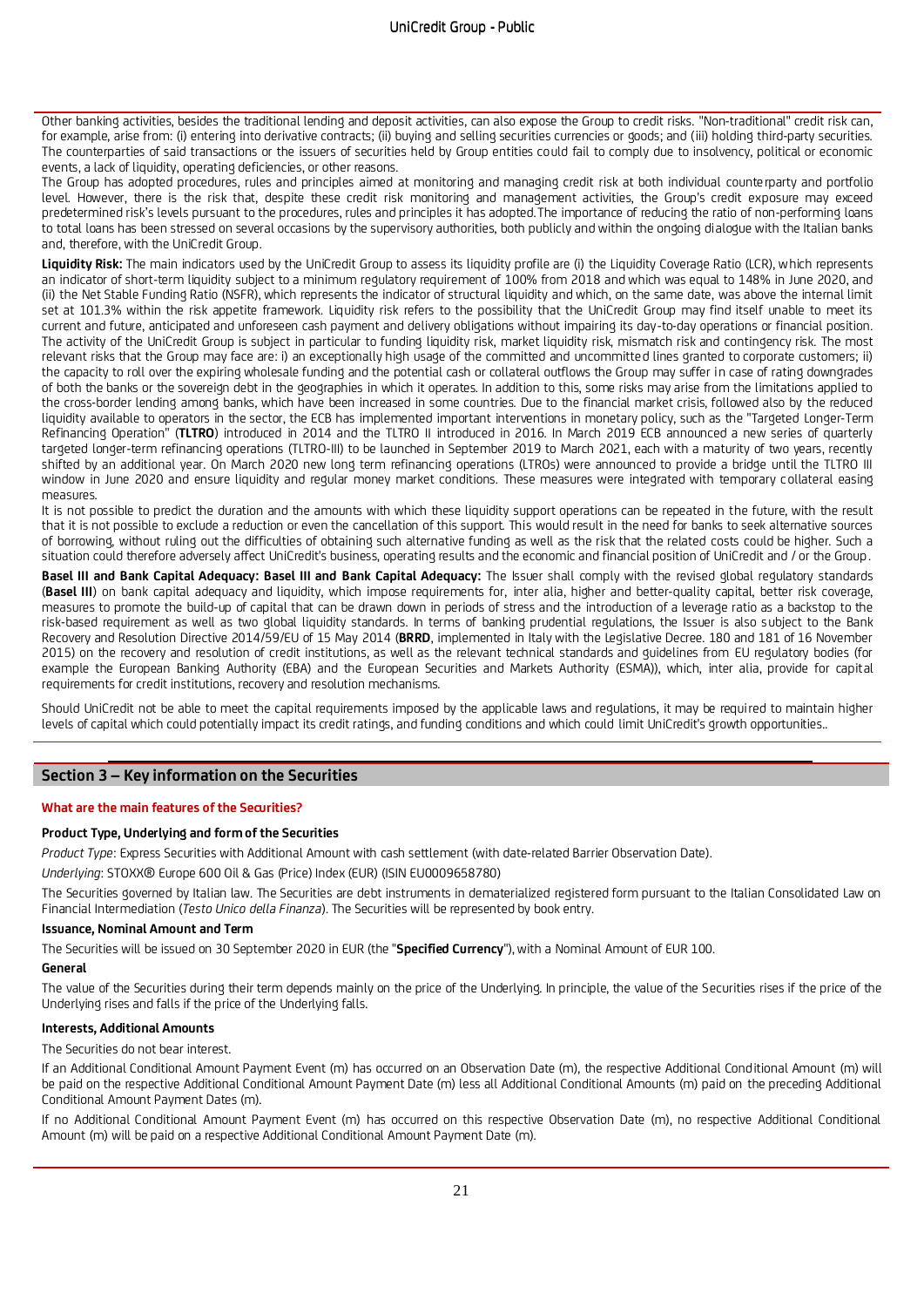| m | <b>Observation</b><br>Date (m) | <b>Additional</b><br>Conditional<br>Amount (m) | <b>Additional</b><br>Conditional<br><b>Amount Payment</b><br>Factor (m) | <b>Additional</b><br>Conditional<br><b>Amount Payment</b><br>Date (m) | Record Date (m) |
|---|--------------------------------|------------------------------------------------|-------------------------------------------------------------------------|-----------------------------------------------------------------------|-----------------|
|   | 23.09.2021                     | EUR 6.35                                       | 70%                                                                     | 30.09.2021                                                            | 29.09.2021      |
|   | 23.09.2022                     | EUR 12.70                                      | 70%                                                                     | 30.09.2022                                                            | 29.09.2022      |
|   | 22.09.2023                     | EUR 19.05                                      | 70%                                                                     | 29.09.2023                                                            | 28.09.2023      |
|   | 23.09.2024                     | EUR 25.40                                      | 70%                                                                     | 30.09.2024                                                            | 27.09.2024      |
|   | 23.09.2025                     | EUR 31.75                                      | 70%                                                                     | 30.09.2025                                                            | 29.09.2025      |

### **Automatic Early Redemption**

The Securities allow for automatic early redemption at the respective Early Redemption Amount (k) on the respective Early Payment Date (k), if an Early Redemption Event has occurred.

The Early Redemption Event occurs if R (k) on the respective Observation Date (k) is equal to or greater than the respective Early Redemption Level (k).

"**R (k)**" means the Reference Price on the respective Observation Date (k).

Early Redemption Level (k) means 100% x R (Initial)

| <b>Observation</b><br>Date (k) | Early<br>Redemption<br>Amount (k) | Early<br>Redemption<br>Factor (k) | Early<br><b>Payment Date</b><br>(k) |
|--------------------------------|-----------------------------------|-----------------------------------|-------------------------------------|
| 23.09.2021                     | EUR 100.00                        | 100%                              | 30.09.2021                          |
| 23.09.2022                     | EUR 100.00                        | 100%                              | 30.09.2022                          |
| 22.09.2023                     | EUR 100.00                        | 100%                              | 29.09.2023                          |
| 23.09.2024                     | EUR 100.00                        | 100%                              | 30.09.2024                          |

## **Redemption as at the Final Payment Date**

If no Barrier Event has occurred, the Redemption Amount is equal to the Maximum Amount.

If a Barrier Event has occurred, the Redemption Amount corresponds to the Nominal Amount multiplied by the Reference Price on the Final Observation Date and divided by the Strike. The Redemption Amount will not be greater than the Nominal Amount.

The Barrier Event occurs if the Reference Price on the Barrier Observation Date is less than the Barrier.

**"Strike"** means the Strike Level multiplied by R (Initial)

| Maximum Amount            | EUR 100.00 |
|---------------------------|------------|
| Nominal Amount            | EUR 100.00 |
| <b>Strike</b>             | 100%       |
| Initial Observation Date  | 28.09.2020 |
| Final Observation Date    | 23.09.2025 |
| Barrier Observation Date  | 23.09.2025 |
| Barrier Level             | 70%        |
| <b>Final Payment Date</b> | 30.09.2025 |

**Limitation of the rights:** Upon the occurrence of one or more adjustment events the Calculation Agent will acting in accordance with relevant market practice and in good faith adjust the terms and conditions of these Securities and/or all prices of the Underlying determined by the Calculation Agent on the basis of the terms and conditions of the Securities in such a way that the economic position of the Security Holders rema ins unchanged to the greatest extent possible.

Upon the occurrence of a conversion event ("**Conversion Event**") the Securities shall be redeemed at the Settlement Amount. the "**Settlement Amount**" is equal to the market value of the Securities plus interest accrued at the market rate of interest being traded at that time for liabilities of the Issuer with the same remaining term as the Securities as of the tenth

Banking Day following the occurrence of the Conversion Event, as determined by the Calculation Agent by acting in accordance

with relevant market practice and in good faith

**Status of the Securities**: The obligations of the Issuer under the Securities constitute direct, unconditional, unsubordinated and unsecured obligations of the Issuer, ranking (subject to any obligations preferred by any applicable law (also subject to the bail-in instruments as implemented under Italian law)) *pari passu* with all other unsecured obligations (other than obligations ranking junior to the senior notes from time to time (including non-preferred senior notes and any further obligations permitted by law to rank junior to the senior notes following the Issue Date), if any) of the Issuer, present and future and, in the case of the senior notes, *pari passu* and rateably without any preference among themselves

#### **Where will the Securities be traded?**

**Listing:** No application to listing the Securities on a regulated market has been made.

**Admission to trading**: Application to trading will be made with effect from 7 October 2020 on the multilateral trading facilities (MTF) Euro TLX managed by Borsa Italiana S.p.A..

UniCredit Bank AG (the "**Market Maker**") undertakes to provide liquidity through bid and offer quotes in accordance with the market making rules of Euro TLX, where the Securities are expected to be traded. Moreover, the Market Maker undertakes to apply, in normal market conditions, a spread between bid and offer quotes not higher than 1.00%.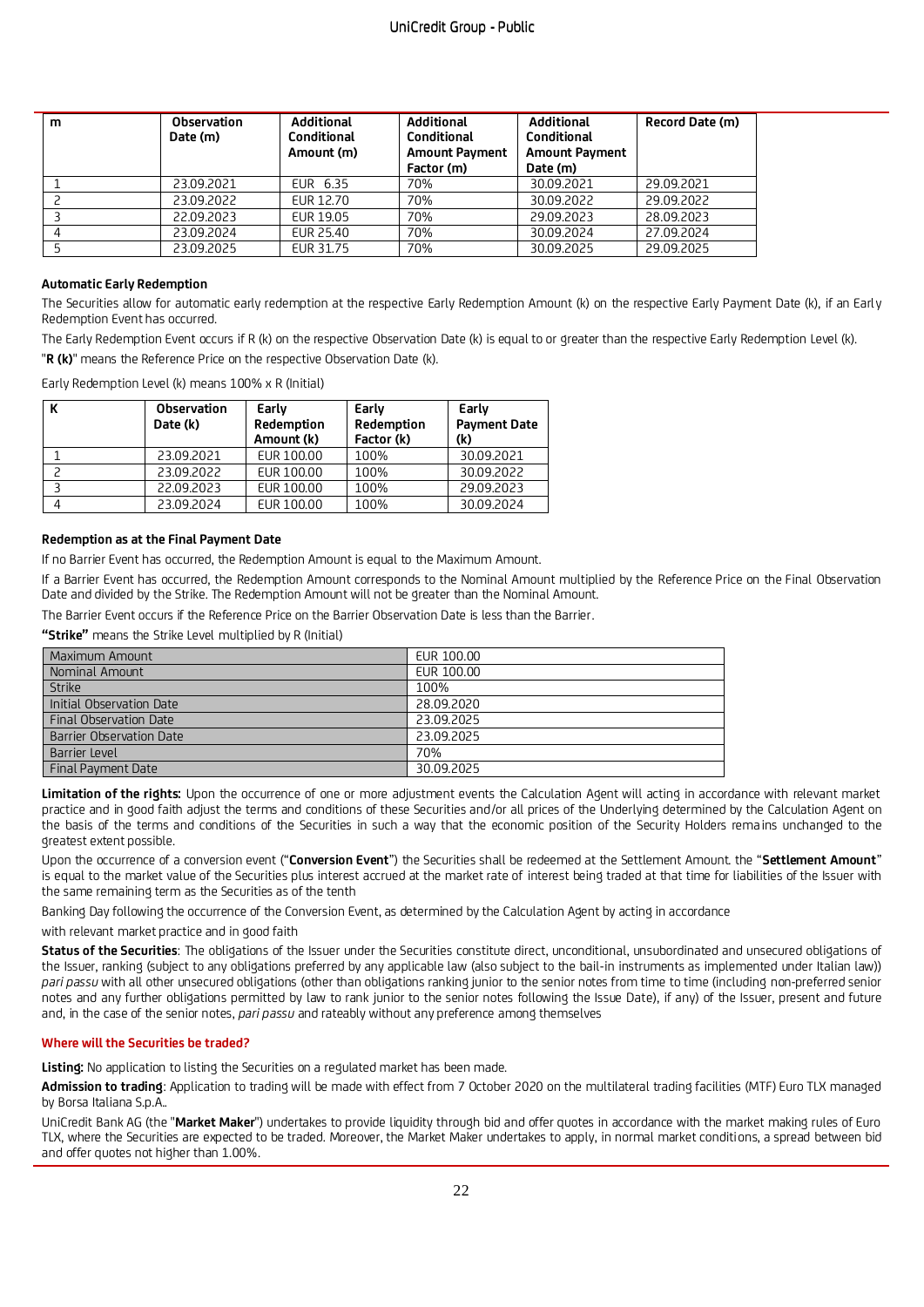#### **What are the key risks that are specific to the Securities?**

The specific risk factors related to the Securities, which in the view of the Issuer are material, are described below:

**Credit risk of the Issuer and risks in relation to resolution measures in relation to the Issuer:** The Securities constitute unsecured obligations of the Issuer vis-a-vis the Security Holders. Any person who purchases the Securities therefore relies on the creditworthiness of the Issuer and has, in relation to his position under the Securities, no rights or claims against any other person. Security Holders are subject to the risk of a partial or total failure of the Issuer to fulfil obligations which the Issuer is liable to perform under the Securities in whole or in part, for example, in the event of the Issuer's insolvency. The worse the creditworthiness of the Issuer is the higher is the risk of a loss. In the case of realization of the credit risk of the Issuer the Security Holder may sustain a total loss of his capital. Moreover, Security Holders may become subject to resolution measures in relation to the Issuer if the Issuer is failing or likely to fail. The Obligations of the Issuer under the Securities are not secured, guaranteed by third parties or protected by any deposit protection or compensation scheme.

**Risks related to market value-influencing factors:** The market value of the Securities will be affected by a number of factors. These are *inter alia* the creditworthiness of the Issuer, the relevant prevailing interest and yield rates, the market for similar securities, the general economic, political and cyclical conditions, the tradability and, if applicable, the remaining term of the Securities as well as additional Underlying-related market value-influencing factors. The market value of the Securities as well as the amounts distributable under the Securities primarily depend on the price of the Underlying or its components. In general, the value of the Securities falls and the Redemption Amount decreases if the price of the Underlying or its components decreases.

**Risks related to the Redemption Amount:** The Securities will be redeemed at their maturity at the Redemption Amount. The Redemption Amount may be less than the Issue Price or the Purchase Price. This means, the Security Holder only achieves a return if the Redemption Amount, exceeds the individual Purchase Price of the Security Holder. The Redemption Amount may also be lower than the Nominal Amount of the Securities or even zero. Potential return from the Securities is limited in contrast to a direct investment in the Underlying or its components. A participation in a favourable performance of the Underlying or its components beyond the Maximum Amount is excluded.

**Risks related to Barrier Event:** If a Barrier Event occurs, a more advantageous pay-out formula will be disapplied. In any case the Security Holder may lose his invested capital in total or in part. The occurrence of a Barrier Event depends on the performance of the Underlying or its components. The risk of the occurrence of a Barrier Event increases as closer the underlying barrier (which may also lie at or above the initial price of the Underlying or its components) lies to the current price of the Underlying or its components.

**Risks related to Early Redemption Event:** If an Early Redemption Event occurs, the Securities will be automatically early redeemed by payment of the Early Redemption Amount. The occurrence of an Early Redemption Event depends on the performance of the Underlying or its components. In this case, the Security Holder will neither participate in any future favourable performance of the Underlying or its components nor be entitled to further payments under the Securities after an early redemption. The occurrence of an Early Redemption Event will also mean that no further additional amounts will be paid after its occurrence on any payment dates for additional amounts after the Early Redemption Event. In addition, the Security Holders are exposed to the risk that they may only reinvest the principal received due to an early repayment of the Securities to less favourable conditions.

**Risks related to a Strike:** The Strike can lead to the Security Holders participate either to a lesser extent in a favourable performance of the Underlying or its components or to a greater extent in an unfavourable performance of the Underlying or its components. Security Holders may potentially be exposed to an increased risk of loss of their invested capital.

**Risks related to indices:** The performance of Securities linked to indices (the "Index-linked Securities") depends on the performance of the respective index. An investment in an Index-linked Security may bear similar risks to a direct investment in the Index Components.

**Liquidity risk:** There is a risk that the Securities may not be widely distributed and no active trading market (the "Secondary Market") may exist and may develop for the Securities. The Issuer may, but is not obliged to, purchase Securities at any time and at any price in the open market, by tender offer or private agreement. Any Securities purchased in this way by the Issuer may be held, resold or cancelled. A repurchase of Securities by the Issuer may adversely affect the liquidity of the Securities. Neither the Issuer nor any Distributor can therefore assure that a Security Holder will be able to sell his Securities at an adequate price prior to their redemption.

**Risk related to Securities with subscription period:** The Issuer reserves the right to refrain from engaging in the issue prior to the issue date and to early terminate or extend the subscription period. In this case, the Initial Observation Date may be postponed. In addition, the Is suer has the right, in its sole discretion, to reject subscription orders from potential investors in whole or in part.

## **Section 4 – Key information on the offer of the Securities to the public and/or the admission to trading on a regulated market**

#### **Under which conditions and timetable can the Investor invest in this Security?**

| <b>Offering Country:</b>                     | Italy                                                                           | Distributor:                                                                                                                                              | Deutsche Bank S.p.A. with registered office at Piazza del<br>Calendario 3, 20100 Milan          |
|----------------------------------------------|---------------------------------------------------------------------------------|-----------------------------------------------------------------------------------------------------------------------------------------------------------|-------------------------------------------------------------------------------------------------|
| <b>Issue Price:</b>                          | EUR 100.00                                                                      | <b>Subscription Period:</b><br><b>Subscription Period for "door</b><br>to door selling":<br>Subscription Period for "long<br>distance technique selling": | from 04.08.2020 to 25.09.2020<br>from 04.08.2020 to 18.09.2020<br>from 04.08.2020 to 11.09.2020 |
| <b>Commissions charged</b><br>by the Issuer: | The product specific<br>initial costs<br>contained in the<br>Issue Price amount |                                                                                                                                                           |                                                                                                 |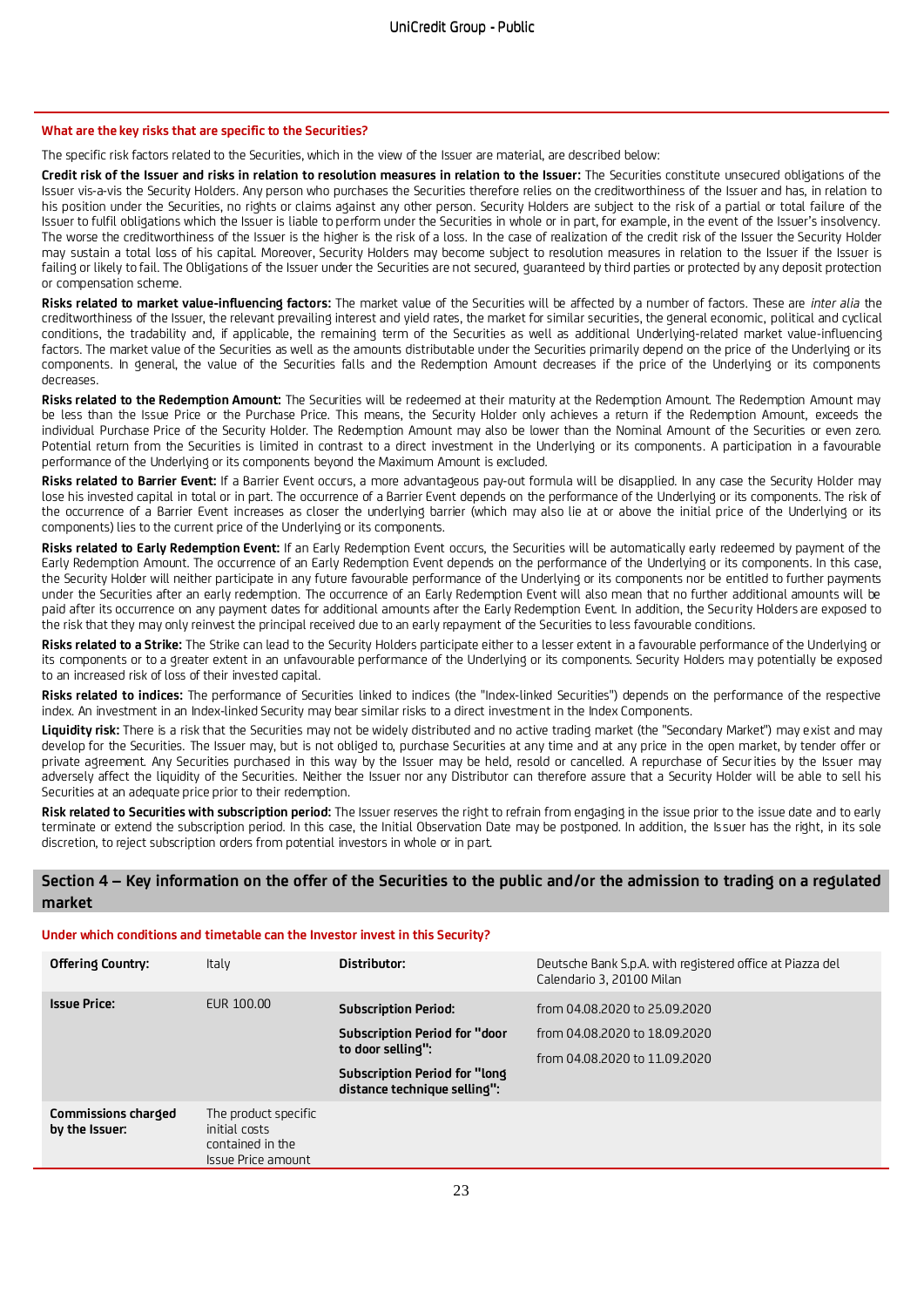|                                | to EUR 5.66 |                             |                                                                         |
|--------------------------------|-------------|-----------------------------|-------------------------------------------------------------------------|
| <b>Issue Date:</b>             | 30.09.2020  | <b>Potential Investors:</b> | Qualified investors, retail investors and/or institutional<br>investors |
| Smallest transferable<br>unit: | 1 Security  | Smallest tradeable unit:    | 1 Security                                                              |

#### **Why is this Prospectus being produced?**

**Use of proceeds:** The net proceeds from each issue of Securities by the Issuer will be used for its general corporate purposes, i.e. making profit and/or hedging certain risks.

**Material conflicts of interest with regard to the offer:** UniCredit Bank AG is the Calculation Agent of the Securities; UniCredit S.p.A. is the (Principal) Paying Agent of the Securities; UniCredit Bank AG is the arranger of the Securities; UniCredit Bank AG is the Market Maker on Euro TLX where the Securities are admitted to trading; the Distributor receives from the Issuer an implied placement commission comprised in the Issue Price.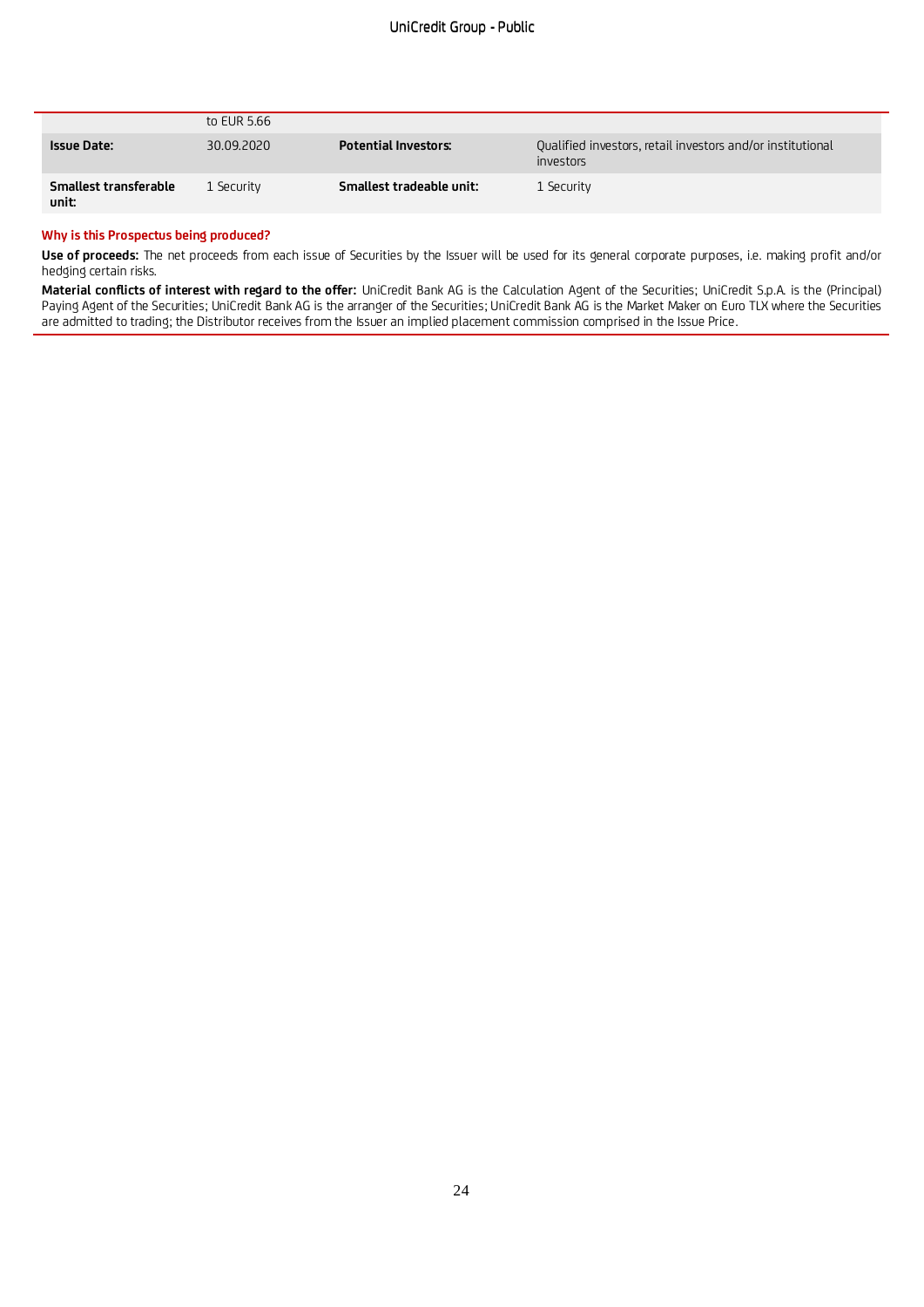# **Nota di Sintesi**

## **Sezione 1 – Introduzione contenente avvertenze**

La presente Nota di Sintesi va letta come un'introduzione al Prospetto di Base.

Qualsiasi decisione di investire negli Strumenti Finanziari dovrebbe basarsi sull'esame del Prospetto Base completo da parte dell'investitore.

Gli investitori potrebbero incorrere in una perdita totale o parziale del capitale investito.

Qualora sia proposto un ricorso dinanzi ad un organo giurisdizionale in merito alle informazioni contenute nel presente Prospetto di Base, l'investitore ricorrente potrebbe essere tenuto, a norma del diritto nazionale degli Stati membri, a sostenere le spese di traduzione del Prospetto di Base (ivi incluso qualunque supplemento nonché le Condizioni Definitive (*Final Terms*)) prima dell'inizio del procedimento.

La responsabilità civile incombe esclusivamente sulle persone che hanno presentato la Nota di Sintesi, comprese le sue eventuali traduzioni, ma soltanto se tale Nota di Sintesi risulti fuorviante, imprecisa o incoerente se letta insieme con le altre parti del Prospetto di Base o non offre, se letta insieme alle altre parti del Prospetto di Base, le informazioni fondamentali per aiutare gli investitori al momento di valutare l'opportunità di investire in tali Strumenti Finanziari

#### **State per acquistare un prodotto che non è semplice e che può essere di difficile comprensione.**

*Titoli:* Phoenix Certificates su STOXX® Europe 600 Oil & Gas (Price) Index (EUR) (ISIN IT0005417230).

*Emittente:* UniCredit S.p.A. (l'"**Emittente**" o "**UniCredit**" e UniCredit, congiuntamente con le proprie controllate consolidate, il "**Gruppo UniCredit**"), Piazza Gae Aulenti, 3 Torre A, 20154 Milano, Italia. Numero di telefono: +39 02 88 621 – Sito web: www.unicreditgroup.eu. Il codice LEI (*Legal Entity Identifier*) dell'Emittente è: 549300TRUWO2CD2G5692.

*Autorità Competente: Commission de Surveillance du Secteur Financier* ("**CSSF**"), 283, route d'Arlon L-1150 Lussemburgo. Numero di telefono: (+352) 26  $251 - 1$ 

*Data di approvazione del Prospetto di Base:* Il Prospetto di Base di UniCredit S.p.A. *Single Underlying and Multi Underlying Securities* (*without capital protection*) approvato dalla CSSF il 20 gennaio 2020 e il documento di registrazione di UniCredit S.p.A. approvato dalla CSSF il 20 gennaio 2020, che insieme costituiscono un prospetto di base (il "**Prospetto di Base**") consistente in documenti distinti ai sensi dell'Articolo 8(6) del Regolamento (UE) 2017/1129, come di volta in volta modificato (il "**Regolamento Prospetto**").

## **Sezione 2 – Informazioni fondamentali concernenti l'Emittente**

#### **Chi è l'Emittente dei Titoli?**

UniCredit S.p.A. è una società per azioni costituita in Italia ai sensi del diritto italiano, con sede legale, direzione generale e principale centro di attività, operativo dal 12 dicembre 2017, in Piazza Gaulenti, 3 – Torre A, 20154 Milano, Italia. Il codice LEI (*Legal Entity Identifier*) di UniCredit è 549300TRUWO2CD2G5692.

#### **Attività principali dell'Emittente**

UniCredit è una banca commerciale paneuropea semplice con una divisione Corporate & Investment Banking perfettamente integrata e una rete unica in Europa occidentale e centro-orientale, che mette a disposizione della propria vasta e crescente clientela. UniCredit mette a disposizione la propria competenza in ambito locale e internazionale e, grazie al suo network europeo, offre un accesso unico a prodotti e servizi ne i suoi mercati principali. UniCredit ha per oggetto la raccolta del risparmio e l'esercizio del credito nelle sue varie forme in Italia e all'estero, quivi operando anche secondo le norme e consuetudini vigenti. Esso può compiere, con l'osservanza delle disposizioni vigenti, tutte le operazioni ed i servizi bancari e finanziari consentiti. Per il migliore raggiungimento dello scopo sociale, UniCredit può compiere qualsiasi attività strumentale o comunque connessa.

## **Maggiori azionisti dell'Emittente**

Nessun soggetto esercita il controllo di UniCredit ai sensi dell'articolo 93 del Decreto Legislativo n. 58 del 24 febbraio 1998 (il **Testo Unico Finanziario**) come successivamente modificato. Alla data dell'8 giugno 2020, sulla base delle informazioni disponibili, i principali azionisti che detengono, direttamente o indirettamente, una partecipazione rilevante in UniCredit sono i seguenti: Gruppo BlackRock (Azioni ordinarie: 113.550.196; 5,075% di possesso); Capital Research and Management Company (Azioni ordinarie: 112.363.870; 5,022 di possesso), di cui per conto di: EuroPacific Growth Fund (Azioni ordinarie: 78.373.584; 3,503 di possesso); Norges Bank (Azioni ordinarie: 67.366.057; 3,011% di possesso); Delfin S.a.r.l. (Azioni ordinarie: 43.056.324; 1,925% di possesso); Fondazione Cassa di Risparmio di Ve-Vi-Bl e An (Azioni ordinarie: 40.097.626; 1,792% di possesso); Fondazione Cassa di Risparmio di Torino (Azioni ordinarie: 36.757.449; 1,643% di possesso); Gruppo Allianz SE (Azioni ordinarie: 25.273.986; 1,130% di possesso).

## **Identità dei principali amministratori delegati dell'Emittente**

Il principale amministratore delegato è Jean-Pierre Mustier (Chief Executive Officer).

### **Identità dei revisori legali dell'Emittente**

I revisori legali dell'Emittente sono Deloitte & Touche S.p.A. (**Deloitte**). Deloitte è una società di diritto italiano, iscritta al Registro delle Imprese di Milano con il numero 03049560166 e al Registro dei Revisori Legali tenuto dal Ministro dell'Economia e delle Finanze con effe tto dal 7 giugno 2004 e con il numero di iscrizione n. 132587, con sede legale in via Tortona 25, 20144 Milano, Italia.

#### **Quali sono le informazioni finanziarie fondamentali relative all'Emittente?**

UniCredit ha ricavato le informazioni finanziarie consolidate selezionate incluse nella tabella seguente per gli esercizi chiusi al 31 dicembre 2019 e 2018 dai bilanci consolidati sottoposti a revisione per gli esercizi chiusi al 31 dicembre 2019 e 2018. Le informazioni finanziarie consolidate selezionate incluse nella tabella seguente per i 6 mesi chiusi al 30 giugno 2020 e al 30 giugno 2019, sono state ricavate dai bilanci consolidati sottoposti a revisione contabile limitata chiusi al 30 giugno 2020 e 2019. Per quanto concerne le voci del conto economico e dello stato p atrimoniale, i dati di seguito riportati si riferiscono agli schemi riclassificati.

| Conto Economico                      |                        |          |          |                          |          |          |
|--------------------------------------|------------------------|----------|----------|--------------------------|----------|----------|
|                                      | Per l'anno concluso al |          |          | Per i sei mesi chiusi al |          |          |
| Milioni di Euro, salvo dove indicato | 31.12.19               | 31.12.18 | 31.12.18 | 30.06.20                 | 30.06.19 | 30.06.19 |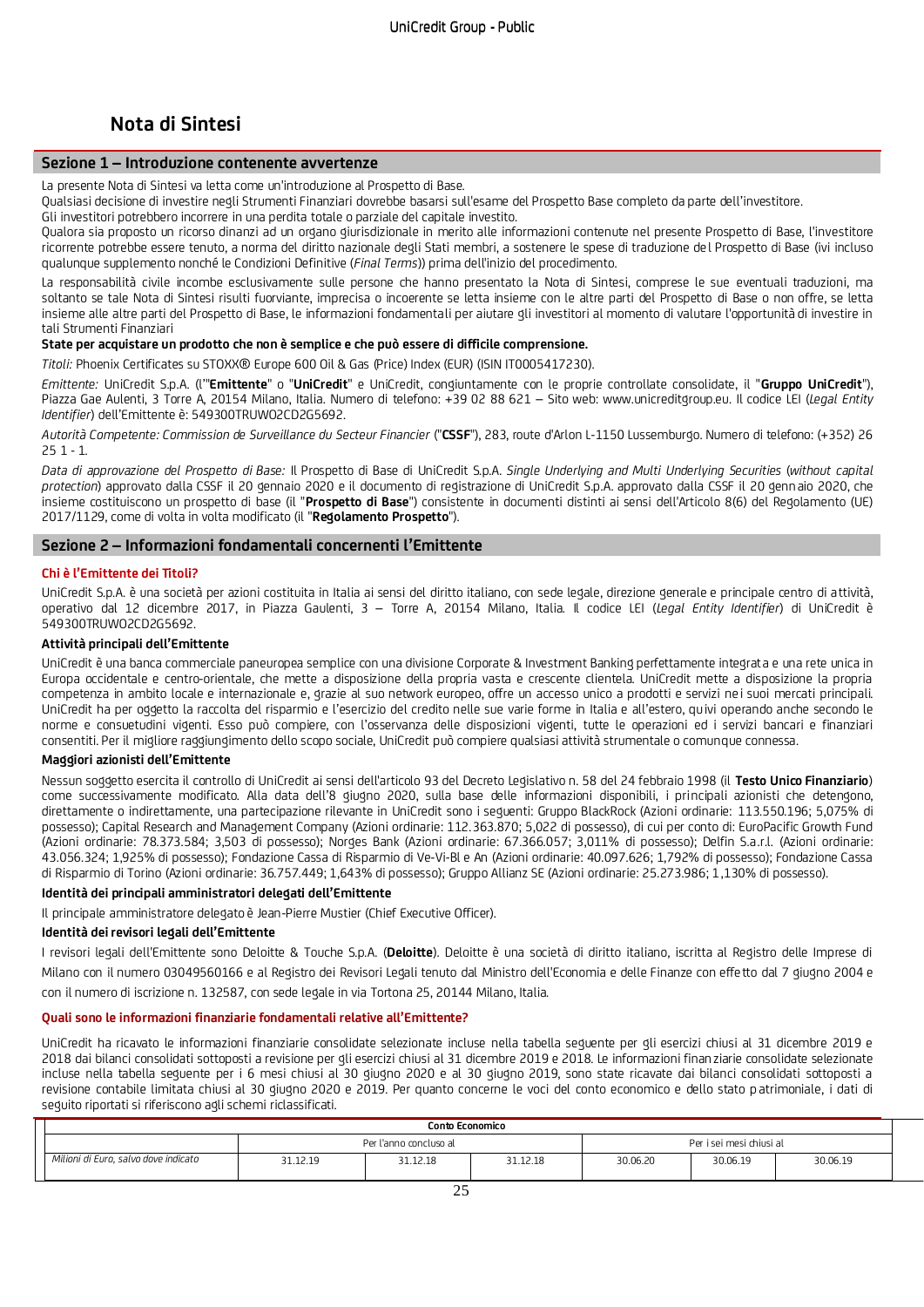|                                                                                                                                                                                                     |                 | $(*)$                  | $(*)$                        | $(***)$         | $(****)$                     | $(****)$                           | $(******)$                                                          |
|-----------------------------------------------------------------------------------------------------------------------------------------------------------------------------------------------------|-----------------|------------------------|------------------------------|-----------------|------------------------------|------------------------------------|---------------------------------------------------------------------|
| revisionato                                                                                                                                                                                         |                 |                        |                              |                 | revisione contabile limitata |                                    |                                                                     |
| Ricavi netti da interessi (o valore<br>equivalente)                                                                                                                                                 |                 | 10.203                 | 10.570                       | 10.856          | 4.887                        | 5.044                              | 5.132                                                               |
| Ricavi netti da commissioni o compensi                                                                                                                                                              |                 | 6.304                  | 6.328                        | 6.756           | 3.001                        | 3.106                              | 3.106                                                               |
| Perdita netta di valore sulle attività<br>finanziarie [identificata nel bilancio<br>consolidato riclassificato come<br>"Rettifiche nette su crediti e su<br>accantonamenti per garanzie e impegni"] |                 | (3.382)                | (2.614)                      | (2.619)         | (2.198)                      | (1.175)                            | (1.175)                                                             |
| Ricavi commerciali netti                                                                                                                                                                            |                 | 1.538                  | 1.279                        | 1.245           | 530                          | 784                                | 696                                                                 |
| Misura della performance finanziaria<br>utilizzata dall'emittente nel bilancio, ad<br>esempio utile d'esercizio                                                                                     |                 | 8.910                  | 8.658                        | 9.025           | 3.610                        | 4.328                              | 4.316                                                               |
| Utile o perdita netti (per il bilancio<br>consolidato l'utile o perdita netti<br>attribuibili ai possessori di capitale<br>proprio dell'impresa madre)                                              |                 | 3.373                  | 4.107                        | 3.892           | (2.286)                      | 3.028                              | 3.241                                                               |
|                                                                                                                                                                                                     |                 |                        | Stato patrimoniale           |                 |                              |                                    |                                                                     |
|                                                                                                                                                                                                     |                 | Per l'anno concluso al |                              |                 | Per i sei mesi chiusi al     |                                    |                                                                     |
| Milioni di Euro, salvo dove indicato                                                                                                                                                                | 31.12.19        | 31.12.18               | 31.12.18                     | 30.06.20        |                              |                                    |                                                                     |
|                                                                                                                                                                                                     | (*)             | $(**)$                 | $(***)$                      | $(****)$        | 30.06.19<br>$(****)$         | 30.06.19<br>$(****")$              | Valore come risultato<br>dal processo di<br>revisione e valutazione |
|                                                                                                                                                                                                     | revisionato     |                        | revisione contabile limitata |                 |                              | prudenziale ('SREP'<br>31.12.2019) |                                                                     |
| Attività totali                                                                                                                                                                                     | 855.647         | 832.172                | 831.469                      | 892.735         | 832.611                      | 832.183                            | non applicabile                                                     |
| Debito di primo rango (senior)                                                                                                                                                                      | non applicabile | non<br>applicabile     | non applicabile              | non applicabile | non applicabile              | non applicabile                    | non applicabile                                                     |
| Debiti subordinati<br>$(******)$                                                                                                                                                                    | 12.789          | 10.433                 | 10.433                       | non applicabile | non applicabile              | non applicabile                    | non applicabile                                                     |
| Finanziamenti e crediti di clienti<br>(netti)<br>[identificati nel bilancio<br>consolidato riclassificato come<br>"Crediti verso clientela"]                                                        | 482.574         | 471.839                | 471.839                      | 479.253         | 469.298                      | 469.298                            | non applicabile                                                     |
| Depositi di clienti                                                                                                                                                                                 | 470.570         | 478.988                | 478.988                      | 468.315         | 453.019                      | 453.019                            | non applicabile                                                     |
| Patrimonio di pertinenza del<br>Gruppo                                                                                                                                                              | 61.416          | 56.389                 | 55.841                       | 60.748          | 59.471                       | 59.136                             | non applicabile                                                     |
| Totale deteriorati                                                                                                                                                                                  | 8.792           | 14.900                 | 14.903                       | 8.825           | non applicabile              | 13.438                             | non applicabile                                                     |
| Coefficiente di capitale di base di<br>classe 1 (CET1) o altro coefficiente<br>di adeguatezza patrimoniale<br>prudenziale pertinente a seconda<br>dell'emissione (%)                                | 13,22%          | non<br>applicabile     | 12,13%                       | 14,54%          | non applicabile              | 12,08%                             | 9,04%(1)%                                                           |
| Coefficiente di capitale totale (%)                                                                                                                                                                 | 17,69%          | non<br>applicabile     | 15,80%                       | 19,44%          | non applicabile              | 16,21%                             | 13,31(1)%                                                           |
| Coefficiente di leva finanziaria<br>calcolato secondo il quadro<br>normativo applicabile (%)                                                                                                        | 5,51%           | non<br>applicabile     | 5,06%                        | 5,58%           | non applicabile              | 5,24%                              | non applicabile                                                     |

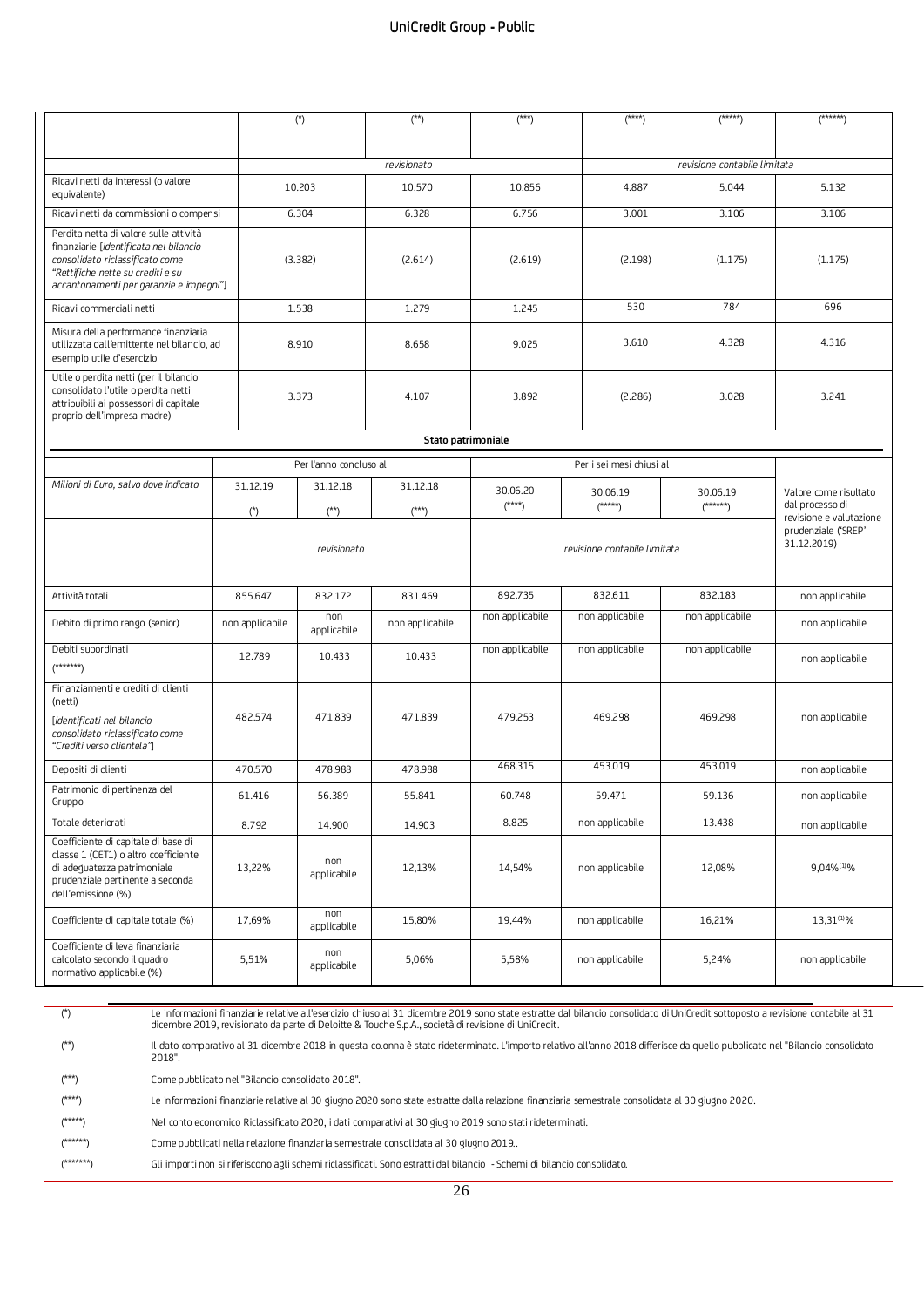(1) Come risultante nella decisione SREP del 2019, modificata dalla decisione della BCE relativa alla composizione del requisito patrimoniale supplementare del secondo pilastro ("P2R"), e aggiornata con i più recenti requisiti patrimoniali anticiclici.

### **Quali sono i principali rischi specifici dell'Emittente?**

I potenziali investitori devono essere consapevoli che, qualora si verifichi uno dei seguenti fattori di rischio, il valore degli Strumenti Finanziari potrebbe ridursi con la conseguente perdita totale del capitale investito.

I seguenti rischi sono i principali rischi specifici dell'Emittente:

**Rischi connessi all'impatto delle attuali incertezze del contesto macroeconomico e alle conseguenze derivanti dalla diffusione della pandemia da COVID-19**: L'andamento del Gruppo UniCredit è influenzato dai mercati finanziari e dal contesto macroeconomico e politico dei Paesi in cui opera. Le aspettative sull'andamento dell'economia globale rimangono molto incerte sia nel breve che nel medio termine. Pertanto, sussiste il rischio che l'evoluzione del contesto macroeconomico possa produrre effetti negativi sulla situazione patrimoniale, economica e finanziaria, nonché sul merito di credito dell'Emittente e/o del Gruppo. Si segnala che sullo scenario macroeconomico nazionale ed internazionale incidono i rischi derivanti dalla diffusione della forma di polmonite virale denominata "Coronavirus" (COVID-19) e che, allo stato attuale, si evidenziano le conseguenze negative legate al diffondersi di tale virus sull'attività economica internazionale e domestica, con inevitabili riflessi sull'andamento del Gruppo.

Al rallentamento dei ricavi commerciali indotto dal Covid-19 a partire da metà marzo 2020, ha fatto seguito un miglioramento nell'ultima parte del secondo trimestre, quando la maggior parte dei mercati principali è uscita dai lockdown attuati. L'attuale quadro - fortemente condizionato anche dalle connesse misure di restrizione - è caratterizzato da elementi di elevata incertezza, riferiti sia alla situazione generale, che in particolare al mercato delle esposizioni deteriorate. In tale ambito rileva in particolare la possibilità che il rallentamento dell'economia determini un deterioramento della qualità del portafoglio creditizio, con conseguente incremento dell'incidenza dei crediti non performing e necessità di aumentare gli accantonamenti che saranno spesati sul conto economico. A seguito dell'esteso lockdown, il Gruppo ha effettuato rettifiche su crediti addizionali al fine di incrementare il livello di coperture forward-looking per riflettere l'impatto economico di Covid-19 sul portafoglio.

Il conto economico operativo ha subito un impatto da Covid-19, in conseguenza della significativa riduzione dell'attività economica, anche sui ricavi, complessivamente in calo di circa l'8 per cento nel primo semestre 2020, rispetto allo stesso periodo dell'anno precedente.

Infine, tenendo in considerazione le stime riviste sul costo del rischio, risulta che, in relazione al 2020 e al 2021, gli obiettivi finanziari di Team 23 non possano essere considerati più attuali, pur confermando le priorità strategiche comunicate lo scorso dicembre 2019. Si tenga presente però che, l'attuale quadro di forte incertezza e volatilità, non permette ancora di procedere ad una valutazione finale complessiva degli impatti sugli obiettivi di Piano a medio-lungo termine per determinare se anche questi ultimi siano ancora attuali o come siano impattati, analisi che verranno finalizzate nei prossimi mesi. Pertanto sarà presentato al Capital Markets Day, che si terrà verso la fine dell'anno in corso o l'inizio dell'anno prossimo, un aggiornamento del piano strategico Team 23 che rifletta le attuali condizioni.

**Rischi connessi al Piano Strategico 2020 – 2023:** In data 3 dicembre 2019, a seguito della finalizzazione del Piano Strategico 2016-2019, UniCredit ha presentato alla comunità finanziaria a Londra il nuovo Piano Strategico 2020-2023 denominato "Team 23" (il "**Piano Strategico**" o "**Piano**" o "**Team 23**"). Il Piano Strategico contiene determinati obiettivi strategici, di capitale e finanziari (gli "**Obiettivi di Piano**") basati su quattro pilastri. Tali obiettivi strategici riguardano il miglioramento del costo del rischio, la riduzione del rapporto tra crediti deteriorati lordi e totale crediti, mantenimento di un adeguato buffer di capitale per tutto l'arco del Piano nonché obiettivi in termini di utile netto sottostante e di distribuzione del capitale. I quattro pilastri sono: (i) aumento e rafforzamento della base di clienti; (ii) trasformazione e massimizzazione della produttività: (iii) gestione disciplinata del rischio & controlli; (iv) gestione del capitale e del bilancio. La capacità di UniCredit di rispettare gli Obiettivi di Piano dipende da numerose assunzioni e circostanze, alcune delle quali si trovano al di fuori del controllo dell'Emittente, quali ipotesi concernenti lo scenario macroeconomico nel quale il Gruppo opera e l'evoluzione del contesto regolamentare, nonché assunzioni ipotetiche relative agli effetti di azioni specifiche o concernenti eventi futuri su cui l'Emittente può solo parzialmente influire. Le ipotesi concernenti lo scenario macroeconomico e l'evoluzione del contesto regolamentare, nonché le assunzioni ipotetiche poste a fondamento del Piano sono state formulate precedentemente all'adozione delle misure restrittive collegate alla diffusione del COVID-19 su tutto il territorio nazionale e, pertanto, in un contesto macroeconomico diverso da quello determinatosi dopo l'entrata in vigore dei provvedimenti restrittivi ("lockdown") conseguenti la diffusione della pandemia. I risultati dell'esercizio in corso, e potenzialmente quelli degli anni successivi, potrebbero infatti essere ragionevolmente influenzati dalle dinamiche del COVID-19, non prevedibili alla data di presentazione del Piano Strategico e ancora ad oggi incerte. Tenendo in considerazione le stime riviste sul costo del rischio, risulta che, in relazione al 2020 e al 2021, gli obiettivi finanziari di Team 23 non possano essere considerati più attuali, pur confermando le priorità strategiche comunicate lo scorso dicembre 2019. Alla luce dell'elevata incertezza del contesto, un aggiornamento del piano strategico Team 23 che rifletta le attuali condizioni sarà presentato al Capital Markets Day che si terrà verso la fine dell'anno o l'inizio dell'anno prossimo.

Per le sopra esposte ragioni, gli investitori sono invitati a non fondare le proprie scelte di investimento esclusivamente sulle previsioni incluse tra gli Obiettivi di Piano. L'eventuale mancato raggiungimento degli Obiettivi di Piano potrebbe avere effetti negativi, anche significativi, sull'attività di UniCredit, sulla condizione finanziaria o sui risultati operativi.

**Rischio di credito e di deterioramento della qualità del credito:** L'attività, la solidità economica, patrimoniale e finanziaria e la profittabilità del Gruppo UniCredit dipendono, tra l'altro, dal merito di credito dei propri clienti. Nello svolgimento della propria attività creditizia il Gruppo è esposto al rischio che un inatteso cambiamento del merito creditizio di una controparte possa generare un corrispondente cambiamento del valore dell'associata esposizione creditizia e dare luogo a cancellazione parziale o totale della stessa. A seguito dell'epidemia di COVID-19 non si può escludere che la qualità del credito per quest'anno possa essere influenzata da potenziali impatti non ancora quantificabili. In tale ambito rileva in particolare la possibilità che il rallentamento dell'economia determini un deterioramento della qualità del portafoglio creditizio, con conseguente incremento dell'incidenza dei crediti non performing e necessità di aumentare gli accantonamenti che saranno spesati sul conto economico.

A seguito dell'esteso lockdown, il Gruppo ha effettuato rettifiche su crediti addizionali al fine di incrementare il livello di coperture forward-looking per riflettere l'impatto economico di Covid-19 sul portafoglio.

Nell'ambito dell'attività creditizia tale rischio si sostanzia, tra l'altro, nella possibilità che le proprie controparti contrattuali non adempiano alle proprie obbligazioni di pagamento nonché nella circostanza che le società del Gruppo concedano, sulla base di informazioni incomplete, non veritiere o non corrette, credito che altrimenti non avrebbero concesso o che comunque avrebbero concesso a differenti condizioni.

Anche altre attività bancarie, al di fuori di quelle tradizionali di raccolta ed erogazione, possono esporre il Gruppo a rischi di credito. Il rischio di credito "non tradizionale" può, per esempio, derivare da: (i) sottoscrizione di contratti in derivati; (ii) compravendite di titoli, valute o merci; e (iii) detenzione di titoli di terzi. Le controparti di tali transazioni o gli emittenti di titoli detenuti da entità del Gruppo, potrebbero risultare inadempienti a causa di insolvenza, eventi politici ed economici, mancanza di liquidità, deficienza operativa o per altre ragioni.

Il Gruppo si è dotato di procedure e principi finalizzati al monitoraggio ed alla gestione del rischio di credito a livello di singole controparti e di portafoglio complessivo. Tuttavia, sussiste il rischio che, pur in presenza di attività di monitoraggio e gestione del rischio di credito, l'esposizione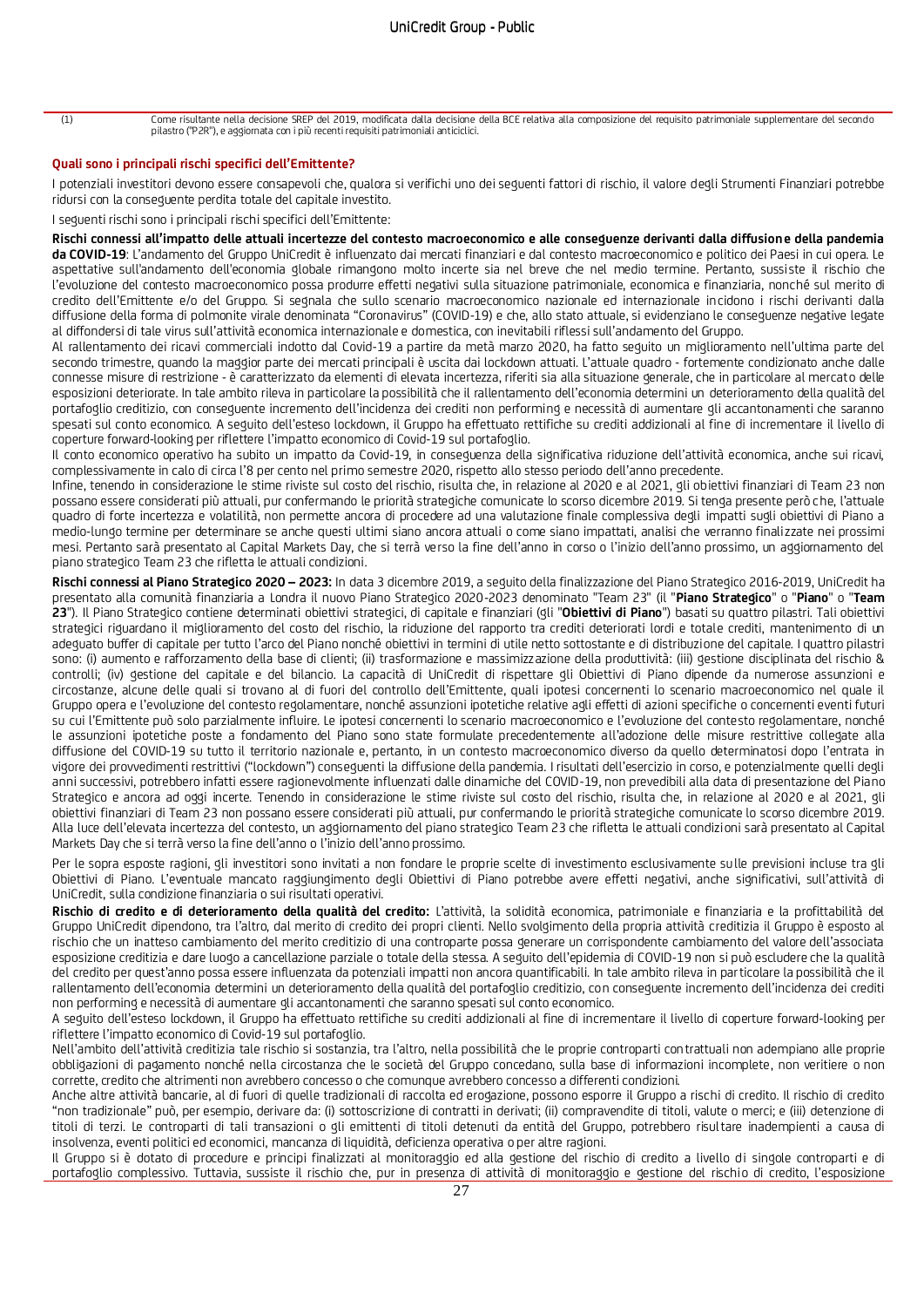creditizia del Gruppo ecceda i livelli di rischio predeterminati ai sensi delle procedure, delle regole e dei principi adottati. L'importanza di ridurre l'incidenza dei crediti deteriorati sul totale dei crediti è stata più volte sottolineata dalle autorità di vigilanza, sia pubblicamente che nell'ambito del dialogo in corso con le banche italiane e, quindi, con il Gruppo UniCredit.

**Rischio di liquidità:** I principali indicatori utilizzati dal Gruppo UniCredit per la valutazione del profilo di liquidità sono (i) il Liquidity Coverage Ratio (LCR) che rappresenta un indicatore di liquidità a breve termine soggetto ad un requisito minimo regolamentare pari al 100% dal 2018 e che a giugno 2020 era pari al 148%, e (ii) il Net Stable Funding Ratio (NSFR), che rappresenta l'indicatore di liquidità strutturale e che, alla stessa data, è stato superiore al limite interno di 101.3% fissato all'interno del risk appetite framework. Il rischio di liquidità identifica l'eventualità che il Gruppo UniCredit possa trovarsi nella condizione di non riuscire a far fronte agli impegni di pagamento (per cassa o per consegna) attuali e futuri, previsti o imprevisti senza pregiudicare l'operatività quotidiana o la propria condizione finanziaria. L'attività del Gruppo UniCredit, in particolare, è soggetta al rischio di liquidità nelle diverse dimensioni del funding liquidity risk, market liquidity risk, mismatch risk e contingency risk. I rischi più rilevanti a cui il Gruppo è esposto sono: i) un uso eccezionalmente alto delle linee di credito revocabili ed irrevocabili da parte delle imprese; ii) la capacità di rifinanziare il debito istituzionale in scadenza ed i potenziali flussi di cassa o di beni in garanzia in uscita che il Gruppo potrebbe fronteggiare in caso di riduzione del rating delle banche o del debito sovrano delle geografie in cui il Gruppo opera. Inoltre, alcuni rischi possono emergere dai limiti applicati ai prestiti tra banche appartenenti a Paesi diversi e già inaspriti in alcuni Paesi. A causa della crisi dei mercati finanziari, determinata anche dalla ridotta liquidità a disposizione degli operatori del settore, la Banca Centrale Europea ha posto in essere importanti interventi di politica monetaria, come il "Targeted Longer-Term Refinancing Operation" (**TLTRO**) introdotto nel 2014 e il TLTRO II introdotto nel 2016. A marzo 2019 la BCE ha annunciato un nuovo programma di rifinanziamento a lungo termine su base trimestrale (TLTRO III) accessibile a partire da settembre 2019 fino a marzo 2021, con una scadenza di ciascuna tranche fissata a 2 anni, recentemente spostata di un ulteriore anno. A marzo 2020 nuove operazioni di rifinanziamento a lungo termine (LTROs) sono state annunciate per fornire prestiti ponte fino alla finestra del TLTRO III a giugno 2020 ed assicurare liquidità e regolari condizioni di mercato monetario. Queste misure sono state integrate con misure temporanee di facilitazione nell'utilizzo delle garanzie. Al momento, non è possibile prevedere la durata e l'intensità con cui tali operazioni di sostegno alla liquidità potranno essere riproposte in futuro, con la conseguenza che non è possibile escludere una riduzione, o persino un annullamento di tali supporti. Ciò determinerebbe la necessità per le banche di cercare fonti di provvista alternative, non sempre disponibili o disponibili a costi più elevati. La situazione descritta potrebbe quindi incidere negativamente sull'attività, sui risultati operativi e sulla situazione economica e finanziaria dell'Emittente e/o del Gruppo.

**Basilea III e Adeguatezza Patrimoniale delle Banche:** L'Emittente è tenuto al rispetto degli standard globali di regolamentazione (**Basilea III**) sull'adeguatezza patrimoniale e la liquidità delle banche, che impongono, inter alia, requisiti per un capitale più elevato e di migliore qualità, una migliore copertura dei rischi, misure volte a promuovere l'accumulo di capitale che può essere utilizzato in periodi di stress, e l'introduzione di un indice di leva finanziaria che funge da freno al requisito basato sul rischio, nonché due standard globali di liquidità. In materia di normativa prudenziale bancaria, l'Emittente è sottoposto anche alla Direttiva 2014/59/UE del 15 maggio 2014 ("Bank Recovery and Resolution Directive", la "**BRRD**", recepita in Italia con i D.Lgs. 180 e 181 del 16 novembre 2015) in materia di risanamento e risoluzione della crisi delle banche, nonché alle norme tecniche attinenti e alle linee guida emanate dagli organismi di regolamentazione dell'Unione (i.e. l'Autorità bancaria europea (EBA) e l'Autorità europea degli strumenti finanziari e dei mercati (ESMA)) che prevedono, inter alia, requisiti patrimoniali per gli istituti di credito e meccanismi di risoluzione e risanamento.

Qualora UniCredit non fosse in grado di rispettare i requisiti patrimoniali imposti dalla normativa applicabile, potrebbe essere tenuta a mantenere livelli di capitale più elevati che potrebbero avere un impatto potenziale sui rating e sulle condizioni di finanziamento e che potrebbero limitare le opportunità di crescita di UniCredit.

### **Sezione 3 – Informazioni fondamentali sui Titoli**

### **Quali sono le principali caratteristiche dei Titoli?**

### **Tipologia di Prodotto, Sottostante e forma dei Titoli**

*Strumenti Finanziari di Tipo: Express Certificates con Importo Aggiuntivo (con osservazione della Barriera relativa alla data).*

*Sottostante*: STOXX® Europe 600 Oil & Gas (Price) Index (EUR) (ISIN EU0009658780).

Gli Strumenti Finanziari sono regolati dalla legge italiana. Gli Strumenti Finanziari sono strumenti di debito nominativi dematerializzati ai sensi del Testo Unico in materia di intermediazione finanziaria (*Testo Unico della Finanza*). Gli Strumenti Finanziari saranno rappresentati mediante scrittura contabile.

### **Emissione, Valore Nominale e Durata**

Gli Strumenti Finanziari saranno emessi il 30 Settembre 2020 in Dollaro (la "**Valuta di Emissione**"), con un Valore Nominale di 100 EUR.

#### **Generale**

Il valore degli Strumenti Finanziari nel corso della durata dei medesimi è strettamente correlato al valore del Sottostante. Di regola, se il valore del Sottostante aumenta, il valore degli Strumenti Finanziari aumenta. Di regola, se il valore del Sottostante diminuisce, il valore degli Strumenti Finanziari diminuisce.

### **Interessi, Importi Aggiuntivi**

Gli Strumenti Finanziari non maturano interessi.

Se si è verificato un Evento di pagamento dell'Importo Condizionato Aggiuntivo (m) in una Data di osservazione (m), il rispettivo Importo Condizionato Aggiuntivo (m) verrà pagato nella rispettiva Data di pagamento dell'importo Condizionato Aggiuntivo (m) meno tutti gli Importi Condizionati Aggiuntivi (m) pagati in base alle precedenti date di pagamento dell'Importo Condizionato Aggiuntivo (m).

Se non si è verificato alcun Evento di pagamento dell'importo Condizionato Aggiuntivo(m) nella relativa Data di osservazione (m), nessun Importo Condizionato Aggiuntivo( (m) verrà pagato in una rispettiva Data di pagamento dell'Importo Condizionato Aggiuntivo (m).

| m | Data di<br>Osservazione (m) | Importo<br>Condizionato<br>Aggiuntivo (m) | Fattore di<br>Pagamento<br>dell'Importo<br>Condizionato<br>Aggiuntivo (m) | Data di<br>Pagamento<br>dell'Importo<br>Condizionato<br>Aggiuntivo (m) | Record Date (m) |
|---|-----------------------------|-------------------------------------------|---------------------------------------------------------------------------|------------------------------------------------------------------------|-----------------|
|   | 23.09.2021                  | EUR 6.35                                  | 70%                                                                       | 30.09.2021                                                             | 29.09.2021      |
|   | 23.09.2022                  | EUR 12.70                                 | 70%                                                                       | 30.09.2022                                                             | 29.09.2022      |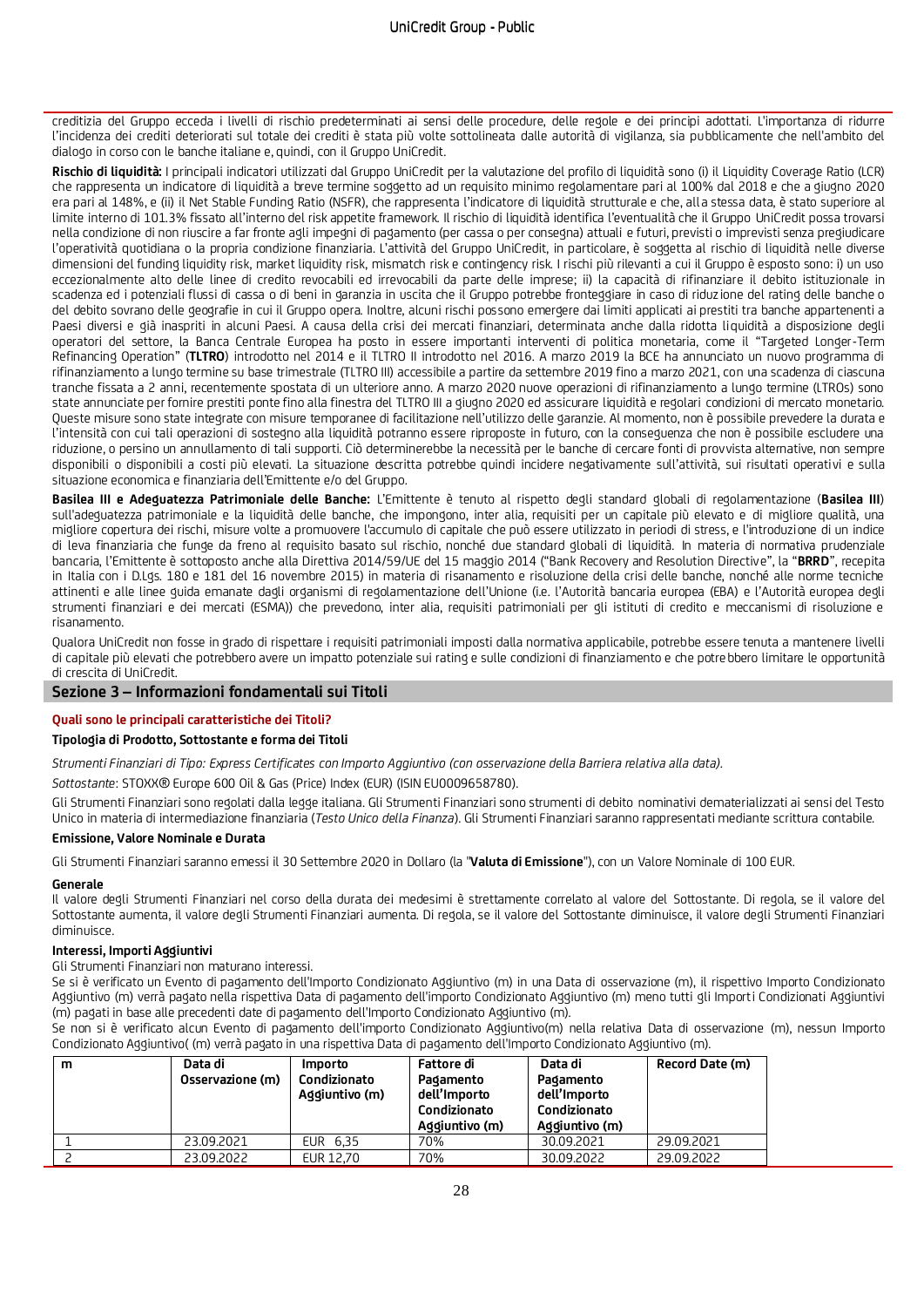|  | 22.09.2023 | <b>EUR 19.05</b>                     | 70% | 29.09.2023 | 28.09.2023 |
|--|------------|--------------------------------------|-----|------------|------------|
|  | 23.09.2024 | <b>EUR 25.40</b>                     | 70% | 30.09.2024 | 27.09.2024 |
|  | 23.09.2025 | $\overline{\phantom{a}}$<br>EUR 31.7 | 70% | 30.09.2025 | 29.09.2025 |

### **Rimborso Anticipato Automatico**

Qualora si verifichi un Evento di Rimborso anticipato gli Strumenti Finanziari prevedono l'esercizio automatico del rimborso anticipato al relativo Importo di Rimborso Anticipato (k) nella rispettiva Data di Rimborso Anticipato (k).

L'Evento di Rimborso Anticipato si verifica se R (k) alla rispettiva Data di Osservazione (k) è pari a, o maggiore del, rispettivo Livello di Rimborso Anticipato (k).

"**R (k)**" indica il Prezzo di Riferimento alla Data di Osservazione (k).

Livello di Rimborso Anticipato (k) indica 100% x R (iniziale)

| Data di<br>Osservazione<br>(k) | Importo di<br>Rimborso<br>Anticipato (k) | <b>Fattore di</b><br>Rimborso<br>Anticipato (k) | Data di<br>Pagamento<br>Anticipato (k) |
|--------------------------------|------------------------------------------|-------------------------------------------------|----------------------------------------|
| 23.09.2021                     | <b>EUR 100</b>                           | 100%                                            | 30.09.2021                             |
| 23.09.2022                     | <b>EUR 100</b>                           | 100%                                            | 30.09.2022                             |
| 22.09.2023                     | <b>EUR 100</b>                           | 100%                                            | 29.09.2023                             |
| 23.09.2024                     | <b>EUR 100</b>                           | 100%                                            | 30.09.2024                             |

### **Rimborso alla Data di Pagamento Finale**

Se non si è verificato alcun Evento Barriera, l'Importo di Rimborso è pari all'Importo Massimo.

Se si è verificato un Evento Barriera, l'Importo di Rimborso corrisponde al Valore Nominale moltiplicato per il Prezzo di Riferimento alla Data di Osservazione Finale e diviso per lo Strike. L'Importo di Rimborso non sarà superiore al Valore Nominale.

L'Evento Barriera si verifica se il Prezzo di Riferimento è minore del Livello Barriera alla Data di Osservazione della Barriera.

**"Strike"** indica il Livello Strike moltiplicato per R (iniziale).

| Importo Massimo                     | <b>EUR 100</b> |
|-------------------------------------|----------------|
| Valore Nominale                     | <b>EUR 100</b> |
| <b>Strike</b>                       | 100%           |
| Data di Osservazione Iniziale       | 28.09.2020     |
| Data di Osservazione Finale         | 23.09.2025     |
| Data di Osservazione della Barriera | 23.09.2025     |
| Livello Barriera                    | 70%            |
| Data di Pagamento Finale            | 30.09.2025     |

**Restrizioni ai diritti:** Al ricorrere di uno o più eventi di rettifica, l'Agente di Calcolo modificherà, agendo in linea con la relativa prassi di mercato ed in buona fede, i termini e le condizioni di questi Strumenti Finanziari e/o tutti i prezzi del Sottostante determinato dall'Agente di Calcolo sulla base dei termini e le condizioni degli Strumenti Finanziari, in modo tale che la posizione economica dei Titolari resti immodificata per quanto possibile. Al verificarsi di un evento di conversione (l'"**Evento di Conversione**"), gli Strumenti Finanziari saranno rimborsati all'Importo di Riscatto. L'"**Importo di Riscatto**" è pari al valore di mercato degli Strumenti Finanziari maggiorato degli interessi maturati al tasso di mercato a cui sono negoziate altre obbligazioni dell'Emittente con la stessa durata residua degli Strumenti Finanziari al decimo Giorno Lavorativo successivo al verificarsi di un Evento di Conversione, come determinato dall'Agente di Calcolo in linea con la relativa prassi di mercato ed in buona fede.

**Stato dei Titoli:** Gli obblighi derivanti dagli Strumenti Finanziari costituiscono obbligazioni dirette, incondizionate, non subordinate e non garantite dell'Emittente, avranno pari priorità nell'ordine dei pagamenti (fatte salve le obbligazioni privilegiate da qualsiasi legge applicabile (anche soggette allo strumento del *bail-in,* come implementato ai sensi della legge italiana)) rispetto a tutte le altre obbligazioni non garantite dell'Emittente e ad ogni altro obbligo presente e futuro, non garantito e non subordinato, dell'Emittente (salvo, quando previsto, le obbligazioni *junior* rispetto alle obbligazioni *senior* (incluse le obbligazioni *senior* non privilegiate e le eventuali ulteriori obbligazioni *junior,* rispetto a obbligazioni *senior,* consentite dalla legge successivamente alla Data di Emissione), ove previste).

#### **Dove saranno negoziati i Titoli?**

**Quotazione** : Non è stata presentata l'ammissione a quotazione degli Strumenti Finanziari presso un mercato regolamentato.

**Ammissione alla negoziazione:** Sarà presentata istanza per l'ammissione a negoziazione degli Strumenti Finanziari con efficacia dal 7 Ottobre 2020, presso il sistema multilaterale di negoziazione (MTF) EuroTLX gestito da Borsa Italiana S.p.A..

UniCredit Bank AG (il "**Market Maker**") si impegna a fornire liquidità in conformità alle norme sul *market making* di EuroTLX, dove ci si attende che gli Strumenti Finanziari saranno negoziati. Inoltre, il Market Maker si impegna ad applicare, in condizioni normali di mercato, uno spread tra le quotazioni denaro e lettera non superiore all'1%.

### **Quali sono i principali rischi specifici dei Titoli?**

I fattori di rischio specifici relativi agli Strumenti Finanziari, che nell'opinione dell'Emittente sono significativi, sono descritti di seguito:

**Rischio di Credito dell'Emittente e rischi relative alle misure di risoluzione che riguardano l'Emittente:** Gli Strumenti Finanziari costituiscono obbligazioni non garantite dell'Emittente nei confronti dei Titolari. Pertanto, chiunque li acquisti è soggetto al merito creditizio dell'Emittente e non ha, in relazione alla propria posizione nell'ambito degli Strumenti Finanziari, alcun diritto o pretesa nei confronti di qualsias i altra persona. I Titolari sono sottoposti al rischio di una parziale o totale inadempienza dell'Emittente per gli obblighi che il medesimo è tenuto ad adempiere in tutto o in parte ai sensi degli Strumenti Finanziari, ad esempio in caso di insolvenza. Peggiore è la solvibilità dell'Emittente, maggiore è il rischio di perdita. Qualora il rischio di credito dell'Emittente si realizzi, il Titolare può subire una perdita totale del proprio capitale. Inoltre, i Titolari possono essere soggetti a misure di risoluzione nei confronti dell'Emittente qualora il medesimo è in fallimento o a rischio di fallimento. Gli Obblighi dell'Emittente ai sensi degli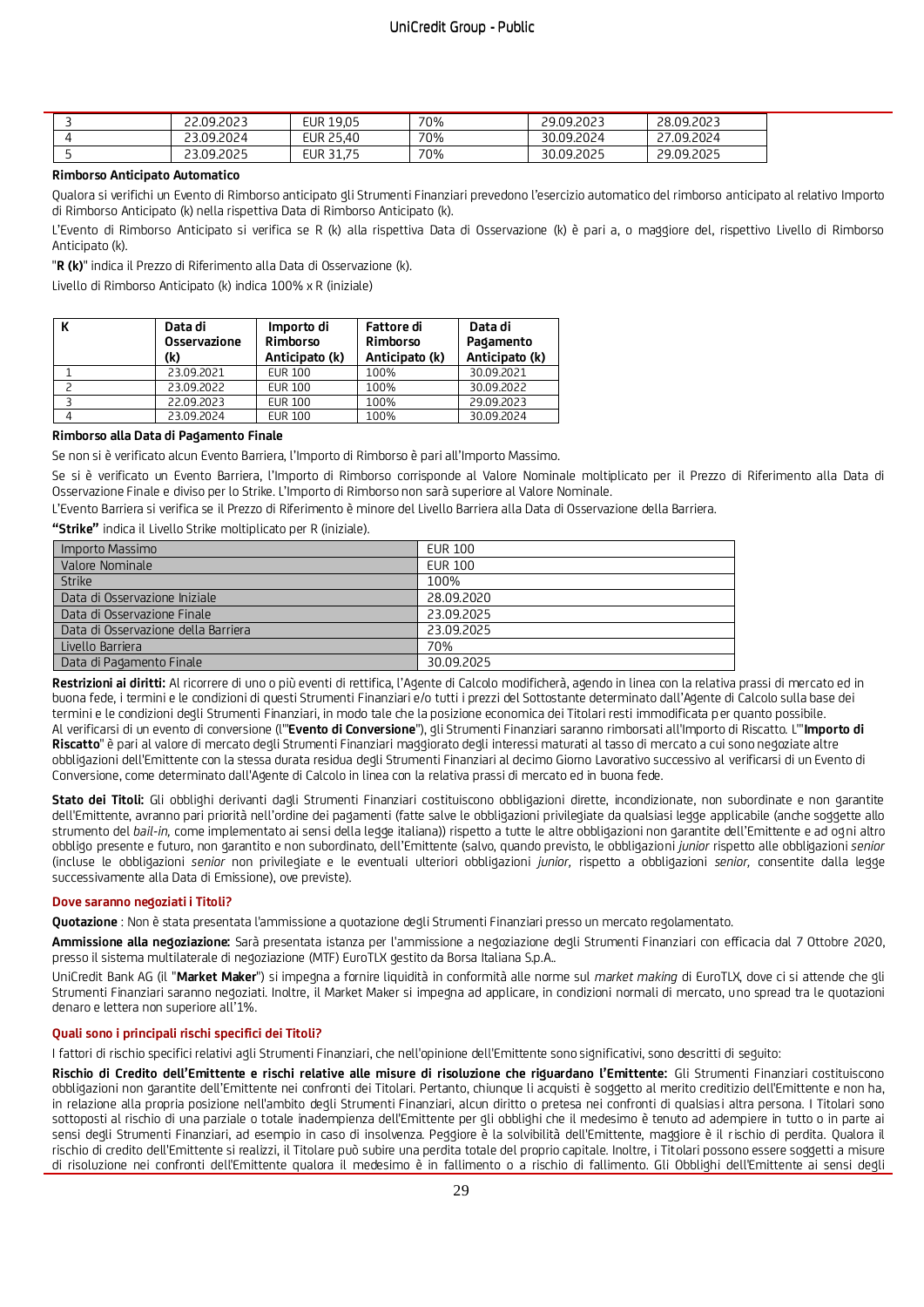Strumenti Finanziari non sono garantiti, garantiti da terzi o protetti da un sistema di protezione dei depositi o di compensazione.

**Rischi correlati a fattori che influenzano il valore di mercato:** Il valore di mercato degli Strumenti Finanziari sarà condizionato da una serie di fattori. Questi sono, *inter alia*, il merito creditizio dell'Emittente, tassi di interesse e di rendimento prevalenti, il mercato per strumenti finanziari simili, le condizioni economiche generali, politiche e cicliche, le negoziabilità e, se del caso, la durata residua degli Strumenti Finanziari nonché ulteriori fattori che potrebbero condizionare il Sottostante. Tanto il valore di mercato quanto gli importi pagabili ai sensi degli Strumenti Finanziari dipendono principalmente dal prezzo del Sottostante o dei suoi componenti. In generale, il valore degli Strumenti Finanziari e l'Importo di Rimborso diminuiscono se il prezzo del Sottostante o dei suoi componenti diminuisce.

**Rischi correlati all'Importo di Rimborso:** Gli Strumenti Finanziari verranno rimborsati alla loro scadenza all'Importo di Rimborso. L'Importo di Rimborso potrebbe essere inferiore al Prezzo di Emissione o al Prezzo di Acquisto. Ciò significa che il Titolare otterrà un rendimento solo se l'Importo di Rimborso sia superiore al singolo Prezzo di Acquisto del Titolare. L'Importo di Rimborso può anche essere inferiore al Valore Nominale degli Strumenti Finanziari o anche essere zero. Il rendimento potenziale degli Strumenti Finanziari è limitato rispetto ad un investimento diretto nel Sottostante o nei suoi componenti. È esclusa la partecipazione ad una performance favorevole del Sottostante o dei suoi componenti oltre l'Importo Massimo.

**Rischio correlato all'Evento Barriera:** Se si verifica un Evento Barriera, non verrà applicata una formula di pagamento più vantaggiosa. In ogni caso, il Titolare potrebbe perdere il proprio capitale investito integralmente o in parte. Il verificarsi di un Evento Barriera dipende dall'andamento del Sottostante o dei suoi componenti. Il rischio del verificarsi di un Evento Barriera aumenta man mano che la barriera sottostante (che può anche essere pari o superiore al prezzo iniziale del Sottostante o dei suoi componenti) si avvicina al prezzo corrente del Sottostante o dei suoi componenti.

**Rischi correlati all'Evento di Rimborso Anticipato:** Se si verifica un Evento di Rimborso Anticipato, gli Strumenti Finanziari verranno automaticamente rimborsati tramite il pagamento dell'Importo di Rimborso Anticipato. Il verificarsi di un Evento di Rimborso Anticipato dipende dall'andamento del Sottostante o dei suoi componenti. In questo caso, il Titolare non beneficerà di alcuna futura performance favorevole del Sottostante o dei suoi componenti, né avrà diritto ad ulteriori pagamenti derivanti dagli Strumenti Finanziari dopo un rimborso anticipato. Il verificarsi di un Evento di Rimborso Anticipato comporterà altresì che, dopo il suo verificarsi, non verranno corrisposti ulteriori importi aggiuntivi in alcuna data di pagamento per importi aggiuntivi dopo l'Evento di Rimborso Anticipato. Inoltre, i Titolari sono esposti al rischio di poter reinvestire il capitale ricevuto a causa di un rimborso anticipato degli Strumenti Finanziari solo a condizioni meno favorevoli.

**Rischi correlati allo Strike:** Lo Strike può determinare che i Titolari possano partecipare, in misura minore, ad una performance favorevole del Sottostante o dei suoi componenti o, in misura maggiore, ad una performance sfavorevole del Sottostante o dei suoi componenti. Potenzialmente, i Titolari potrebbero essere esposti a un maggiore rischio di perdita del capitale investito.

**Rischi legati agli indici:** La performance degli Strumenti Finanziari legati ad indici (gli "**Strumenti Finanziari legati ad Indici**") è correlata alla performance dei rispettivi indici. Un investimento in Strumenti Finanziari legati ad Indici può comportare rischi simili a quelli di un investimento diretto nei Componenti degli Indici

**Rischio di liquidità:** Sussiste un rischio che gli Strumenti Finanziari non siano ampiamente distribuiti e che non esista un mercato attivo di negoziazione (il "**Mercato Secondario**") che possa evolversi per gli Strumenti Finanziari. L'Emittente può, ma non è obbligato, acquistare gli Strumenti Finanziari in qualsiasi momento e a qualsiasi prezzo sul mercato aperto, mediante offerta pubblica di acquisto o contratto privato. Gli Strumenti Finanziari acquistati in questo modo dall'Emittente possono essere detenuti, rivenduti o cancellati. Un riacquisto degli Strumenti Finanziari da parte dell'Emittente può influire negativamente sulla liquidità dei medesimi. Né l'Emittente né alcun Collocatore può assicurare che un Titolare sarà in grado di vendere i propri Strumenti Finanziari ad un prezzo adeguato prima del loro rimborso.

**Rischio correlato ai Titoli con periodo di sottoscrizione:** L'Emittente si riserva il diritto di astenersi dall'effettuare l'emissione prima della data di emissione e di terminare anticipatamente o prolungare il periodo di sottoscrizione. In tal caso, la Data di Osservazione Iniziale può essere posticipata. Inoltre, l'Emittente ha il diritto, a sua esclusiva discrezione, di rifiutare in tutto o in parte gli ordini di sottoscrizione di potenziali investitori.

## **Sezione 4 – Informazioni fondamentali sull'offerta pubblica dei Titoli e/o l'ammissione alla negoziazione in un mercato regolamentato**

#### **A quali condizioni posso investire in questo Titoli e qual è il calendario previsto?**

| Paese dell'offerta:                      | Italia                                                                                                        | Collocatore:                                                                                           | Deutsche Bank S.p.A. con sede legale in Piazza del<br>Calendario 3, 20100 Milano |
|------------------------------------------|---------------------------------------------------------------------------------------------------------------|--------------------------------------------------------------------------------------------------------|----------------------------------------------------------------------------------|
| Prezzo di Emissione:                     | <b>EUR 100</b>                                                                                                | Periodo di Sottoscrizione:                                                                             | dal 04.08.2020 al 25.09.2020                                                     |
|                                          |                                                                                                               | Periodo di Sottoscrizione<br>relativo a "vendite fuori sede":                                          | dal 04.08.2020 al 18.09.2020                                                     |
|                                          |                                                                                                               | Periodo di Sottoscrizione<br>relativo a "vendite mediante<br>tecniche di comunicazione a<br>distanza": | dal 04.08.2020 al 11.09.2020                                                     |
| Commissione addebitati<br>dall'Emittente | I costi iniziali<br>specifici del prodotto<br>contenuti nel Prezzo<br>di Emissione<br>ammontano a EUR<br>5,66 |                                                                                                        |                                                                                  |
| Data di Emissione                        | 30.09.2020                                                                                                    | <b>Investitori Potenziali:</b>                                                                         | Investitori qualificati, investitori retail e/o investitori<br>istituzionali     |
| Unità minima                             | 1 Titolo                                                                                                      | Unità minima negoziabile:                                                                              | 1 Titolo                                                                         |